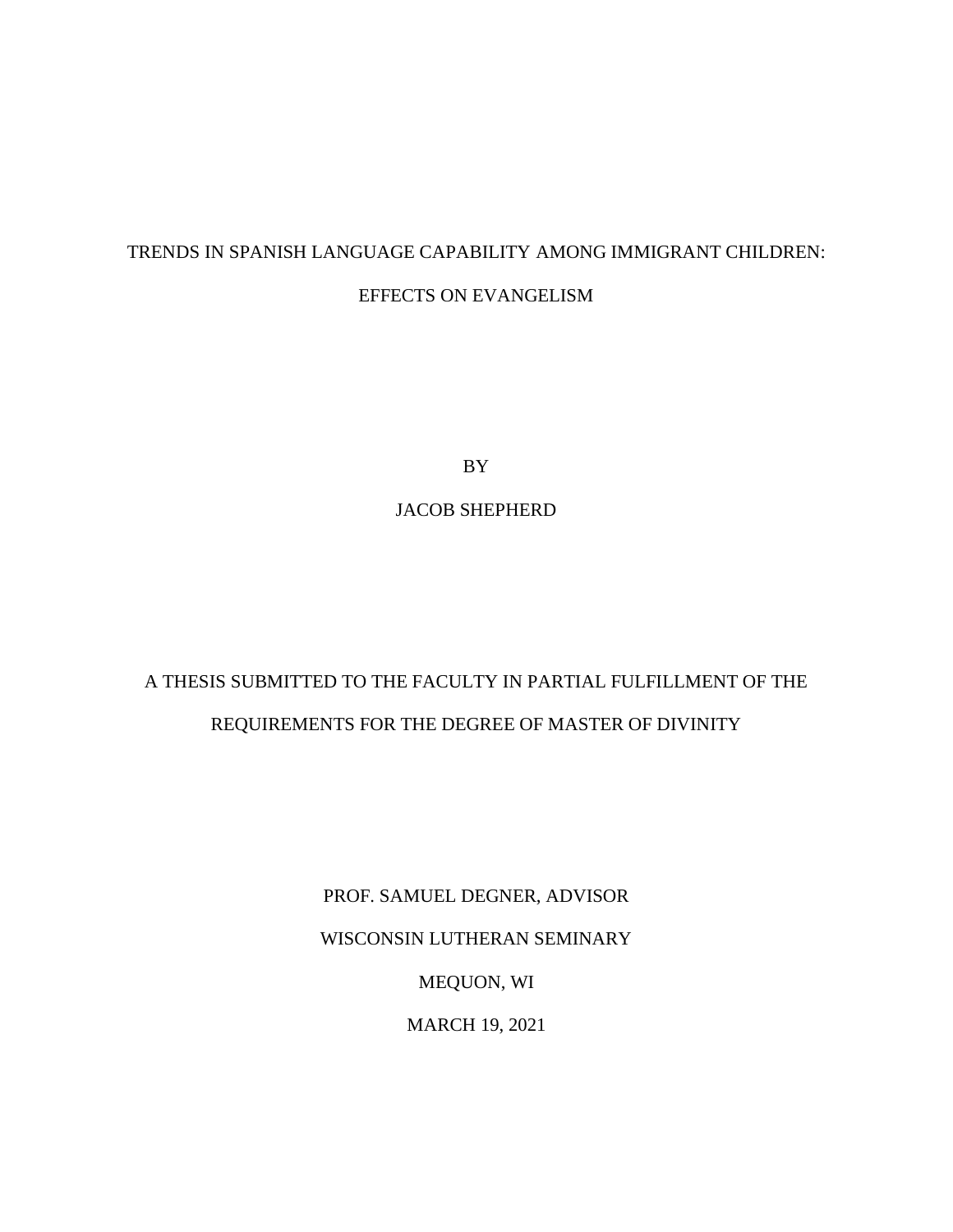## **CONTENTS**

| PART 3: FACTORS AFFECTING LANGUAGE SHIFT OR MAINTENANCE  22 |  |
|-------------------------------------------------------------|--|
|                                                             |  |
|                                                             |  |
|                                                             |  |
|                                                             |  |
|                                                             |  |
|                                                             |  |
|                                                             |  |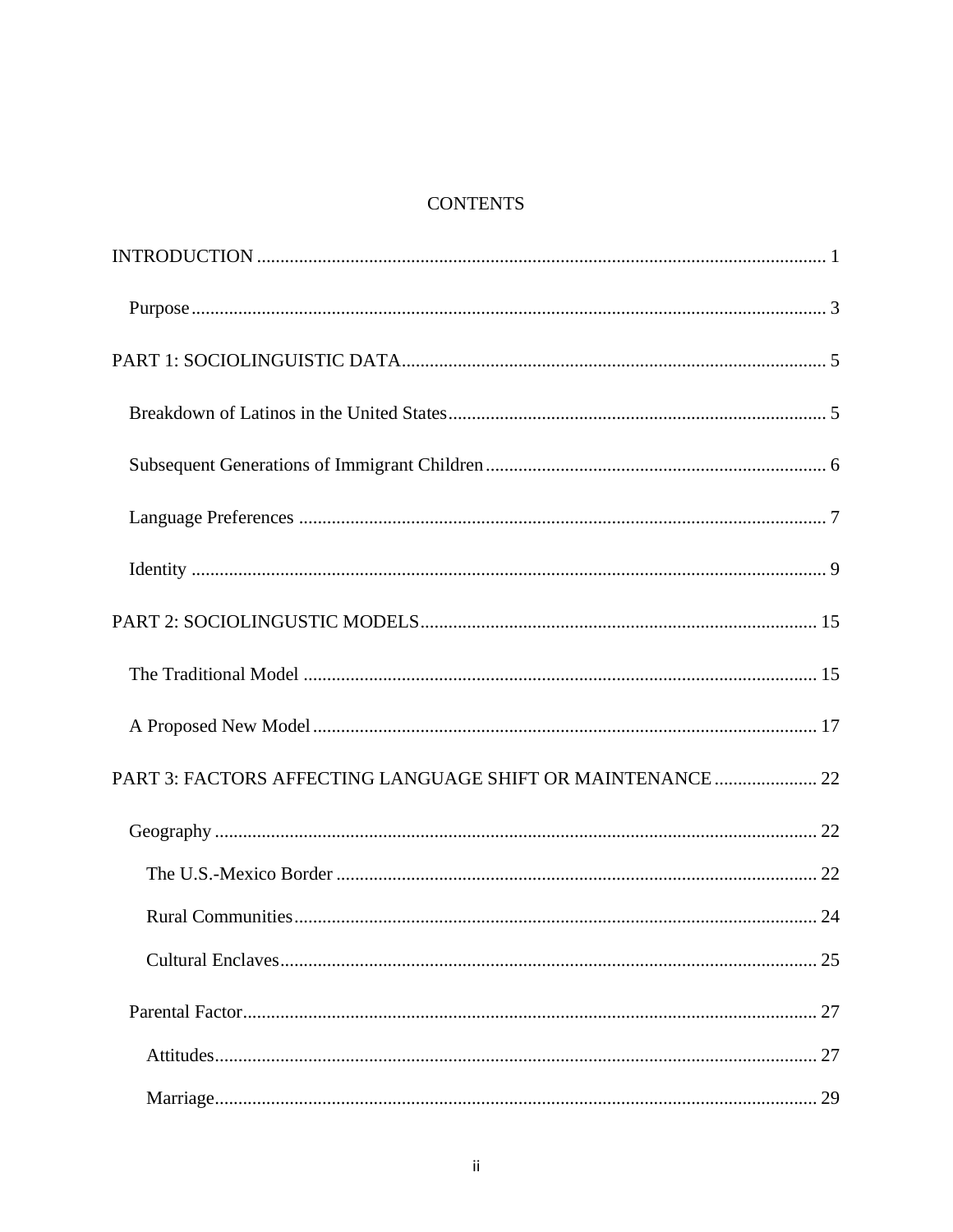|--|--|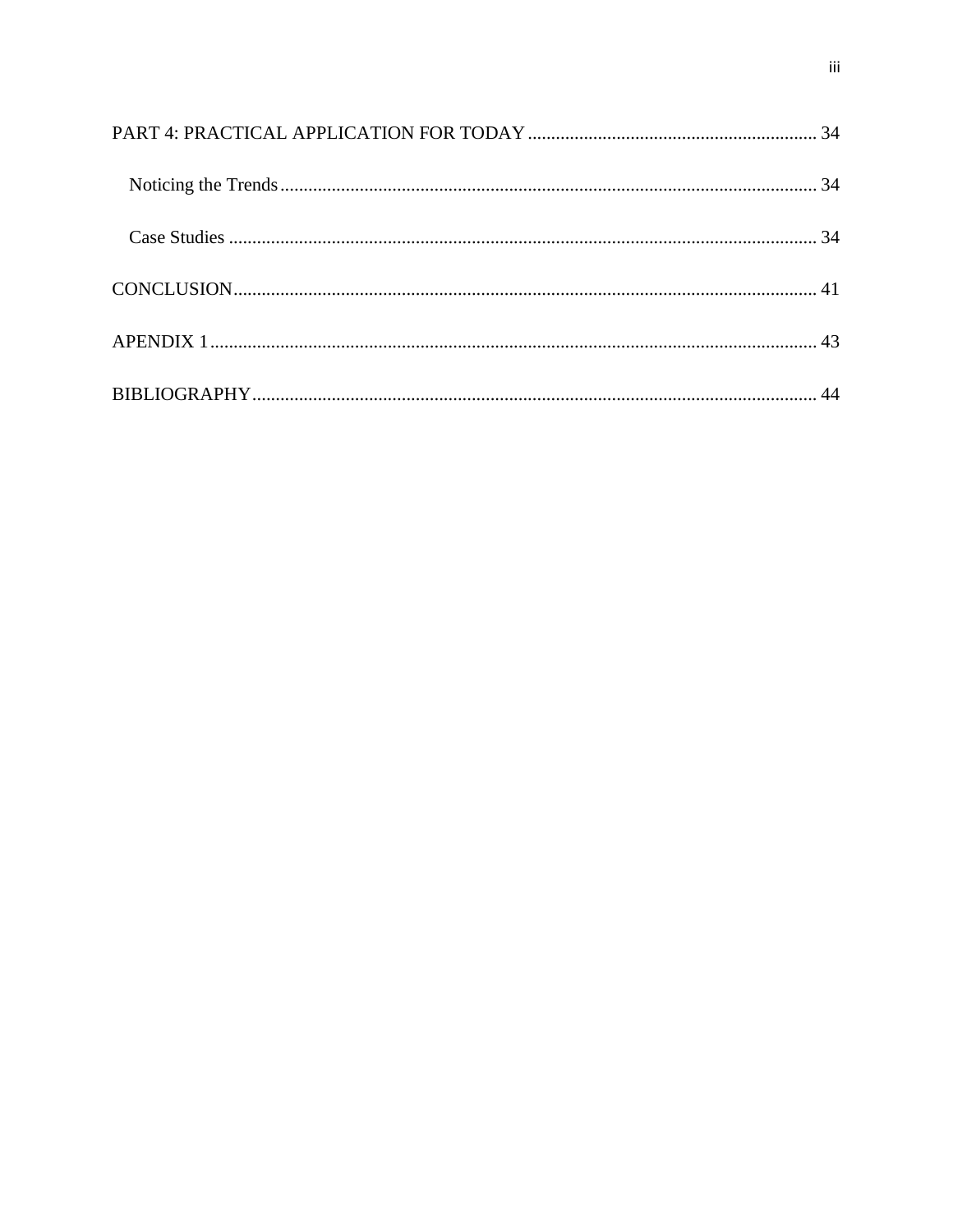## ABSTRACT

One challenge for multicultural congregational outreach is the language barrier. Spanish is a growing language in the United States and is also on the rise within WELS congregations. As the church works with Latinos, it is unwise to assume that the Spanish language will always be the default mode of operation. Although immigrants will continue to come to the United States, there has been a shift in the growth of the Hispanic population. The majority of Latinos living in the United States have been born here. These generations that have been born in the U.S. also have their own preference and ability when it comes to speaking Spanish. This thesis looks at the data that has been collected throughout the U.S. shows the trends in Spanish-speaking capability among the subsequent generations of immigrant children. Once these trends are observed and factors determined, the church can have a better idea how to reach out to U.S.-born Latinos with the gospel.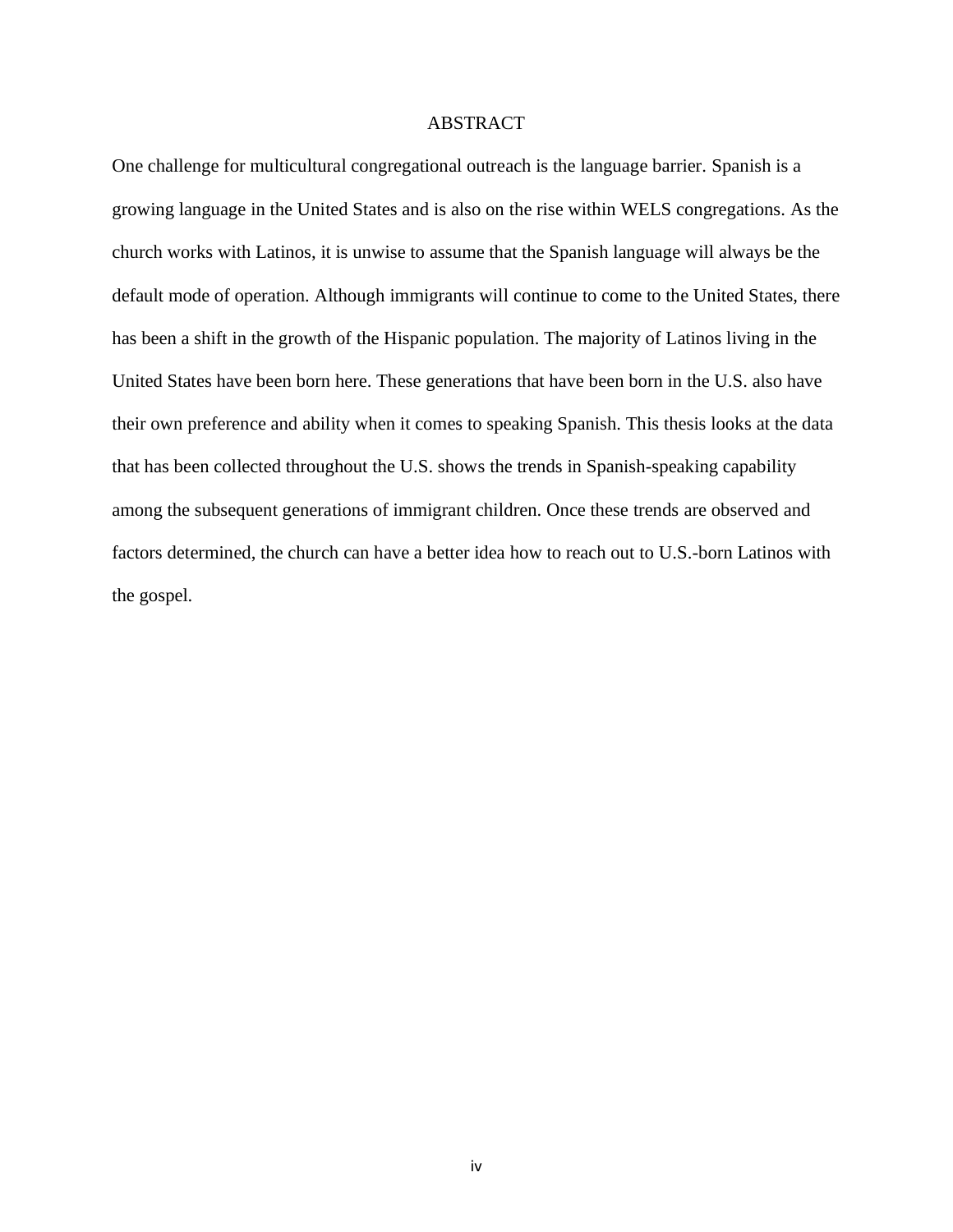## INTRODUCTION

A pastor receives a call to a new, up-and-coming suburb to start an exploratory mission. As he sits down at his computer to do a demographic survey of his new mission field, he notices sixtynine percent of the population identify themselves as Latino.<sup>1</sup> He excitedly begins to think about how he can reach out to the Hispanic population in his area. He plans on translating his welcome letter into Spanish, thinks about how he needs to develop an  $ESL<sup>2</sup>$  program to connect with the community, and all the other ways to incorporate Spanish into the plans for the church. As he reaches out into the community, he begins his conversations in Spanish, but only sees blank stares on the faces of those to whom he is speaking. He hangs sign-up sheets for his fall semester ESL program, but no one responds to them. The pastor begins to feel discouraged by the lack of interest from the Hispanic community whom he has been working so hard to reach. What could he be doing wrong?

It is frustrating when one develops a ministry plan, and it does not come to fruition. However, an important step in the process is to analyze the data completely. Part of looking at demographic data is to understand whom it is speaking about. Simply noting the breakdown of cultures within a given community will not paint the whole picture. There are a variety of factors

<sup>1.</sup> In this paper the terms "Latino" and "Hispanic" will be used interchangeably. There is no single Hispanic ethnic population. The term is used almost exclusively in the United States and would not be found in Latin America. For Latinos, they would associate themselves to their country of origin. They would refer to themselves as Mexicans, Colombians, and Puerto Ricans and not as Hispanics. The term Latino may be preferable for many because it specifies those individuals from Latin America. It has become commonplace for these two terms to be used interchangeably and so this will be the mode of operation going forward in this paper.

<sup>2.</sup> English as a Second Language.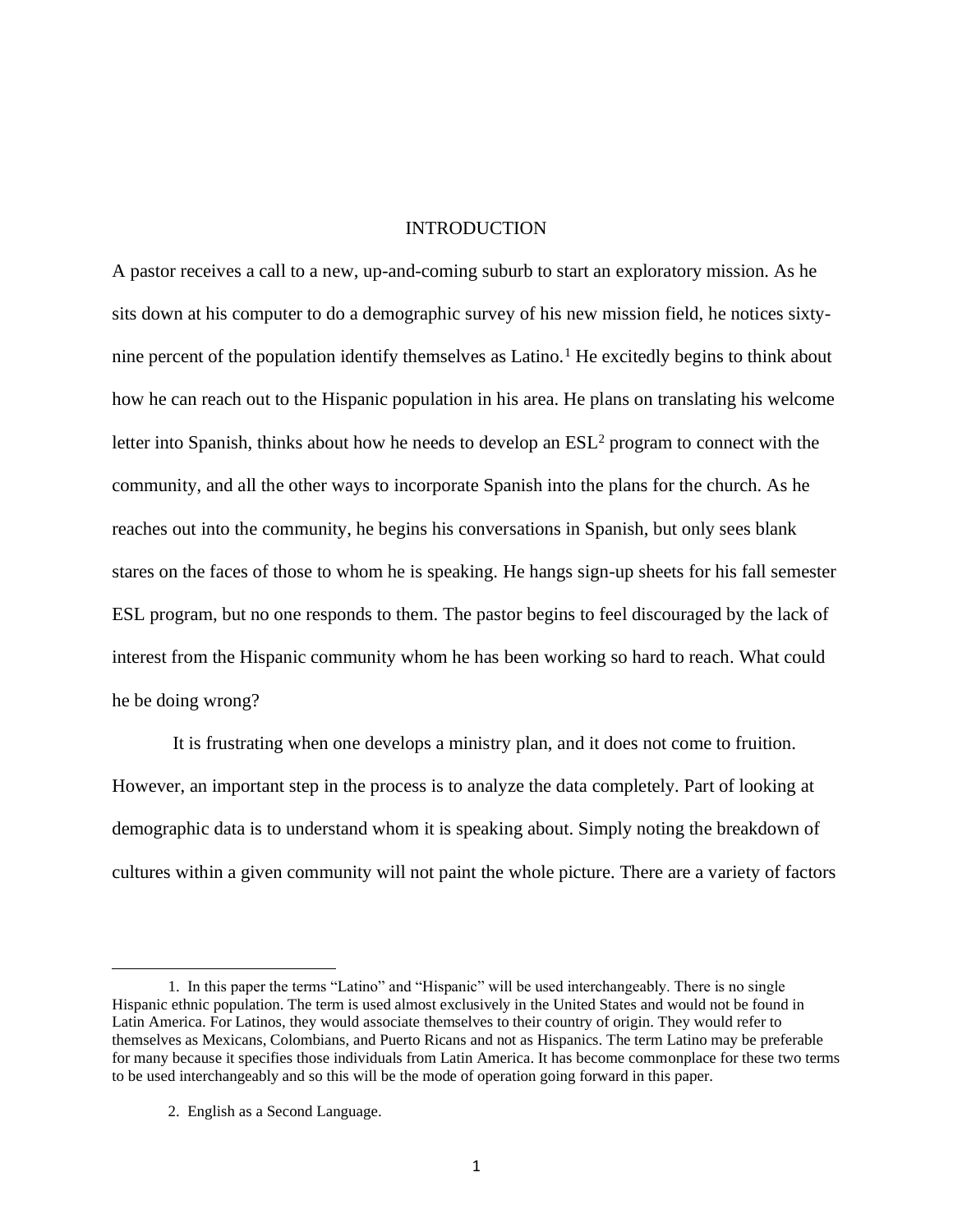that need to be taken into consideration so that the one gathering the data can see the people through the numbers. Some of these factors include economic situation, geographical setting, population projections, demographic maps, etc. Perhaps the most significant piece of the data for this pastor is the linguistic background of the people in his area. It is not a foregone conclusion that if a population contains a heavy concentration of Hispanics, they will prefer to speak in Spanish rather than English. For a variety of reasons, some of which will be analyzed in this thesis, some Latinos prefer to assimilate into the majority culture and lose the capability to speak in Spanish. The technical term for this shift is referred to as language loss or acculturation. One part of this thesis will present some of the factors which affect the likelihood of someone losing the ability to converse in their native tongue or the language of their ancestors.

This thesis will begin by looking at the number of Latinos living in the United States and their preference as it pertains to language use. A major focus of this thesis will also include dividing the numbers of Hispanics to fit into a corresponding generational age group. The differences among the various generations of Latinos living in the United States play a vital role in linguistic capabilities in English or Spanish. In this section of the thesis, some of the specific factors affecting the use of Spanish or English will be addressed and analyzed in more detail.

Once the data has been presented, the next critical step into understanding the linguistic ability of Hispanics is to look at traditional and modern models forecasting the continued loss or maintenance of Spanish in the United States. These models not only help to explain how immigrants from all sorts of different backgrounds in the past have acculturated into the majority culture, but they also help to predict the future trends among the subsequent generations of immigrant children. In this section, this thesis will also demonstrate how these trends are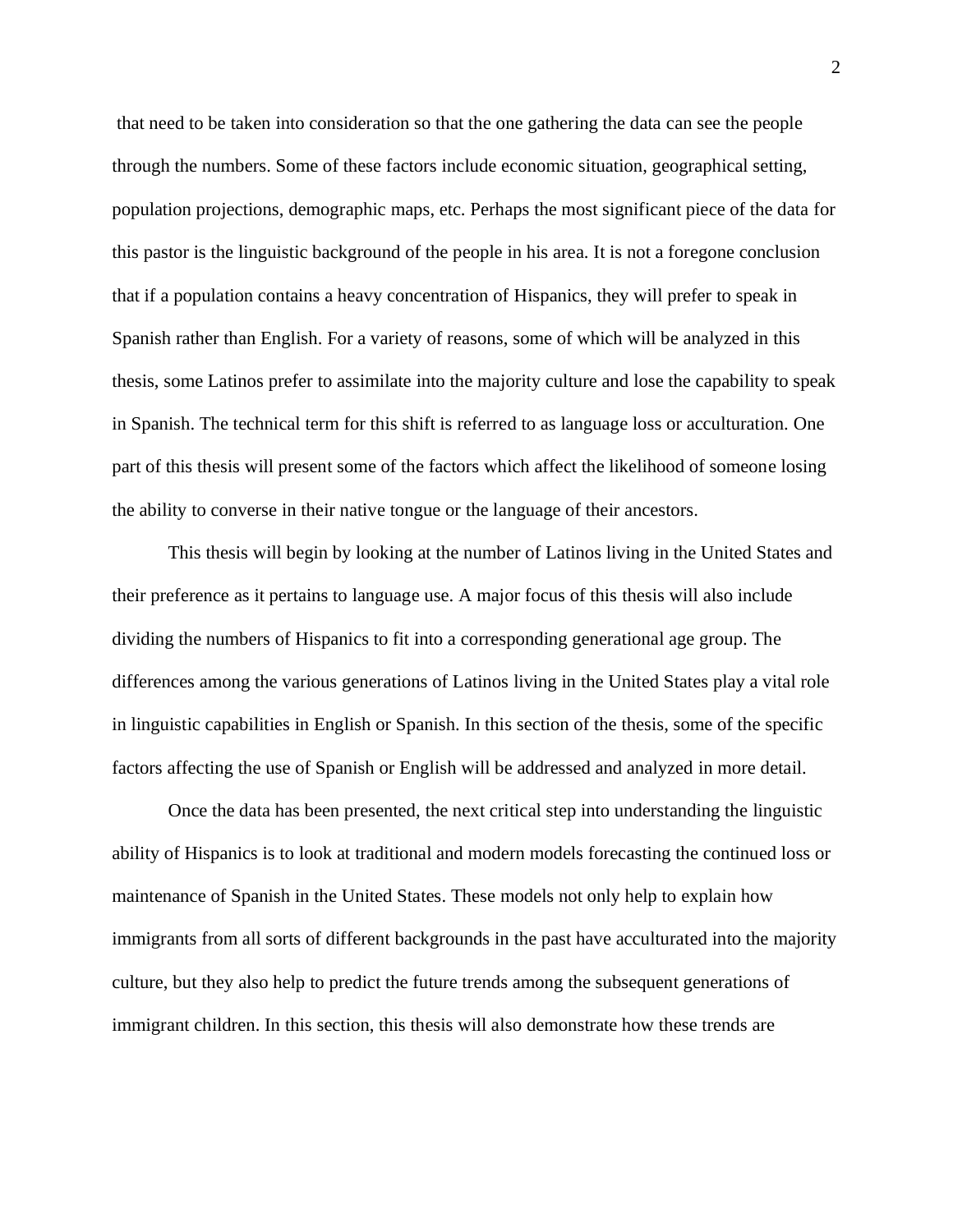currently affecting American culture and hypothesize how the sociolinguistic trends will continue to affect the ministry of the church going forward.

In the last section, there will be evidence of these trends within some Wisconsin Evangelical Lutheran Synod (WELS) congregations that are actively serving in a Hispanic community. Through interviews with pastors and lay members, anecdotal evidence will be presented that confirms the trends which are being observed in the United States, as well as examples that challenge the traditional way of analyzing the data. It is also in this final section of the thesis that this author will give his opinions on some practical ways in which pastors and others serving in Latino communities can apply the data into their own ministry context. This author does not claim to have all the answers and will simply present some ideas based on what other pastors are doing across the United States both inside and outside of the WELS.

## **Purpose**

The goal of this thesis is to help equip pastors specifically, but also anyone who is actively working with a Hispanic community, to better understand how the linguistic preferences of those living around them will affect their ministry plan. The church has such an important message to share with the world. By better understanding the communities in which we serve, this thesis hopes to explain the complexity of language loss and maintenance and provide practical ideas for reaching out to everyone in the community. The goal is not only to help provide background data to facilitate the church's mission of reaching out to all nations but also to show how linguistic preferences factor into every facet of people's lives.

I hope that the data presented will also change how cultures are perceived regarding their linguistic preferences and abilities. Language permeates an individual's identity and is a

3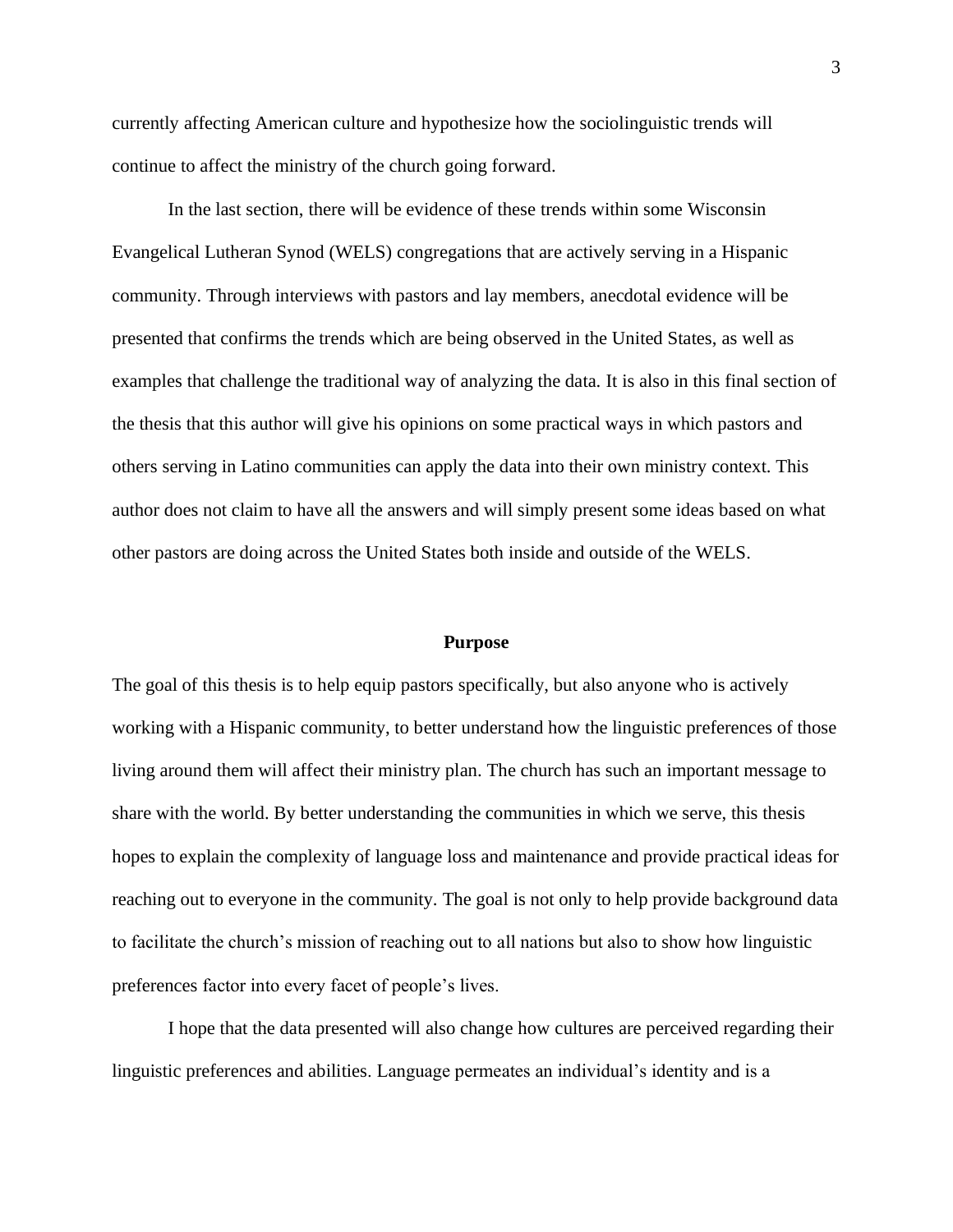culture's way of expressing itself. As the data will show, language loss and maintenance are a sensitive subject for those within the minority culture and are also influenced by the majority culture's views on their mode of communication. There is a memorable quote from Theodore Roosevelt which marked the initial feelings of the nation concerning foreign languages being spoken within its borders. Teddy Roosevelt said, "We must have but one flag. We must have but one language… The greatness of this nation depends on the swing assimilation of the aliens she welcomes to her shores. Any force which attempts to retard that assimilative process is a force hostile to the highest interests of our country."<sup>3</sup> While those may have been his personal opinions, the sentiment in the past certainly adopted some of his feelings toward foreign languages. Our current context, however, has seen a shift that is now not only accepting the Hispanic culture but also embracing it. This thesis will present the data for the reader to see what sort of information is needed to gain a fuller understanding of the culture to which he is ministering. It is with this information that the great commission which Jesus called each of his disciples to carry out can be done most effectively: "Go and make disciples of all nations" (Matt 18:19 NIV).

<sup>3.</sup> James Crawford, *Language Loyalties. A Source book on the Official English controversy* (Chicago: University of Chicago Press, 1992), 85.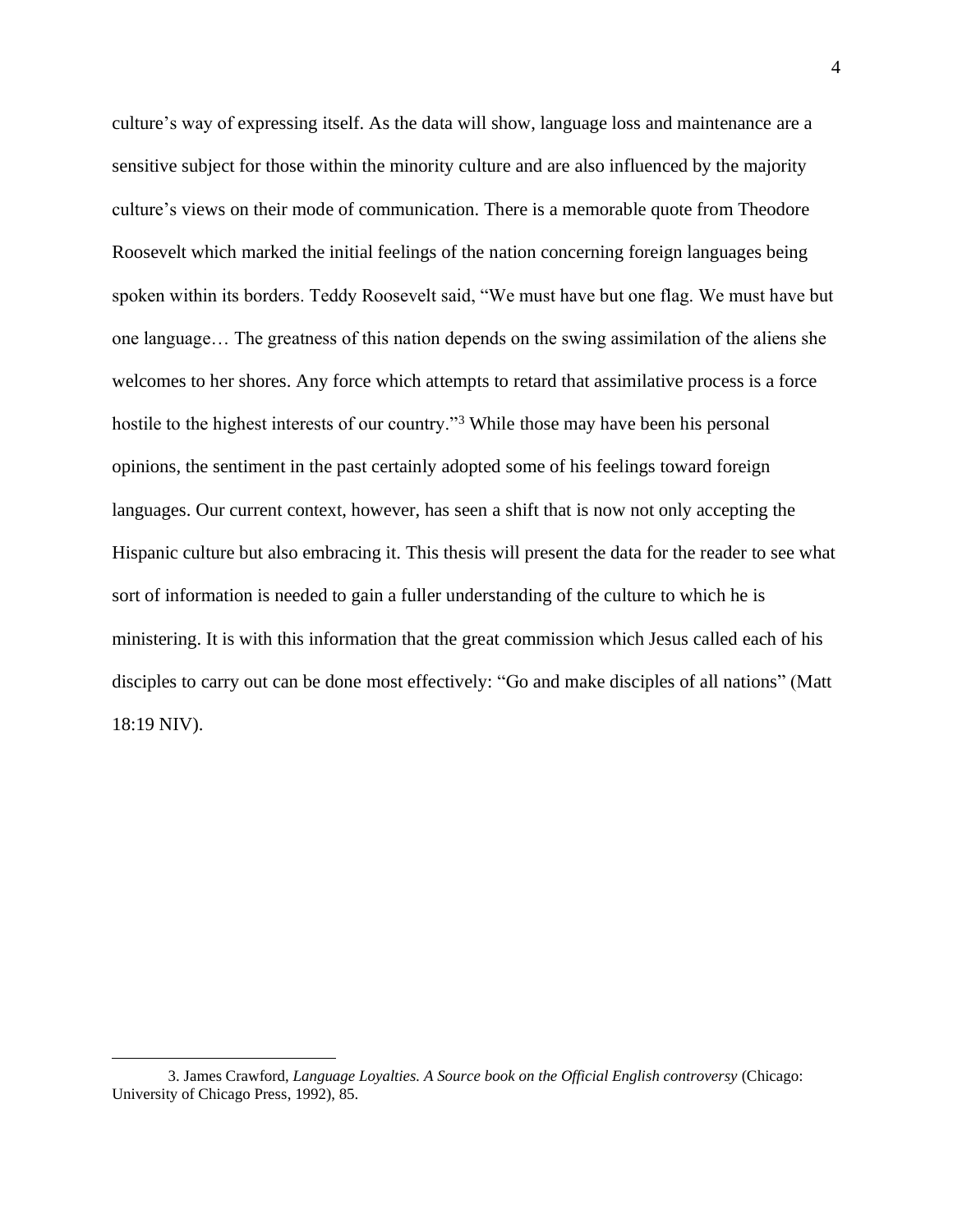## PART 1: SOCIOLINGUISTIC DATA

## **Breakdown of Latinos in the United States**

It doesn't take an extraordinary grasp of culture in the United States to notice the growing number of Latinos pouring into the country, whether by legal or illegal means. There is an everincreasing number of Mexican restaurants in our communities, the growing popularity of Latino music on the radio, and the prevalence of name tags at businesses that read *se habla español*.<sup>4</sup> It is undeniably true that the Hispanic culture currently has a strong effect on American society, one which is likely to continue to grow. The effects of the Hispanic population are not being felt only along the southern border of the United States, but all across the nation. There has been a steady increase of people of Hispanic descent throughout all of the regions in the United States.

The Hispanic population in the United States is by far the largest growing group of people, making up 52% of all growth.<sup>5</sup> This is due to both immigration of Latinos to the United States and the births of Latino babies here in America. The Hispanic population is also the second-largest group of people in the United States, making up about 18.5% of the total population, which brings the total number of Hispanics living in America to about 61 million people.<sup>6</sup> The highest concentration of Latinos continues to be found in the Southwest region of the United States; however, that is not where the fastest growth of Latinos is being recorded. In

<sup>4.</sup> Spanish for, "I speak Spanish." This is the common phrase in which a business can alert someone who needs to do business with them in Spanish of who is capable of fulfilling that need.

<sup>5.</sup> Jens Manuel Krogstad, "Hispanics have Accounted for more than half of Total U.S. Population Growth since 2010," Pew Research Center, 2010, https://www.pewresearch.org/fact-tank/2020/07/10/hispanics-haveaccounted-for-more-than-half-of-total-u-s-population-growth-since-2010/.

<sup>6.</sup> https://www.census.gov/quickfacts/fact/dashboard/US/RHI725219.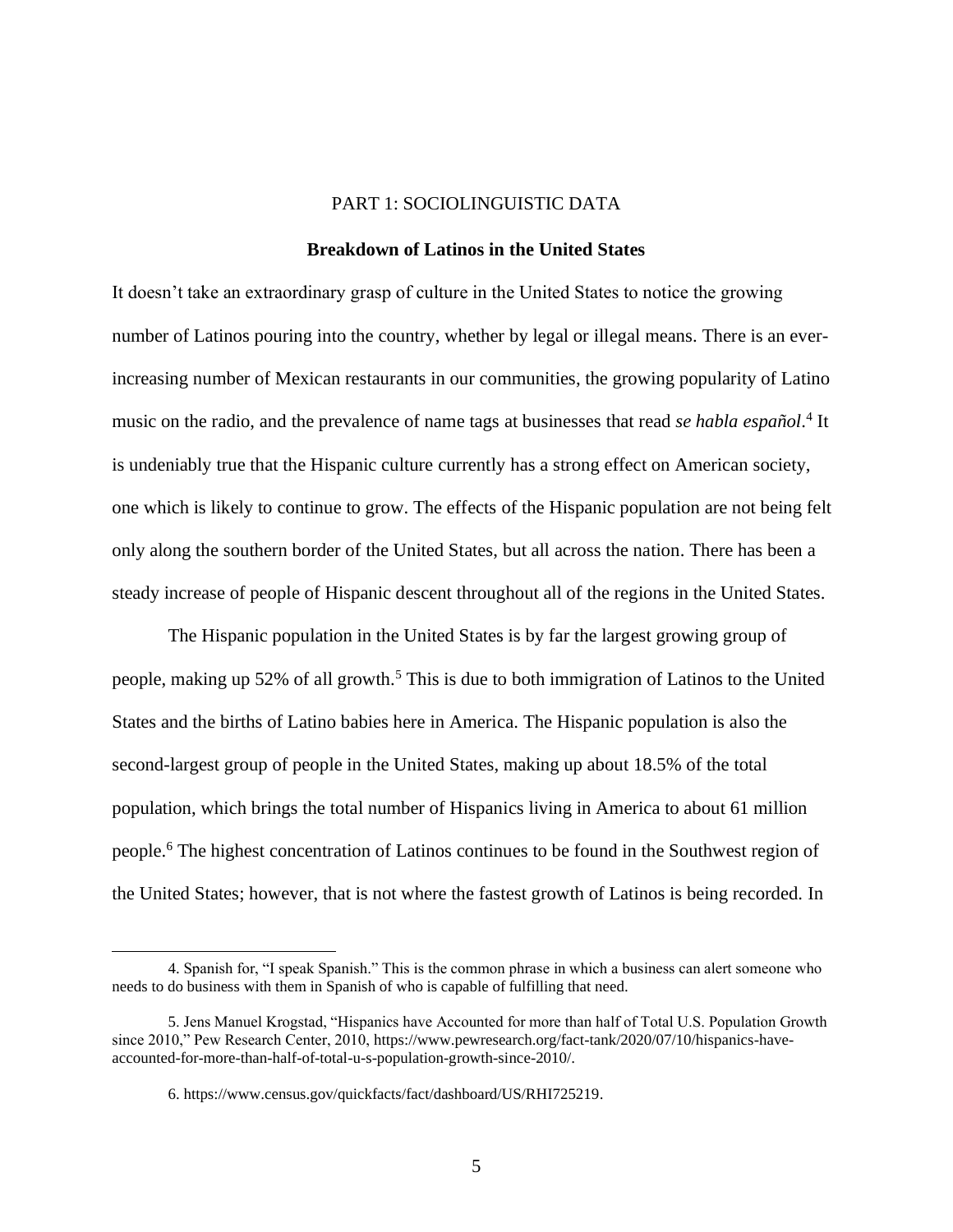fact, the greatest growth of Latinos is found in the South, in states such as Georgia, Florida, and North Carolina.<sup>7</sup> Steady growth is also being recorded in other parts of the United States.

Hispanics are not only the fastest-growing group in the United States when it comes to the numbers, they are also the youngest people group in America. About six in ten (61%) Latinos in the United States are under the age of thirty-five. $8$  The fact that Hispanics make up the youngest group of people found in the United States shows the potential for Hispanic influence to continue to affect American culture. These numbers show that the greatest growth of Latinos in America is not coming across the border like it once did; rather, they are being born here. U.S.-born Latinos account for  $81\%$  of all Latinos under the age of thirty-five.<sup>9</sup> These numbers become important because they help explain the possible linguistic shift being felt within the Hispanic community.

## **Subsequent Generations of Immigrant Children**

Part of analyzing the data involves breaking the population down into different generational age groups. This is a common practice especially among those studying the social sciences. By categorizing the population into different age groups, scientists can begin to observe the various social trends within an age group. They observe the differences from the previous generation and compare them to the current societal trends. They can then take this data which they have

<sup>7.</sup> Luis Noe-Bustamante, Mark Hugo Lopez, and Jens Manuel Krogstad, "U.S. Hispanic Population Surpassed 60 Million in 2019, but Growth has Slowed," Pew Research Center, 2020, https://www.pewresearch.org/fact-tank/2020/07/07/u-s-hispanic-population-surpassed-60-million-in-2019-butgrowth-has-slowed/.

<sup>8.</sup> Mark Hugo Lopez, Jens Manuel Krogstad, and Antonio Flores, "Key Facts about Young Latinos," Pew Research Center, 2018. https://www.pewresearch.org/fact-tank/2018/09/13/key-facts-about-young-latinos/.

[<sup>9.</sup>Lopez,](https://www.pewresearch.org/fact-tank/2018/09/13/key-facts-about-young-latinos/) Krogstad, and Flores, *Key Facts about Young Latinos,* 2018.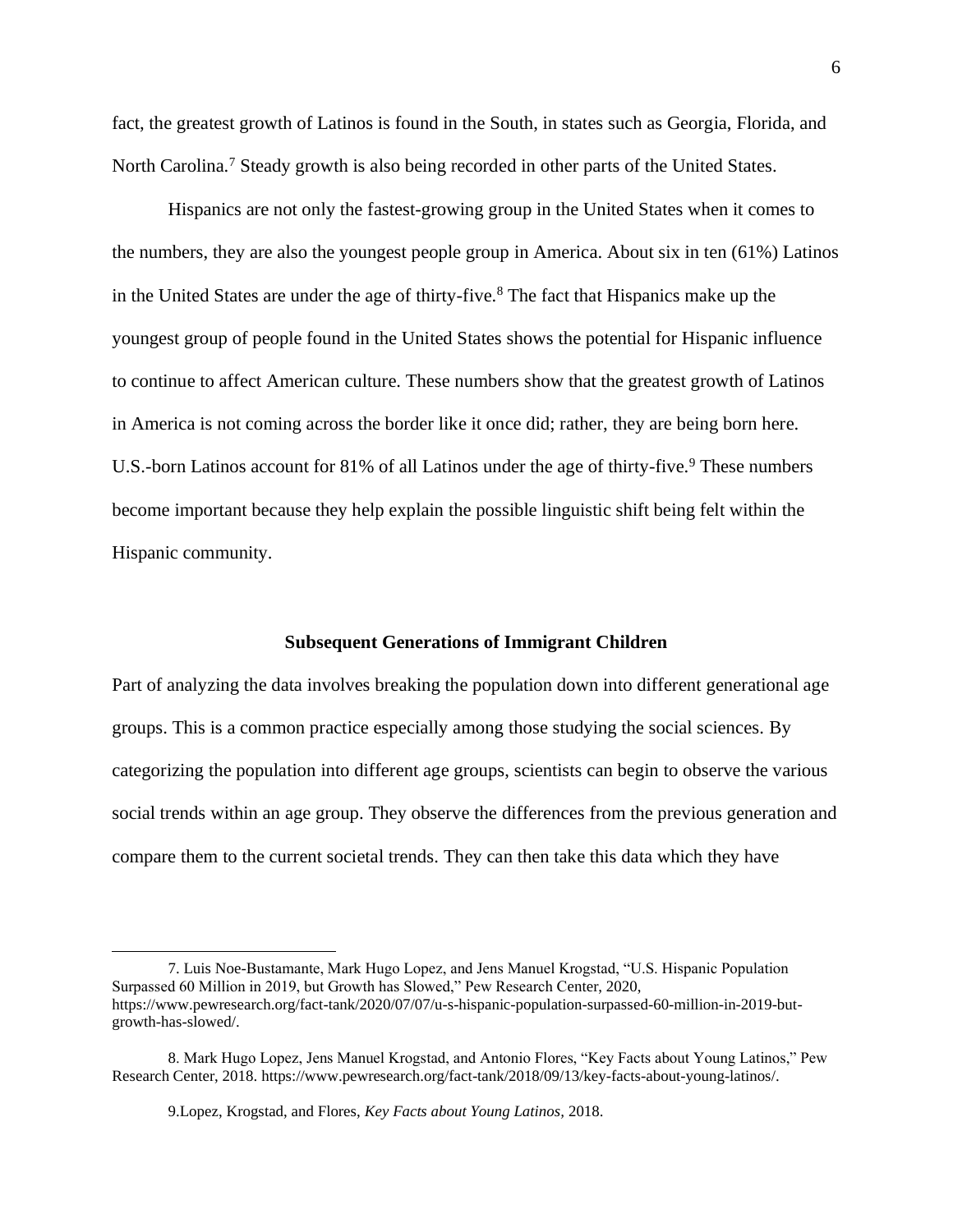observed from the various age groups and begin to hypothesize what the trends will look like in the future and discuss what is happening in the present which did not occur in the past.

The same is true when looking at the Hispanic population data. There are several different categories in which immigrant children fall. By looking at the first generation and then the subsequent generations, there are trends that can be observed, especially when it comes to language preference and capability of speaking Spanish and/or English. Also, since the largest group of Latinos living in the United States are thirty-five or younger, the trends which sociolinguistic scholars have been observing will only continue to rise.

Before looking at the data it needs to be clear what is meant when speaking of the different generational groups. In sociolinguistic studies, the first generation is those people within the population who immigrated to the United States from another country. After the first generation is marked the rest of them should make logical sense for the reader. The second generation is the children of the first, the third generation is the grandchildren of the first, the fourth generation is the great-grandchildren, and so on. These subsequent generations are where the data of this thesis will focus on the most. It is within these generational groups that the shift in linguistic trends is being noticed.

## **Language Preferences**

Everyone has preferences when it comes to how they choose to live their lives, and the same is true for immigrants and their children when it comes to which language they choose to operate in. There is a staggering number of people living in America who speak some level of Spanish.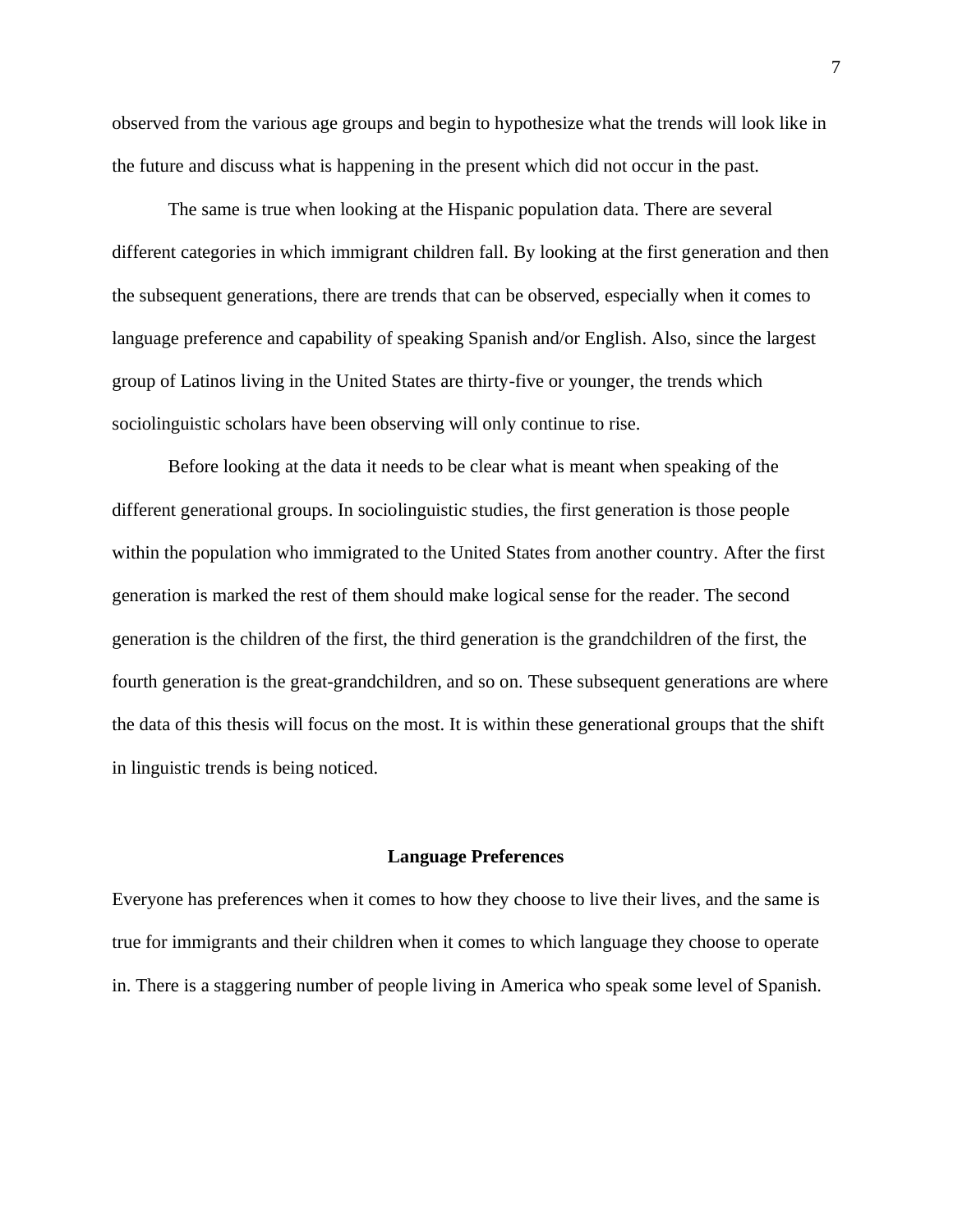Approximately 37.3 million citizens have some degree of proficiency in the Spanish language, making the United States the fifth largest Hispanophone country on the globe.<sup>10</sup>

With such high numbers of people who speak Spanish, it is clear to see why the American culture has adopted many Latino customs and phrases. For example, every May people from all over the country gather to celebrate Cinco de Mayo,<sup>11</sup> the day on which Mexico defeated the French forces at the Battle of Puebla. While some in the United States mistake this celebration as the day Mexico won its independence from Spain, which happened on September 16th, 1810, nevertheless, people flock to the streets and celebrate the Mexican culture.

Also, from September 15th to October 15th, America celebrates Hispanic heritage month. During this month-long recognition of Latino culture, sports franchises change their names into Spanish, television specials and journal articles focus on the important influence Hispanics have had on society, and festivals are held to expose people to authentic Latino culture.

However, even though the number of people who speak Spanish in America is large, there is a shift occurring among the subsequent generations of immigrant children. These younger Latinos and those who have been born in the United States are more proficient in English than they have ever been. As of 2013, a record number of 33.2 million Hispanics living in the United States speak English proficiently.<sup>12</sup> This number is on the rise due to many different factors.

<sup>10.</sup> Marie T. Mora, Daniel J. Villa, and Alberto Dávila, *Language Shift and Maintenance Among the Children of Immigrants in the U.S.* (New Amsterdam: John Benjamins Publishing Company, 2006), 239.

<sup>11.</sup> May 5th.

<sup>12.</sup> Jens Manuel Krogstad, Renee Stepler, and Mark Hugo Lopez, "English Proficiency on the Rise Among Latinos," Pew Research Center, 2015, https://www.pewresearch.org/hispanic/2015/05/12/english-proficiency-onthe-rise-among-latinos/.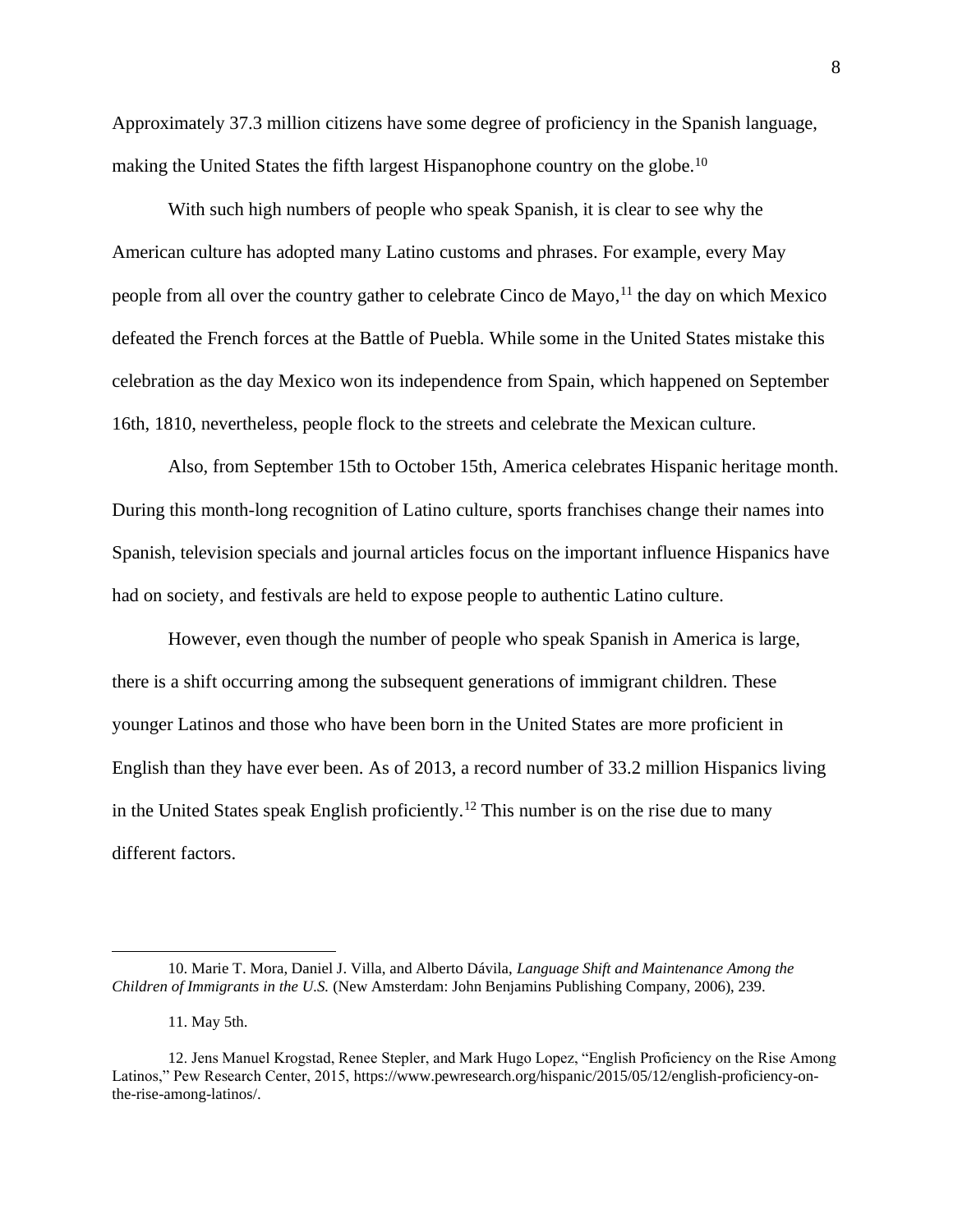One of those factors has already been discussed. Part of the rise of English proficiency is due to the growing number of younger Latinos who have been born in the United States as opposed to immigrating from another country. Native-born Latinos now outnumber foreign-born Latinos almost two-to-one in recent years.<sup>13</sup> Being born in America, these children have immediate contact with English unlike those who immigrate to the U.S. Another contributing factor to the rise of English proficiency in America is because immigration has slowed in recent years, leading to fewer Spanish-speaking new immigrants arriving.<sup>14</sup> Other more nuanced factors contribute to the shift in language preference which will be looked at in more detail later on in this thesis.

## **Identity**

An important factor to consider when looking at the sociolinguistic preferences among the various immigrant age groups is the effect language has on one's identity. Identity, in general, is such a personal topic and one that takes an individual time to build up and understand. One of the important components for finding one's identity for many Hispanics living in America is their decision to speak Spanish or English or both. The solution is not an easy decision to make.

In 2016, during the presidential debate in South Carolina, Senator Marco Rubio, in English, questioned Senator Ted Cruz whether or not he spoke Spanish. Sen. Cruz responded to him in Spanish and challenged Sen. Rubio to discuss their views of immigration while speaking

<sup>13.</sup> Antonio Flores, "Hispanic Population in the United States Statistical Portrait," Pew Research Center, 2017, https://www.pewresearch.org/hispanic/2017/09/18/2015-statistical-information-on-hispanics-in-united-states/.

<sup>14.</sup> Jeffery S. Passel, D'vera Cohn, and Ana Gonzalez-Barrera, "Net Migration from Mexico falls to Zero– and Perhaps Less," Pew Research Center, 2012, https://www.pewresearch.org/hispanic/2012/04/23/net-migrationfrom-mexico-falls-to-zero-and-perhaps-less/.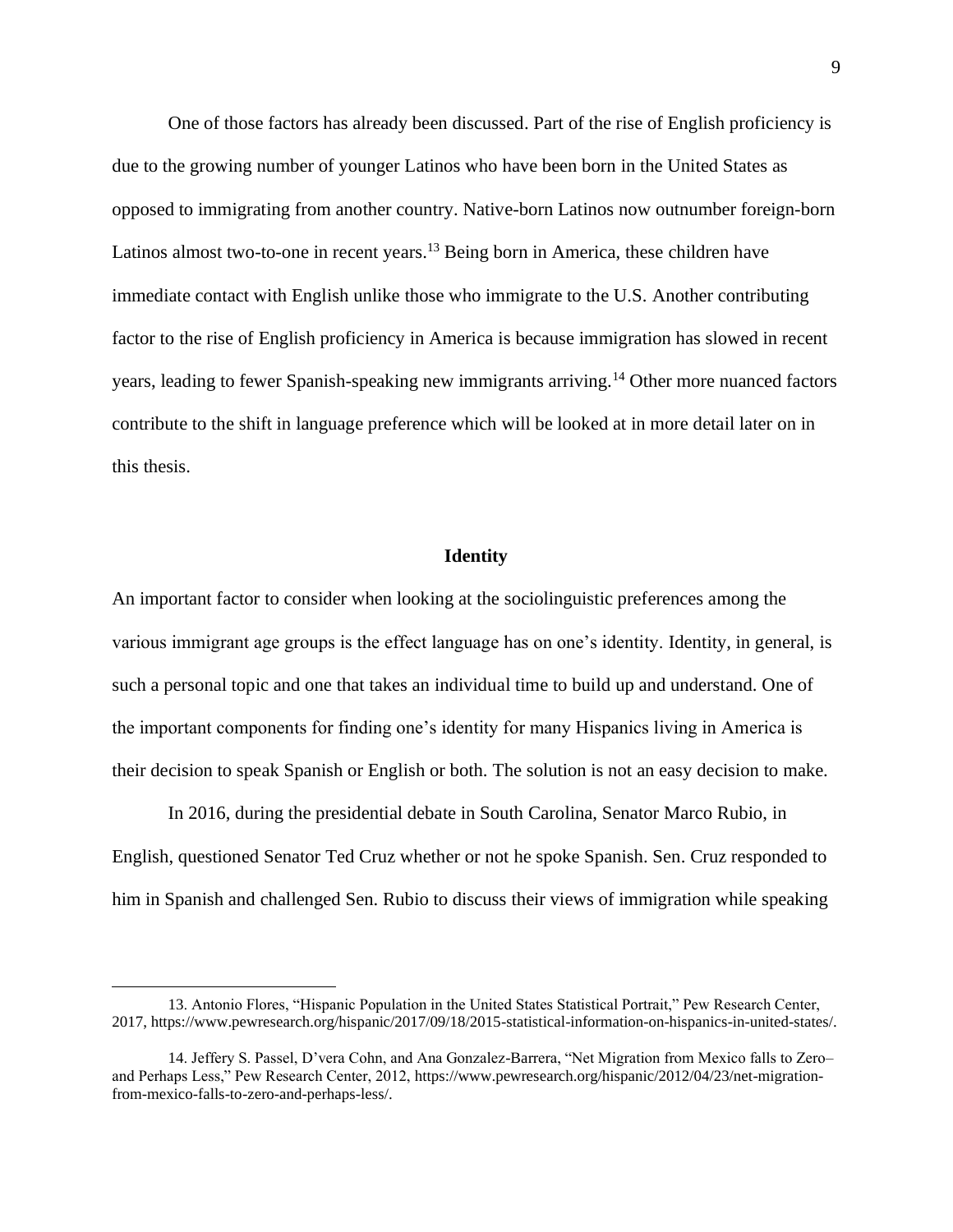in Spanish. It appeared that Sen. Rubio's challenge was to call into question whether or not Sen. Cruz belongs to or identifies with the Hispanic community in the United States. It appears on the surface that familiarity with the Spanish language is part of being Latino.<sup>15</sup>

How strongly does proficiency in the Spanish language play into the identity of being Hispanic? The surveys would indicate that language is important; however, it does not necessarily define a person. In a survey conducted in 2016, 71% of Latinos said one does not need to speak Spanish in order to be considered Latino.<sup>16</sup> While those numbers show that there is some understanding for people of Hispanic descent who are not able to speak Spanish, an overwhelming majority, 95%, say that Spanish is important for future generations of Latinos.<sup>17</sup> Latinos are very passionate about their linguistic heritage and these numbers suggest that Spanish will continue to play a role in a Latino's identity even if they may not be able to speak it with proficiency. These survey responses help explain why Spanish has continued to flourish in the United States, unlike other immigrant languages which have died out after a few generations.

Part of formulating an identity based on language preference is the attitude behind the decision. One's attitudes toward a language play a major role in determining which language the person will choose to hold onto and which one they will let go of. This becomes extremely helpful in noticing the shift in immigrant children. Most Hispanics have a positive outlook on the English language for various reasons. First of all, they know that being able to speak the language of the majority culture will help them economically. It will also help them to assimilate

<sup>15.</sup> Mark Hugo Lopez, "Is Speaking Spanish Necessary to be Hispanic? Most Hispanics Say No," Pew Research Center, 2016, https://www.pewresearch.org/fact-tank/2016/02/19/is-speaking-spanish-necessary-to-behispanic-most-hispanics-say-no/.

<sup>16.</sup> Mark Lopez, *Is Speaking Spanish Necessary to be Hispanic,* 2016.

<sup>17.</sup> Mark Lopez, *Is Speaking Spanish Necessary to be Hispanic,* 2016.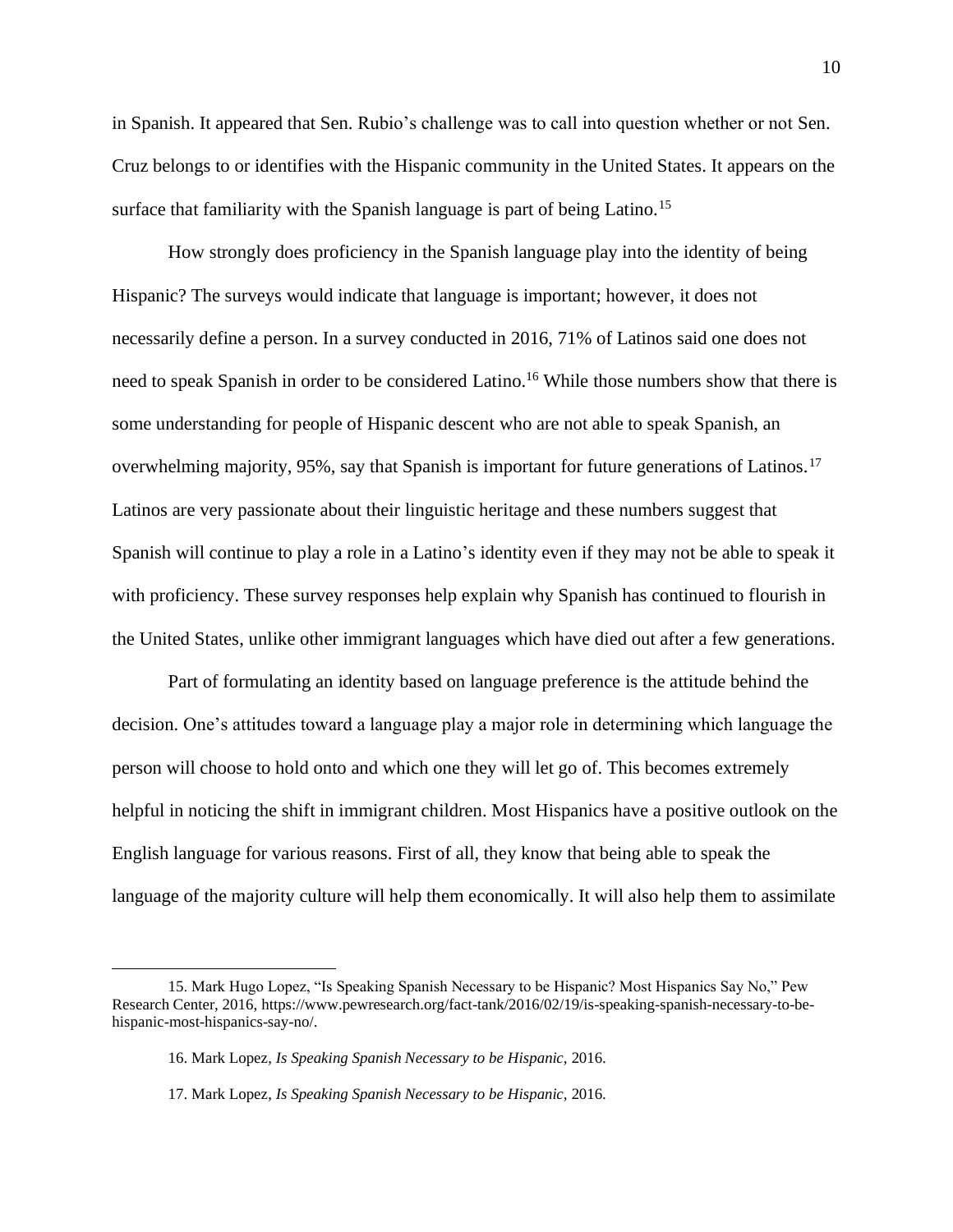into their new communities and build relationships with those around them. They also know it will help their status, as they will be accepted by those around them.<sup>18</sup>

Additionally, a person may choose to let go of their native tongue if there is a stigma attached to it. For example, the use of the German language in America during and after World War II shifted significantly. Since the enemy was German it became unwise and even dangerous for German immigrants to continue conversing in their native language. This stigma which was created because of the war would have huge implications for many Germans living in America and even for the Wisconsin Lutheran Synod as well.

Stigma can also be created because of the influence and personal feelings of the leadership. For instance, the Theodore Roosevelt quote at the beginning of the paper reflected the attitude of many Americans and their desire to have a monolingual society. In the United States, sociolinguistic scholars have noted the often-negative connotation with the Spanish language. Spanish has been portrayed in the media and literature as a secondary language and one that is used by the unintelligent, especially those Spanish speakers in the Caribbean.<sup>19</sup> Through unfair portrayals of Hispanic culture by the media, the stigma was solidified among the American people. However, in recent times, there seems to be a subtle shift that has helped to soften the stigma behind speaking in Spanish.

Talking with a WELS pastor in the Milwaukee area, he vividly recalls his early days after immigrating to America and remembers trying to speak only in English to avoid such a stigma. However, this pastor believes that the stigma is wearing off and more and more people are willing to embrace the Latino culture and welcome those who speak their native tongue. He

<sup>18.</sup> Jorge Porcel, *Language Maintenance and Language Shift among US Latinos,* (West Sussex, UK: Blackwell Publishing, 2011), 638.

<sup>19.</sup> Jorge Porcel, *Language Maintenance and Shift,* 639.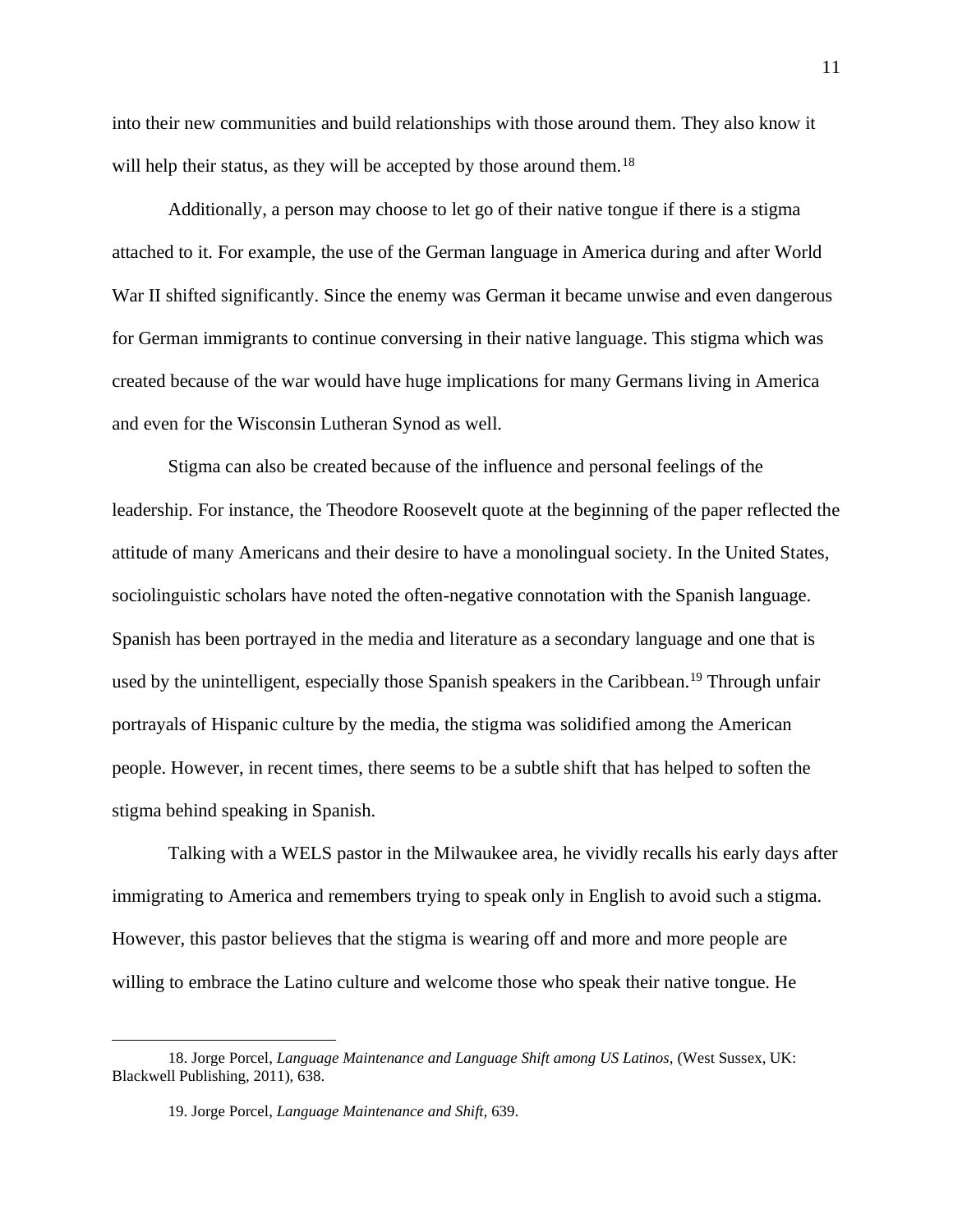thinks this is now the case because of the prevalence of influential Latinos in Hollywood and across the world of athletics. People such as Shakira, Alex Rodriguez, and Antonio Banderas have opened the door to more Hispanics finding fame in America and have helped to break down the stigma of the Latino culture which was once widespread in the United States. He believes that as these famous Latinos continue to build an Anglo fan base, more people will be open to the Hispanic culture and strive to understand and even welcome it.

Hispanics, however, have mixed attitudes when it comes to speaking in Spanish. On the one hand, it is the language of their ancestors and their culture. It is a way to hold onto their roots as they seek to establish new roots in a new country. They are also able to stay connected to their cultural traditions which they have brought with them. These are some of the positive reasons why Latinos today hold onto their Spanish-speaking capability.

However, there are negative aspects to maintaining their native language. Some view the maintenance of the Spanish language as a hindrance to their progress in assimilation. Others have had people lash out at them for speaking Spanish in public and that negative social stigma pressures them to learn English.<sup>20</sup> It is for these reasons that Latinos struggle with their identity as they grapple with which language to hold onto and which one they are willing to let go of. It appears that many will opt for some form of bilingualism, but even those who are capable of speaking in both languages struggle to identify as Latino or American, especially in the third and fourth generation immigrant children who have been born in America.

There is also an identity struggle when it comes to being a foreign-born or native-born Latino. It has been observed that there is also a negative stigma created between Hispanics based on where they were born. For example, Orlando Crespo, a Hispanic ministry leader, reveals the

<sup>20.</sup> Jorge Porcel, *Language Maintenance and Shift,* 639.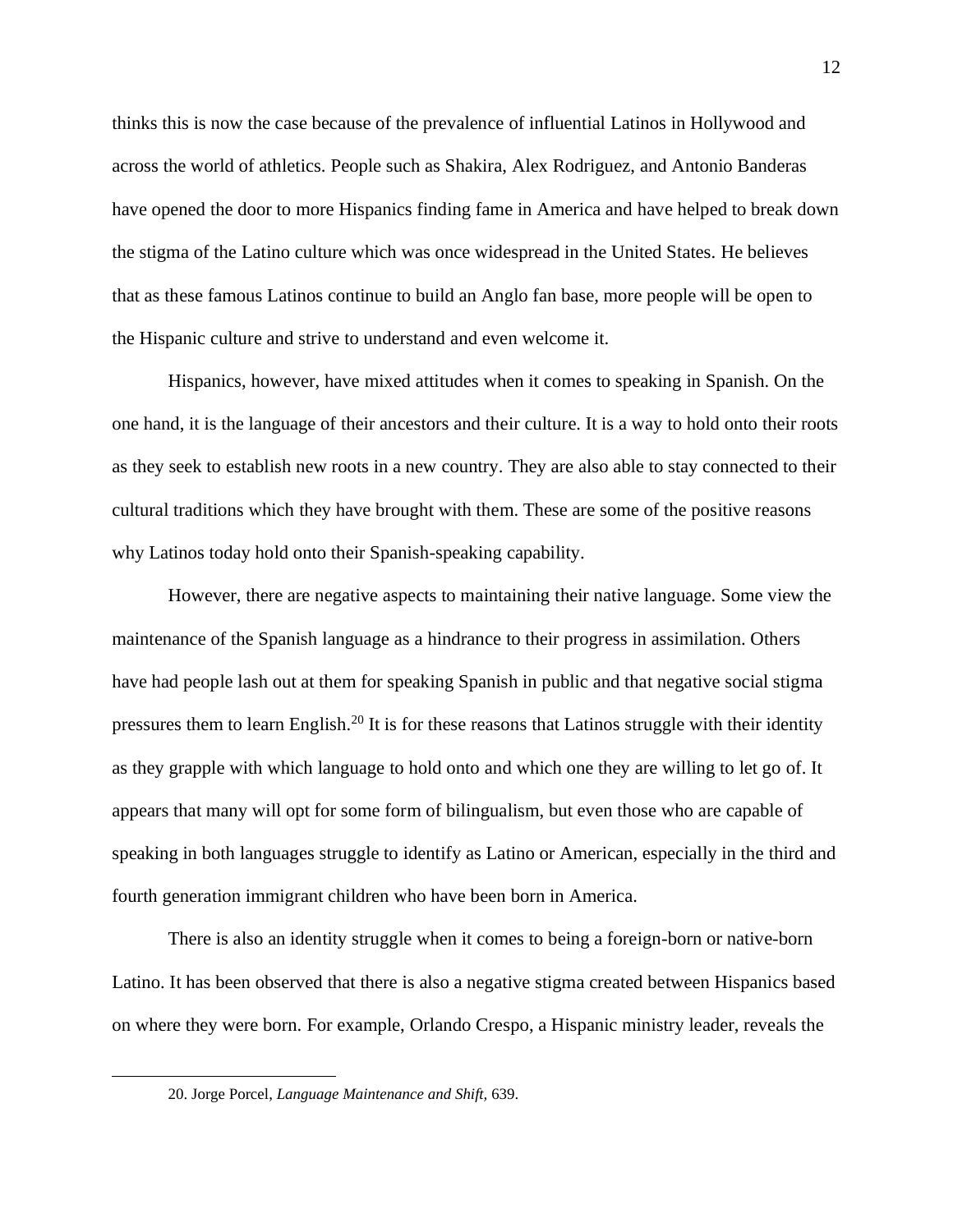tension that often arises between Latinos who have immigrated to the United States and those who have been born here. He writes about the "false measures" which Latinos use to define if one truly fits into their cultural group. Such false measures would include the following: physical features, cultural habits, geographic parameters, religious parameters, and of course language use.<sup>21</sup> If one does not fit into the right categories, one runs the risk of losing their title "Latino." This is a continuing problem for many Hispanics and contributes to the complexity of answering the question, "Where do I fit in?"

The struggle of young Latinos knowing where they fit into society is referred to as "living in the hyphen." Sociologists use this terminology to demonstrate the tension an American-born Latino faces. There are many differences between American-born Latinos and those who immigrate into the United States. Some of those differences are linguistic; others are not affected by language but by economics, education, or even geography. These differences will be elaborated on later in the thesis. What is important to note here is the role these differences play in a person's identity. They seemingly have a foot in both worlds. On the one hand, they want to remain faithful to their ancestors' heritage, but on the other hand, they want to fit into the majority culture which surrounds them, the one to which they were born. An American-born Latino described these feelings in this way: "I gradually became more and more aware of the many things that I was not: I was not and would never be, even if I wanted to be a regular U.S. American. Yet neither would I be a *puro mexicano.*" <sup>22</sup> This person certainly sees himself as "living in the hyphen" and not being able to fit completely into one culture or the other, and he is not alone.

<sup>21.</sup> Daniel A. Rodriguez, *A Future for the Latino Church: Models for Multilingual, Multigenerational Hispanic Congregations,* (Downers Grove, IL: InterVarsity, 2011), Kindle location 479.

<sup>22.</sup> Daniel Rodriguez, *A Future for the Latino Church,* Kindle location 301.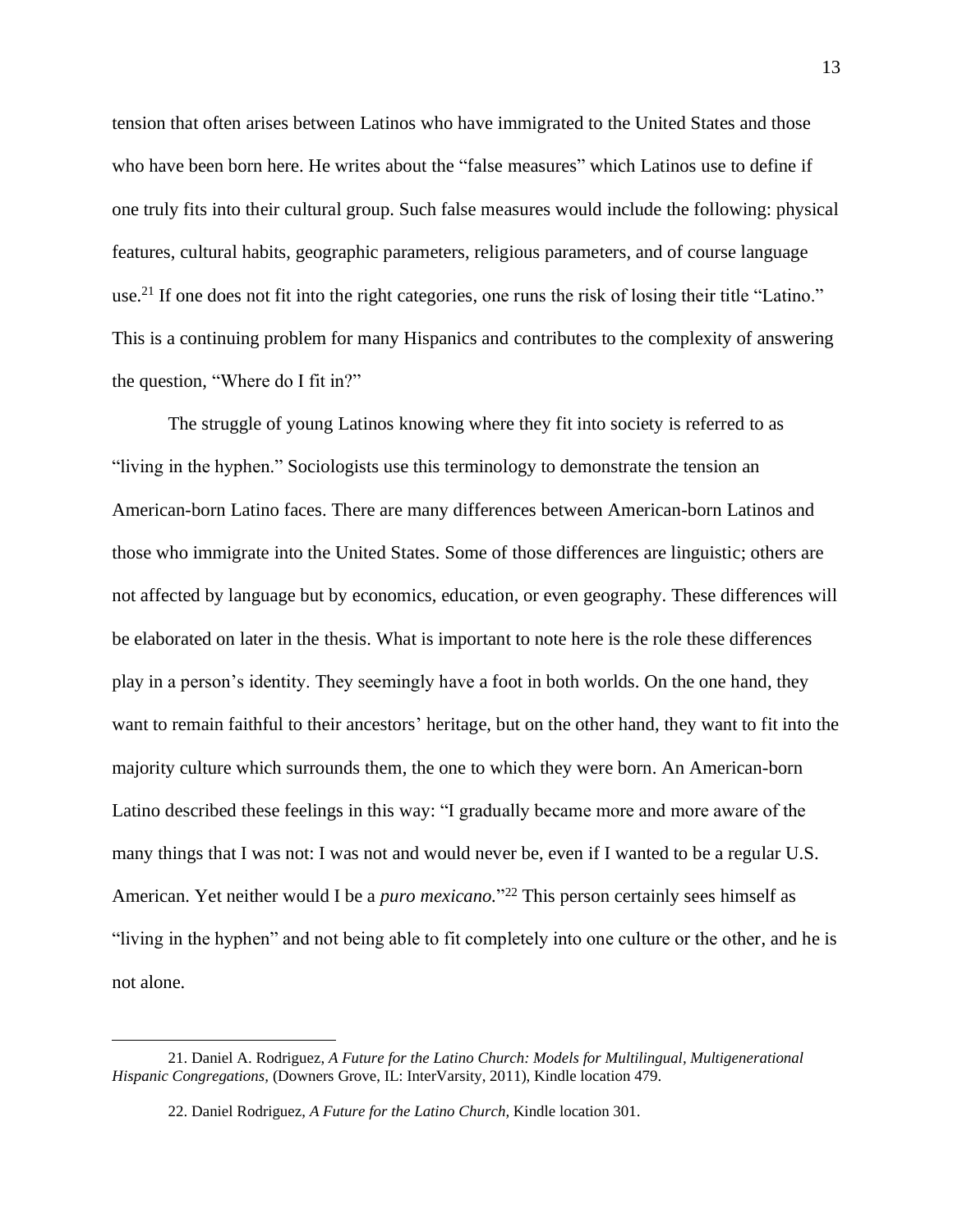As one plans ministry within a Hispanic community, they will need to take into account the importance of identity for an individual. This is especially important for those Latinos who are part of the third or fourth generations and may be struggling to identify with one or more cultures. These feelings go beyond which language an individual holds onto or allows to let go; it involves all of the various factors which have been mentioned above.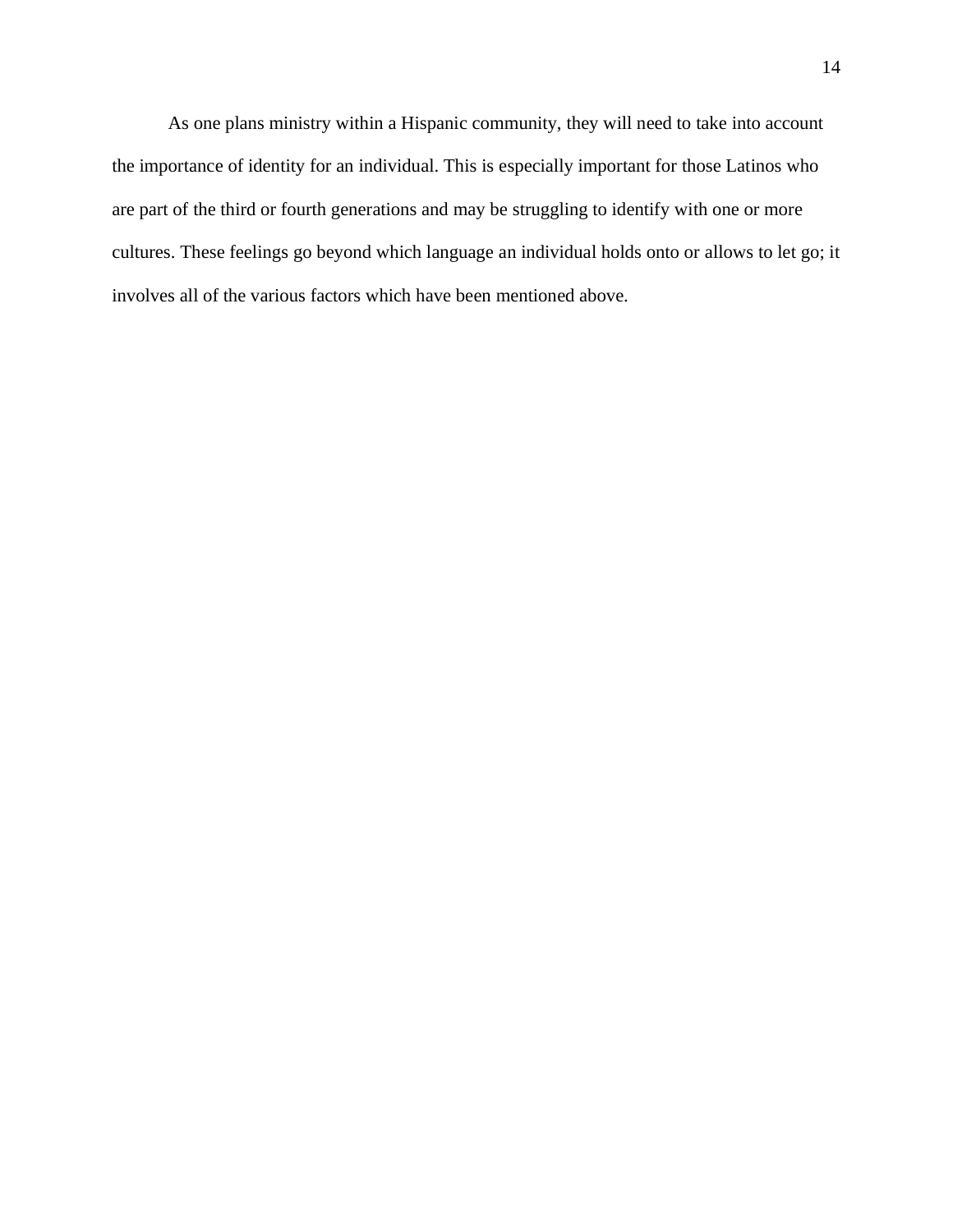## PART 2: SOCIOLINGUSTIC MODELS

There have always been shifts in language use, especially here in the United States, which has been referred to as a "melting pot" of cultures. When people began to arrive in the New World, they brought their native languages with them. Due to the prevalence of English settlers and the fact that the British monarchy owned much of the United States, English slowly became the common language that was spoken.

As more immigrants arrived and had families, a language shift began to emerge. Over the next couple of generations, the immigrant children would lose their capability of speaking their ancestor's native language as they assimilated into the majority culture. This is true among WELS circles as well. The original immigrants who founded the church spoke German. As the years passed, they saw the numbers of parishioners who were able to communicate effectively in German dwindle. Congregations had to make tough decisions on which language to worship in moving forward. And over the generations, the switch was made permanent to where English is now the dominant language spoken in WELS churches.

## **The Traditional Model**

The scenario described above is an example of the traditional linguistic shift from the native language of an individual to the language of the majority culture. The traditional model for tracking these changes occurs over the span of three generations. The first generation is fluent only in their native tongue. The second generation is vastly bilingual and can function in either language with efficiency. However, by the third generation, the shift has occurred, and they tend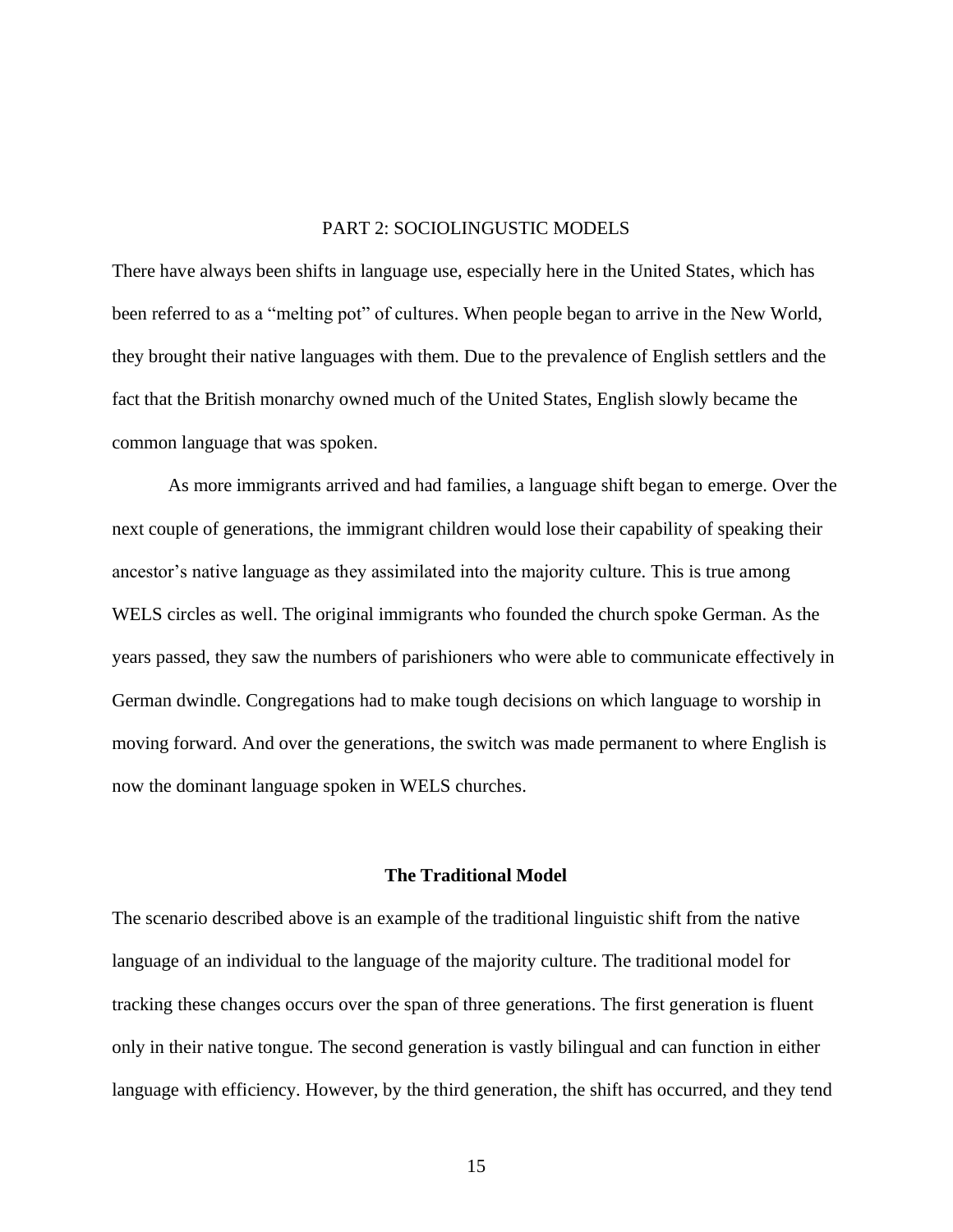to operate only in the majority culture's language. This model is the traditional model that sociolinguistic scholars have followed in the past few decades.<sup>23</sup>

Part of the rationale behind the three-generation model was based on assumptions. One of these assumptions which sociologists like Grosjean took for granted was: children of immigrants would naturally adopt the majority culture's language unless they lived in isolated areas with a high concentration of Spanish speakers.<sup>24</sup> This assumption may appear to be a logical deduction based on the necessity of speaking English in the United States. If a person is living in the United States, chances are they are going to need to be able to operate in English to get find success.

However, what researchers in the past failed to take into consideration was the importance of maintaining Spanish within the Latino culture. Parents passed on the maintenance of Spanish-speaking capability to their children. Third and fourth-generation Latinos who make up this group of people who are still able to function to some degree in Spanish have now caused sociolinguists to reevaluate the traditional model and to observe the various factors which play into language shift or maintenance.

One scholar sums up the inadequacies of continuing to use a three-generational model when it comes to understanding language maintenance and shift among Latinos. Eduardo Hernández Chávez writes, "this three-generation shift model is an oversimplified account of the actual state of affairs and in many respects underestimates the rapidity with which linguistic absorption into the dominant society is actually taking place."<sup>25</sup> Chávez's concern is that the

<sup>23.</sup> Daniel J Villa and Susana V. Rivera-Mills, *An Integrated Multi-Generational Model for Language Maintenance and Shift: The Case of Spanish in the Southwest, (New Amsterdam: John Benjamins Publishing* Company, 2009), 26-27.

<sup>24.</sup> Villa and Rivera-Mills, *An Integrated Multi-Generational Model,* 27.

<sup>25.</sup> Garland Bills, Alan Hudson, and Eduardo Hernández Chávez, "Spanish Home Language use and English Proficiency as Differential Measures of Language Maintenance and Shift," *Southwest Journal of Linguistics*, 19 (2000): 15.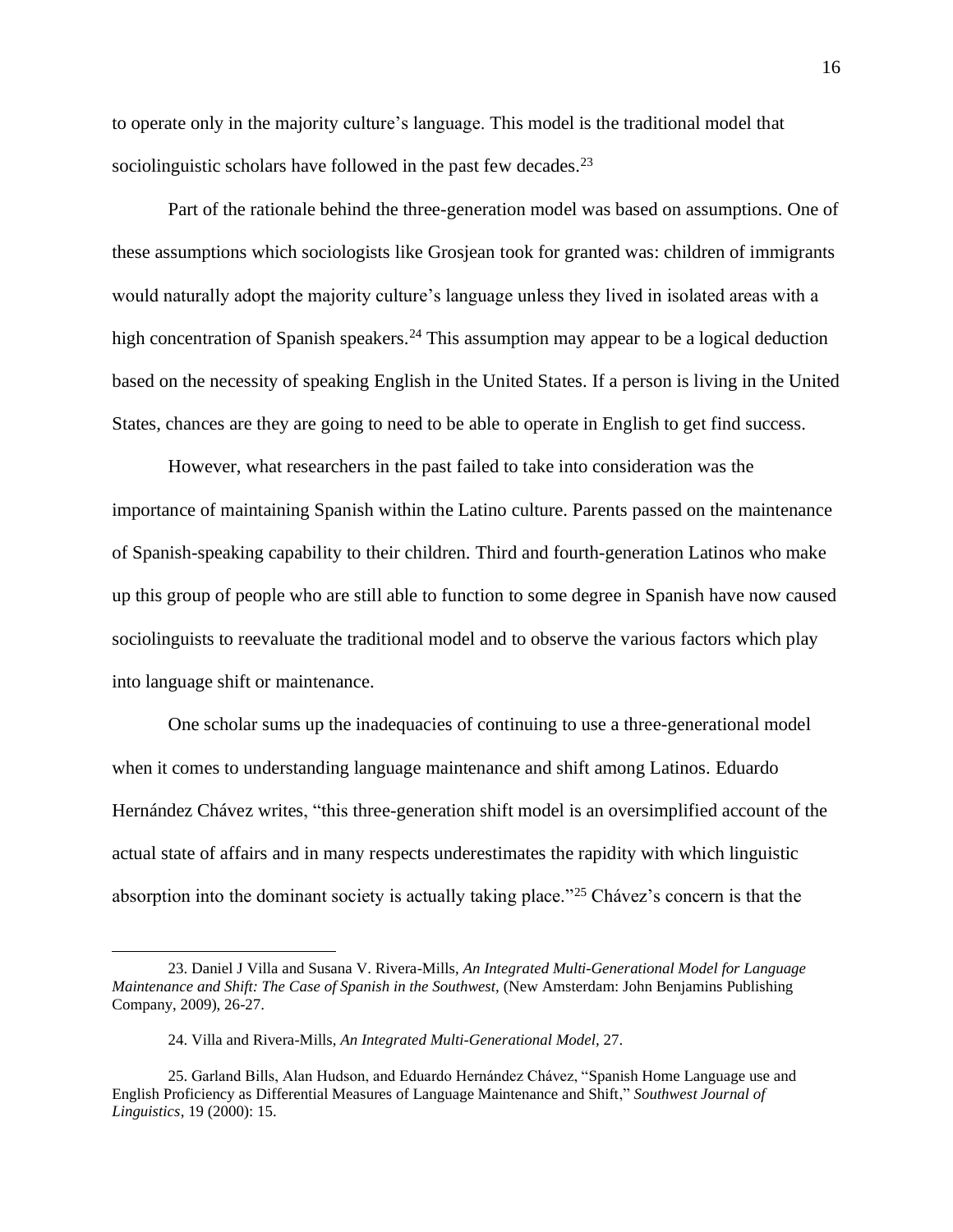traditional model does not leave room to explain and account for the current state of affairs of Spanish maintenance in the United States. The fact that researchers can find people in fourth and subsequent generations who have Spanish language capability shows the necessity for a new model.

## **A Proposed New Model**

Many sociolinguists today are looking at ways to redefine the traditional model to fit their current contexts. For example, researchers are finding that Spanish is being maintained into the fifth generation, and others are encountering high rates of mother tongue transmission from Spanish-speaking immigrants to their children.<sup>26</sup> With all of the new data that is coming forward, there have been new models that have been proposed to explain these cases of language maintenance in subsequent generations of immigrant children.

When researchers began to consider using a new model there were a couple of things which they had to draw their attention to: (1) to look at the process of language maintenance and shift beyond the third generation, and (2) to pay particularly close attention to variables of acculturation and/or reacquisition.<sup>27</sup> Therefore, the data which is gathered here in this section focuses primarily on third and subsequent generations. The researchers also bring up an important point which will be elaborated on later in the thesis of Spanish reacquisition. This is an important factor for not only understanding why Spanish-speaking capability is found in later

<sup>26.</sup> Villa and Rivera-Mills, *An Integrated Multi-Generational Model,* 27.

<sup>27.</sup> Villa and Rivera-Mills, *An Integrated Multi-Generational Model,* 30.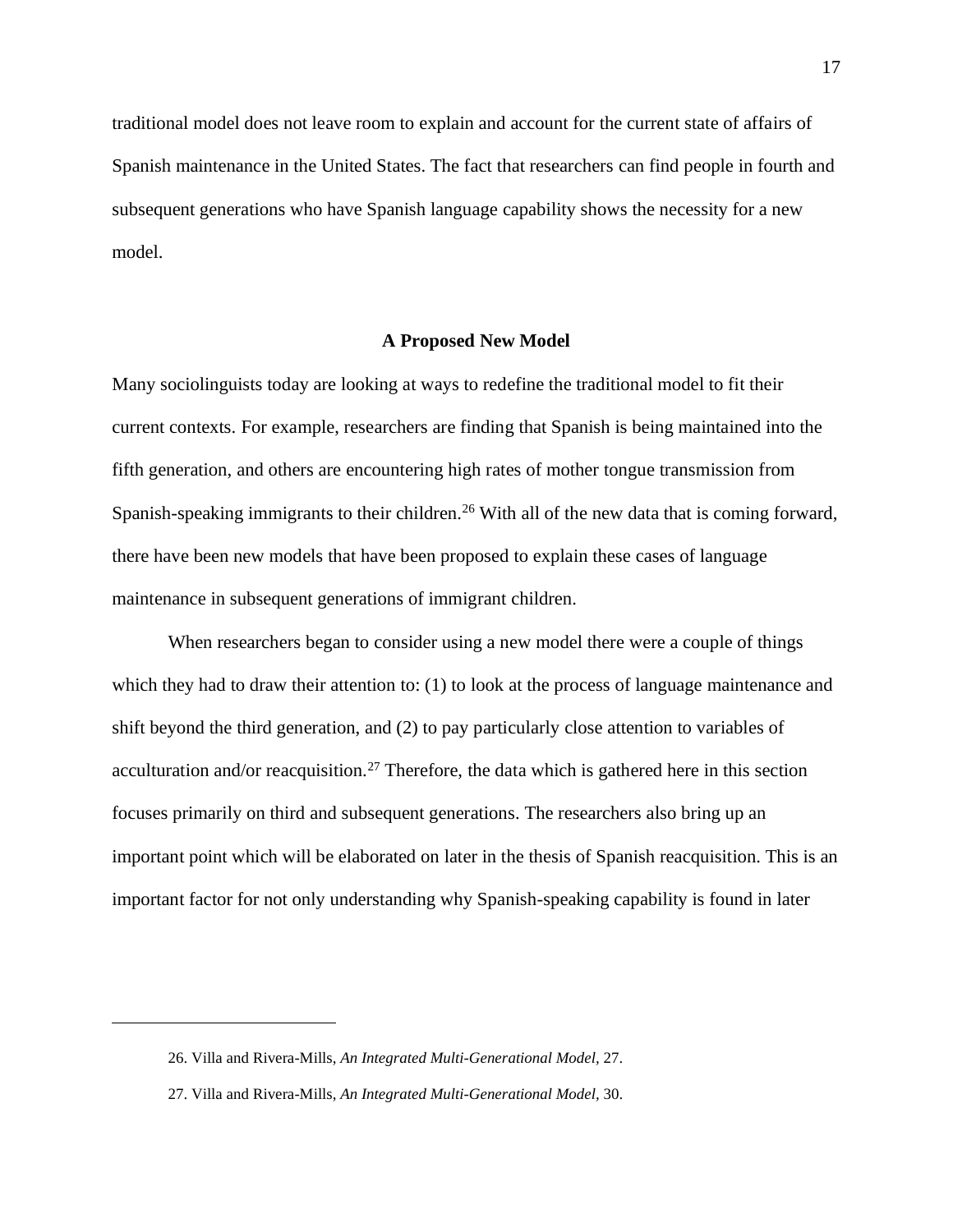generations of immigrant children but also will affect the ministry plans of the church. More will be said about the reacquisition of Spanish.

One of the other concepts which went into the proposed new model of language shift and maintenance is what is called "The Catherine Wheel Effect."<sup>28</sup> The basic understanding of this effect is to say that language maintenance and shift might be circular in nature. This concept of a circular process makes sense when it comes to Spanish speakers.<sup>29</sup> The main reason why this new model suggests a circular movement is because of the steady flow of immigrants into the United States. While immigration continues to be a major factor in the increase of Hispanics in the United States, there will always be those who fall into the first generation and speak only Spanish. When people, who are around a similar age but fall into the third or fourth generation, come into contact with these recent immigrants the Spanish language may be maintained or reacquired. Even when one generation might have lost their ability to use the language of their ancestors, a subsequent generation may reacquire the language through contact with Spanish speakers in their community.

Daniel Villa and Susana Riviera-Mills explain the importance of reacquisition of heritage language for the group of people who fall into the category of being native-born U.S. Latinos who have experienced some degree of language shift or loss. They propose:

Those bilinguals who have undergone some degree of shift or loss and possess a receptive knowledge of Spanish but do not speak it we place in a separate category commonly referred to as 'receptive bilinguals.' Receptive bilinguals may play a role in reversing language shift by relearning their heritage language and thus transitioning to maintenance bilingualism.<sup>30</sup>

<sup>28.</sup> María Carreira, "The Media, Marketing and Critical Mass: Portents of Linguistic Maintenance," *Southwest Journal of Linguistics*, 21 (2000): 37-54.

<sup>29.</sup> Villa and Rivera-Mills, *An Integrated Multi-Generational Model,* 31.

<sup>30.</sup> Villa and Rivera-Mills, *An Integrated Multi-Generational Model,* 34.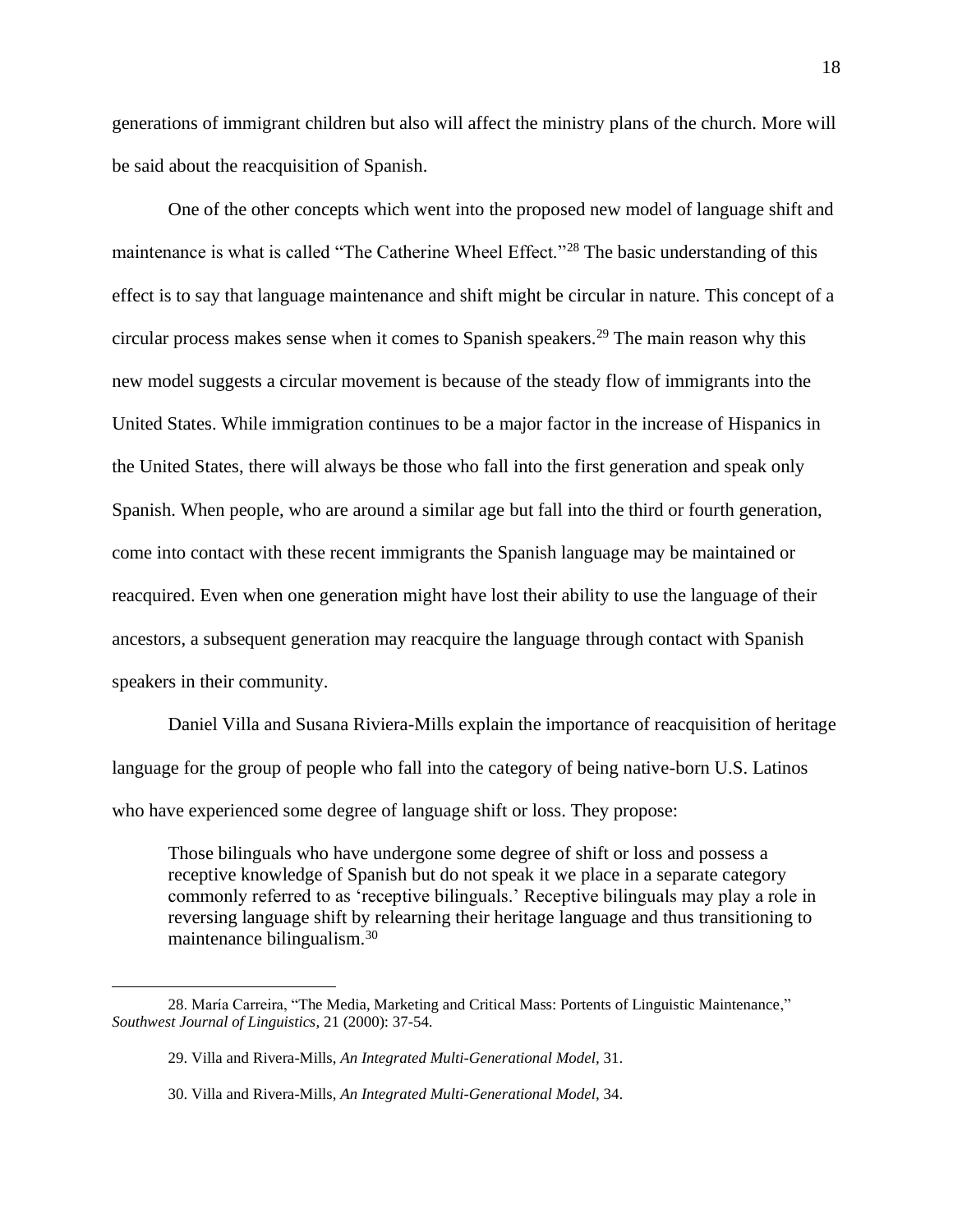This new group plays a large role in the reasoning for the new model. There are a growing number of U.S. Latinos who desire to relearn the language of their grandparents or greatgrandparents. This growing group also explains the circular understanding of language shift and maintenance. Hispanics who fall into this receptive bilingual group are changing the way researchers observe the shift and maintenance of the language.

The new model which Villa and Riviera-Mills propose in their journal article, *An Integrated Multi-Generational Model for Language Maintenance and Shift,* breaks down the cycle into seven generations rather than only three. The table  $31$  shows the reasoning for breaking the groups into seven, each with two subdivisions.  $32$ 

The two subdivisions are important factors that are represented in helping to explain the reason for shift or maintenance in the language of the first generation. Those two divisions are endogamy and exogamy. Endogamy referrers to the situation where a Hispanic person marries another Hispanic person. Opposite of that is exogamy, which is where a person of Hispanic descent marriers a non-Hispanic person. With roughly 25% of Hispanics marrying individuals outside of their ethnic group,<sup>33</sup> this is a crucial factor in understanding language shift. "Intermarriage has undeniable consequences for mother-tongue maintenance, given that the dominant language spoken in the households established by exogamous couples is generally English."<sup>34</sup> When the two families come together understandably the language spoken in the home will be English due to the one spouse's English-monolingualism.

<sup>31.</sup> See Appendix 1.

<sup>32.</sup> Villa and Rivera-Mills, *An Integrated Multi-Generational Model,* 34-36.

<sup>33.</sup> Villa and Rivera-Mills, *An Integrated Multi-Generational Model,* 33.

<sup>34.</sup> Richard Alba, John Logan, Amy Lutz, and Brian Stults, *Only English by the Third Generation? Loss and Preservation of the Mother Tongue,* (Chicago: Population Association of America, 2002), 471.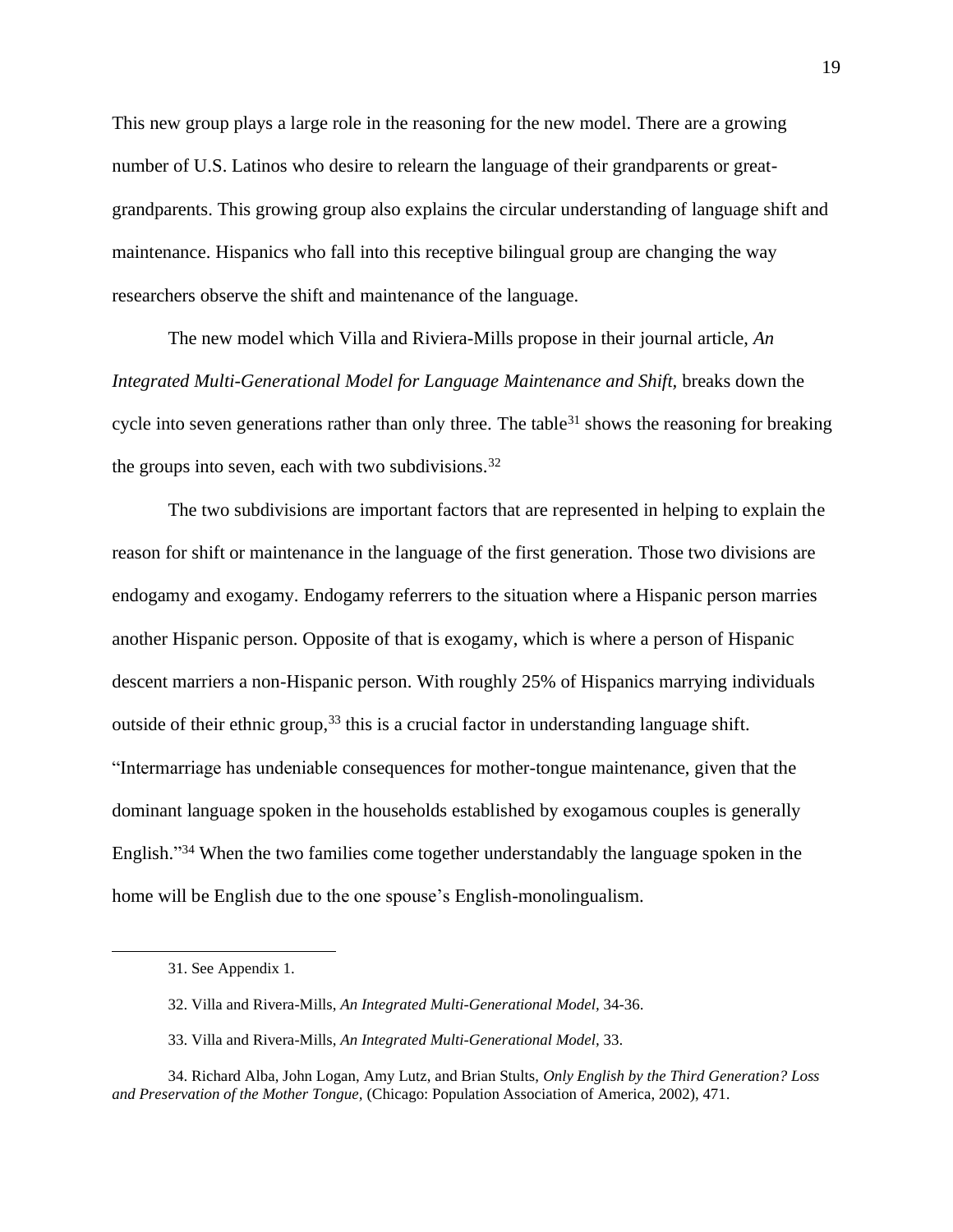In Villa and Riviera-Mills' new model they label the first generation as the contact

generation, meaning this is the generation that has immigrated to the United States and is monolingual Spanish.<sup>35</sup> This distinction is important for the fact that based on this group is how the subsequent groups are categorized. To give a sense of what their data is like, see the graphic below of the possible outcomes of the second and third generations regarding maintenance or

 $loss<sup>36</sup>$ 

#### 2nd generation maintenance

Endogamous: Spanish/English bilinguals, both parents from the contact generation; bilinguals who learned both languages before 15, parents are monolingual Spanish or English speakers.

Exogamous: Spanish/English bilinguals, one parent monolingual in English and the other from the contact generation.

### 2nd generation shift/loss

Endogamous: Receptive Spanish/English bilinguals or English monolinguals, both parents are from the Spanish-speaking contact generation (also called accelerated shift, Mora et al. 2006).

Exogamous: Receptive Spanish/English bilinguals or English monolinguals, one parent monolingual in English and the other from the contact generation.

## 3rd generation maintenance

Endogamous: Spanish/English bilinguals, all grandparents from the contact generation.

Exogamous: Spanish/English bilinguals, three grandparents from the contact generation.

#### 3rd generation shift/loss

Endogamous: Receptive Spanish/English bilinguals or English monolingual, all grandparents from the contact generation. (The traditional three-generation loss model is based on this type of individuals.)

Exogamous: Receptive Spanish/English bilinguals or English monolinguals, three grandparents from the contact generation.

<sup>35.</sup> Daniel J Villa and Susana V. Rivera-Mills, *An Integrated Multi-Generational Model,* 34.

<sup>36.</sup> Daniel J Villa and Susana V. Rivera-Mills, *An Integrated Multi-Generational Model,* 35.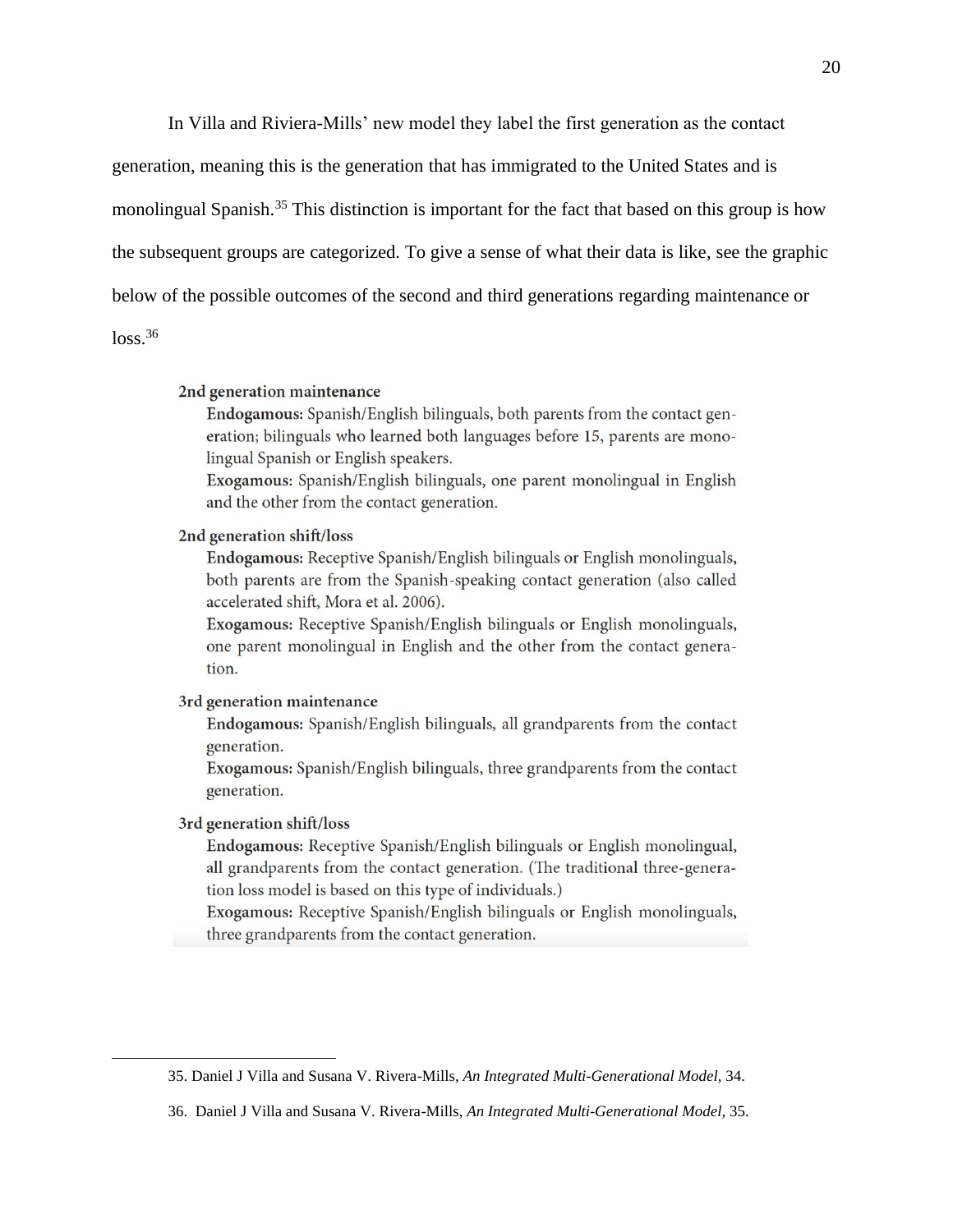This graphic is continued for the subsequent generations leading up to the seventh generation. In the progression of their data, each subsequent group gets further away from having contact with their ancestral language, but there is hope for the maintenance of the language due to reacquisition.

To see if their newly proposed model would be viable in assessing language shift and maintenance, Villa and Riviera-Mills put the model to the test. They surveyed roughly 500 participants in New Mexico to gauge their language preference and ability. Their findings have thus far backed up their suppositions about the need for a new multi-generational model. Their data found that, of the people they had surveyed, at least one person fit into each of the seven generational categories they proposed. This survey is relatively small when it comes to sociolinguistic data, but the researchers are anxious to continue expanding their survey to see if the results hold among a larger test group. $37$ 

The research supporting a change in the three-generational model of language shift and maintenance is compelling. While the old model never took into account the complexities of the Spanish language spoken in the United States, it opened the door for continued research into the linguistic trends among Spanish speakers. Researchers today are actively looking into all of the various factors which explain how the Spanish language has been able to have continued use in a society dominated by English. There are many factors that researchers see as influential in the maintenance of Spanish within the borders of the United States, some of which will be covered in the following section of this paper.

<sup>37.</sup> Villa and Rivera-Mills, *An Integrated Multi-Generational Model,* 39-40.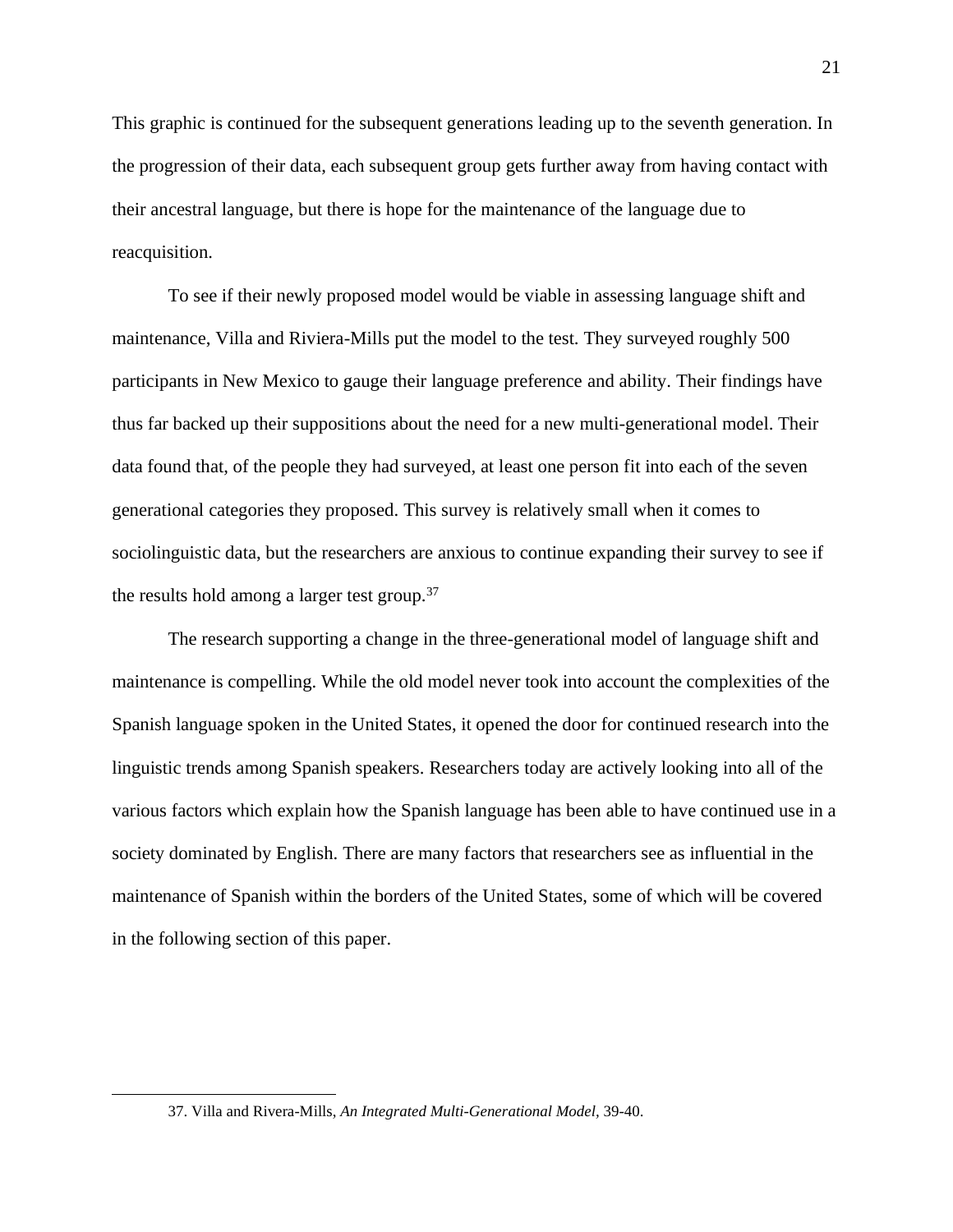## PART 3: FACTORS AFFECTING LANGUAGE SHIFT OR MAINTENANCE

## **Geography**

## The U.S.-Mexico Border

While researchers seek to find the answer as to why Spanish is enduring in the United States and not dying off like other languages in the past have, they have found that many factors contribute to this maintenance. One of the key factors in language shift or maintenance among the subsequent generations of Latino immigrants is where they reside. Location plays a huge role in whether or not a person will maintain their ability to speak Spanish or not.

Perhaps the biggest geographical feature which aids in the maintenance of the Spanish language is the proximity of Mexico to the United States. Researchers such as Garland Bills have observed the importance the border plays in linguistic preferences. He writes,

It is eminently reasonable to assume that proximity to Mexico will have a positive effect on the use of Spanish. It might be supposed that the closer one is to the border, the greater the likelihood of interaction with speakers of Spanish. Nearer the border […] the numbers and concentrations of Spanish speakers are greater than in more distant localities. Also, proximity encourages travel back and forth, by persons on both sides of the border, to visit relatives, for commercial transactions, and for pleasure. And distance from the border will affect the availability of electronic and print media, music, and other cultural resources in the language.<sup>38</sup>

Being close to the border allows for an immigrant and their future generations to maintain contact with their cultural roots.

<sup>38.</sup> Garland Bills, Eduardo Hernández Chávez and Alan Hudson, "The Geography of Language Shift: Distance from the Mexican Border and Spanish Language Claiming in the Southwestern United States," *International Journal of the Sociology of Language* 114 (1995): 10.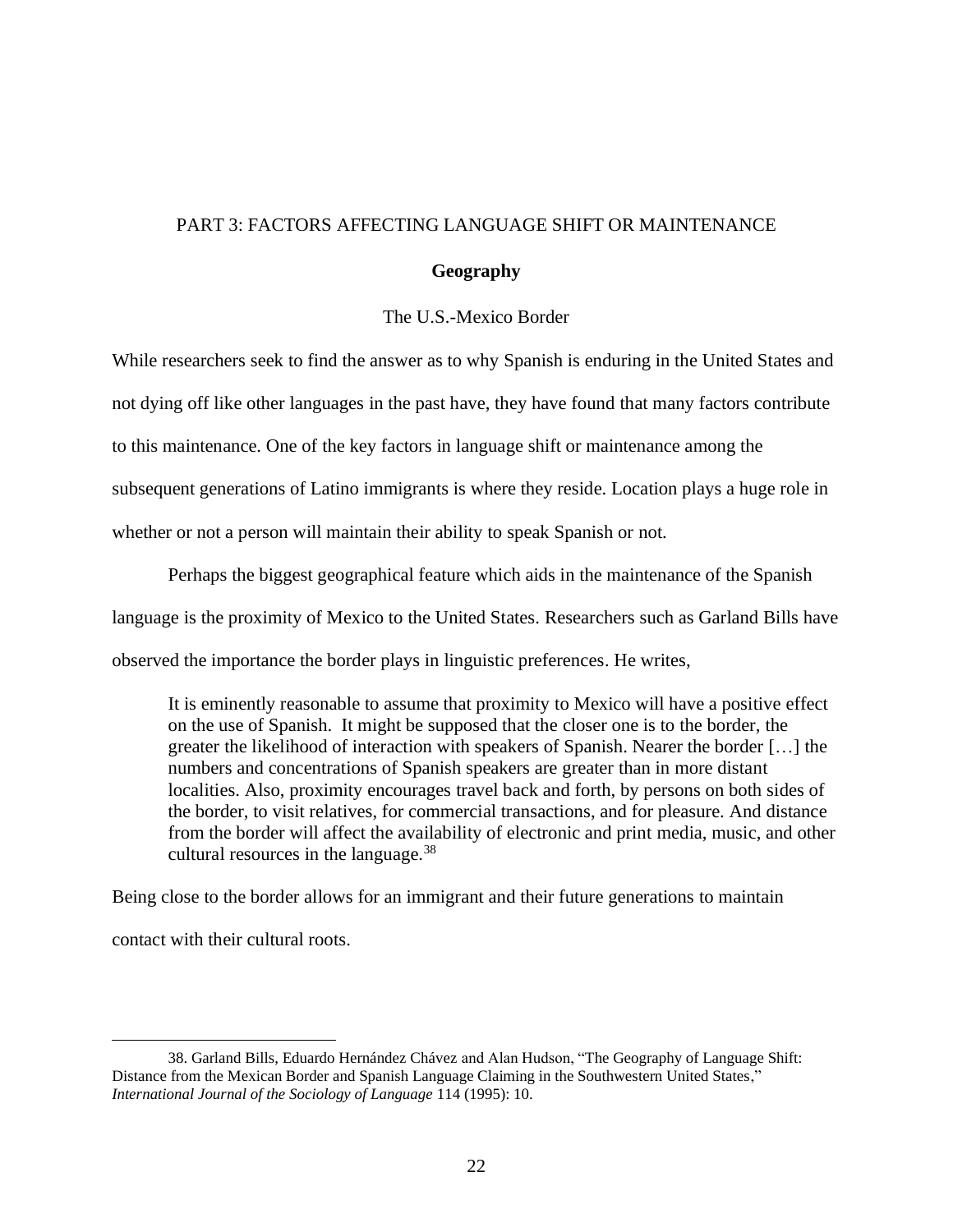When living close to the border, in states such as Texas, New Mexico, Arizona, and California, the concentration of Spanish speakers is greater than anywhere else in the United States.<sup>39</sup> Again, due to the proximity of the border, these states find themselves with the largest numbers of Hispanics, including both immigrants and native-born Latinos. Therefore these areas are safe havens for Spanish speakers. They are not alone in their preference of speaking in Spanish, and therefore there are more opportunities for Spanish to flourish and be maintained.

An important fact to remember when it comes to understanding the concentration of Spanish speakers in the American Southwest is to acknowledge that they lived there before English speakers moved in. The notion that Spanish is an "immigrant language" needs to be revised. Spanish speakers have lived in the Rio Grande Valley since before the first English settlers discovered America. It wasn't until the Mexican-American War ended in 1848 with the signing of the Treaty of Guadalupe Hidalgo, that the United States acquired 55% of Mexico's territory, including its native Spanish speakers.<sup>40</sup> History is important in helping explain why so many people living in the Southwest speak Spanish. The simple truth of the matter is they were here first. "The Spanish-speaking population in the Southwest is highly heterogenous. The families of some Spanish speakers have been here since before the Pilgrims landed at Plymouth  $Rock. "41"$ 

<sup>39.</sup> Devin L. Jenkins, *The Costs of Language Loyalty: Socioeconomic Factors in the Face of Shifting Demographic Trends among Spanish Speakers in the Southwest* (Amsterdam: John Benjamins, 2004), 13.

<sup>40.</sup> Villa and Rivera-Mills, *An Integrated Multi-Generational Model,* 28.

<sup>41.</sup> Villa and Rivera-Mills, *An Integrated Multi-Generational Model,* 28.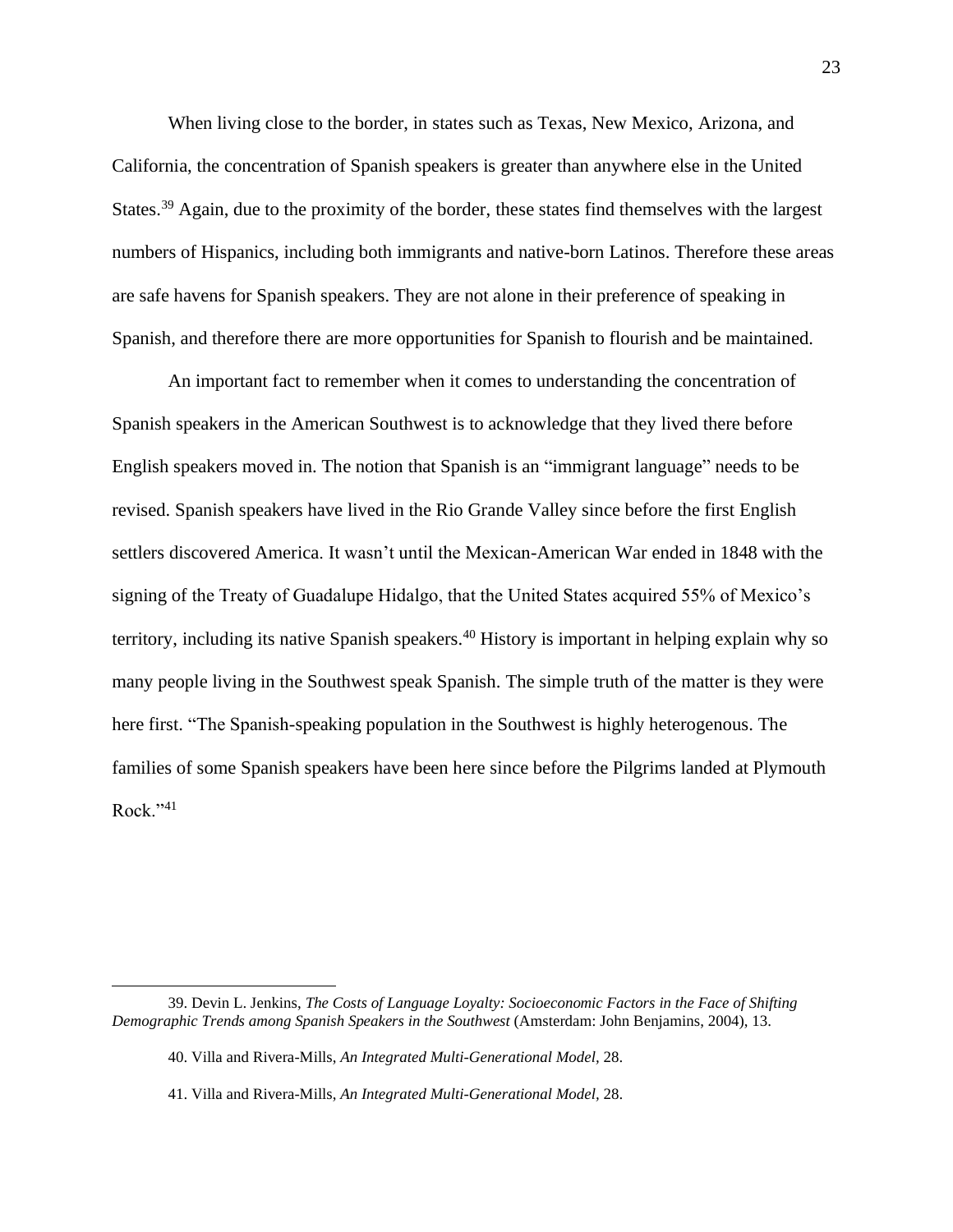## Rural Communities

Another geographical feature that plays a role in language shift or maintenance is the population density in which a Hispanic person finds themselves. "The highest measures of language loyalty, unlike count, are generally found in rural and less densely populated areas."<sup>42</sup> Researcheres have not speculated as to why this seems to be the case, but the numbers clearly show that in areas that do not lie along the U.S.-Mexico border, Spanish speakers prefer a rural setting as opposed to an urban one. Perhaps this is simply due to the line of work that many seek out, or perhaps it is easier to maintain their former way of life in a smaller town than in a booming city. Whatever the reasons may be, sociolinguists have noticed that numbers in rural areas continue to rise in Spanish retention.

The rural regions in the Southwest are not the only rural communities that are seeing an uptick in Hispanic peoples and Spanish language use. In 2010, Illinois ranked fourth in the nation in its number of Latinos and first in the Midwest region. In a recent study of two rural communities in Illinois, the growth of the Latino population has been fairly recent. In 1980, the proportion of Latinos in these two towns was almost inexistent. In 2010, it was 18% and 4% in the two towns.<sup>43</sup> Also, between 2000 and 2010, the growth of the Latino population in the Midwest ranged from 33% to 104%.<sup>44</sup> Latinos are continuing to immigrate to this country, but they are now residing in areas in which they have not previously settled. Again, the preference seems to be in smaller communities. In the two towns which serve as case studies in the

<sup>42.</sup> Devin L. Jenkins, *The Costs of Language Loyalty,* 14.

<sup>43.</sup> Julia Albarracin, Guadalupe Cabedo-Timmons, and Gloria Delany-Barmann, *Factors Shaping Second Language Acquisition among Adult Mexican Immigrants in Rural Immigrant Destinations* (Thousand Oaks, CA: Sage Publications, 2019), 87.

<sup>44.</sup> U.S. Census Bureau, 2011.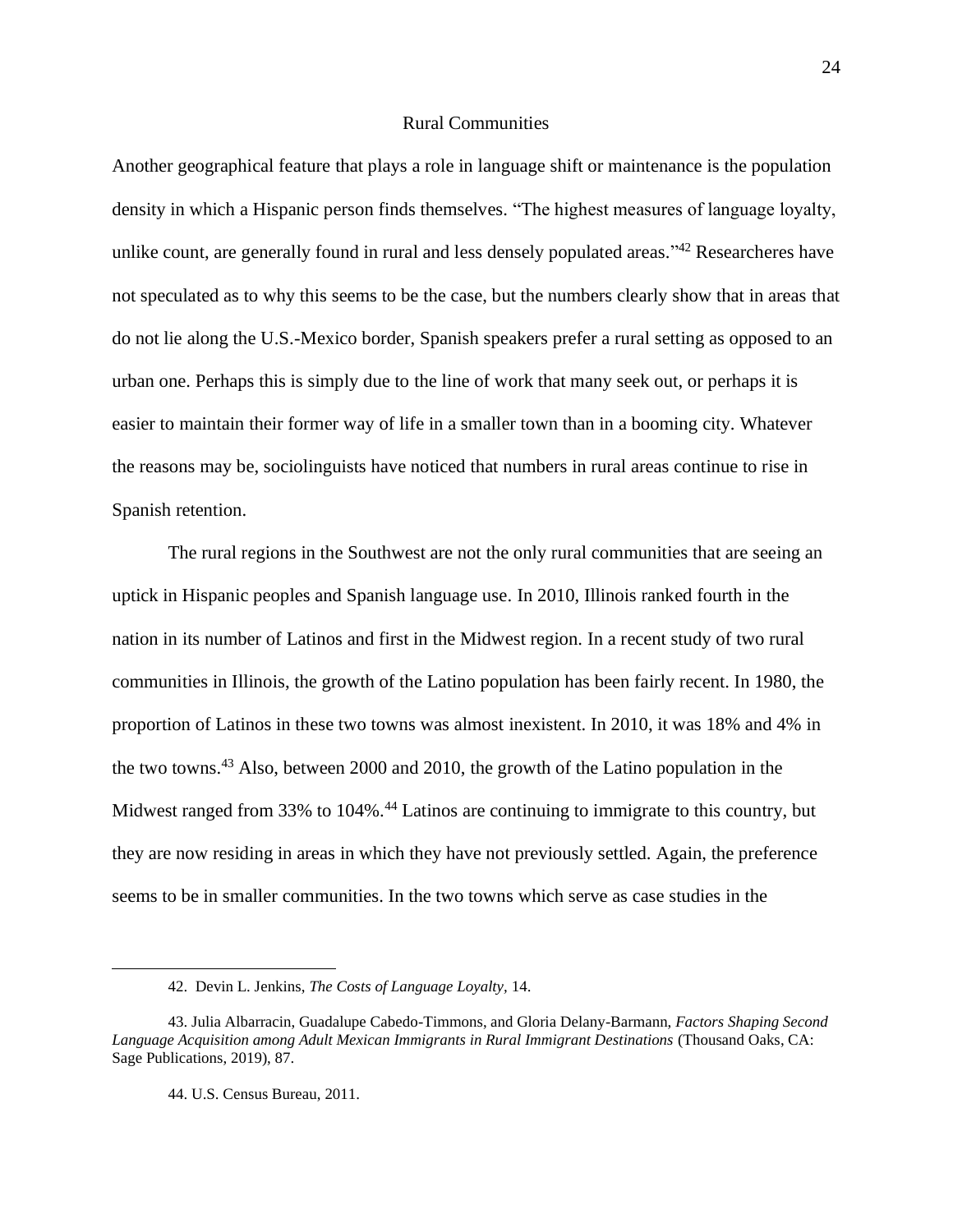Albarracin et al. journal article, newly built factories are the driving force in the surge of Hispanic immigrants.<sup>45</sup> Economic factors will be discussed later in this paper, but economic opportunities also influence the places where Latinos decide to live.

## Cultural Enclaves

Dense pockets of Spanish speakers exist in the United States in which the Hispanic culture can thrive and the use of Spanish is more easily retained. These dense pockets are referred to as an enclave. "An ethnic enclave is a 'distinctive economic formation, characterized by the spatial concentration of immigrants that has organized a variety of enterprises to serve their own ethnic market and the general population."<sup>46</sup> In other words, these places where the density of the Hispanic population is so great and close-knit that the Latino culture dominates and supersedes the majority culture. One of the most famous of these cultural enclaves is located in Miami, FL.

Miami is a hotspot for Hispanic culture. This is in large part due to its proximity to Cuba. Many of the Latinos that make up the population in Miami are of Cuban ancestry. They arrived in the United States as refugees fleeing from a communist government run by Fidel Castro. They were granted asylum in the Miami area and have continued to live and raise their families there.

In Miami, the Latino population makes up about  $69\%$  of the population.<sup>47</sup> What makes Miami unique is the Latinos make up such a great number of the population that there is little to no pressure to learn English. The Latinos are not only the busboys and car wash employees, they

<sup>45.</sup> Albarracin, Cabedo-Timmons, and Delany-Barmann, *Factors Shaping Second Language Acquisition among Adult Mexican Immigrants,* 87.

<sup>46.</sup> Jorge Porcel, *Language Maintenance and Language Shift,* 636.

<sup>47.</sup> www.census.gov.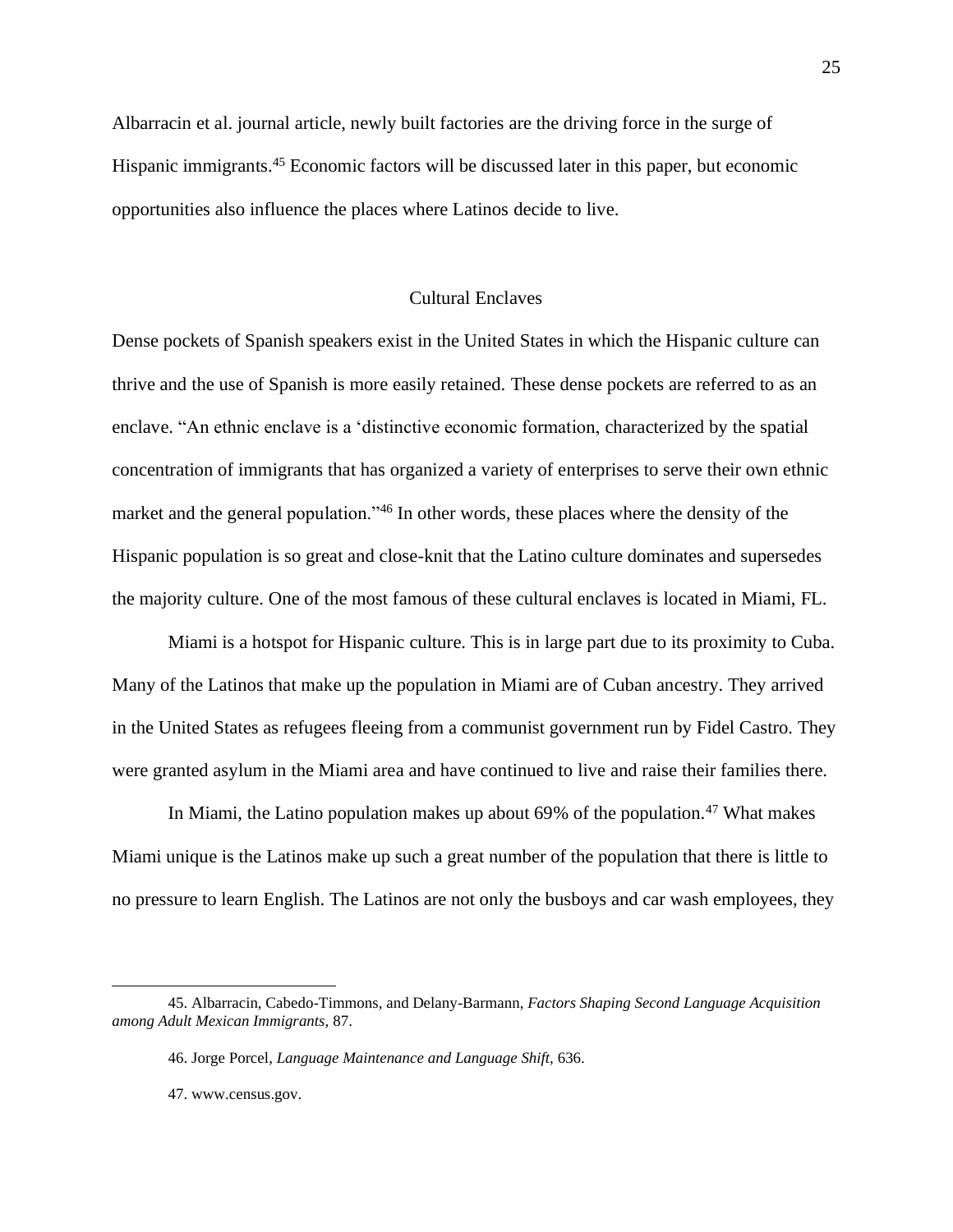are also the patrons and the business elites.<sup>48</sup> With such a large group of Spanish speakers, people can go their entire lives living in the United States and never have to learn English. When speaking with people who have served in Miami as teachers or pastors, they even note how the public leaders of Miami barely speak English.

This unique cultural setting is so supportive of Spanish it has even protected it in the schools so that the next generation can maintain their Spanish speaking capability. This sentiment of maintaining Spanish in the education system is not shared in other parts of the country. For example, in states such as Arizona, California, and Massachusetts, anti-bilingual policies have been implemented in their schools.<sup>49</sup> In these states, legislation has been passed which prohibits the use of a bilingual program for those desiring an education in both English and Spanish. Many of the politicians and teachers in Arizona favored the bill and believed that English and little to no Spanish should be used for immigrant children.<sup>50</sup>

In contrast, the educational system in Miami has protected the use of Spanish in their schools and promoted its continued use. Not only is it promoted, but the Florida Department of Education, the University of Miami, and the University of Florida are working to create a multilingual workforce network to help them fulfill positions that demand someone who is Spanish-English bilingual capable of conducting business with Latin America.<sup>51</sup> This push in recent times will only help to ensure that the Spanish language will continue to play a vital role in the Miami enclave.

<sup>48.</sup> Jorge Porcel, *Language Maintenance and Language Shift,* 636.

<sup>49.</sup> Jorge Porcel, *Language Maintenance and Language Shift,* 636.

<sup>50.</sup> James Cohen and Corrine M. Wickens, "Speaking English and the loss of heritage language," *The Electronic Journal for English as a Second Language,* 18, no. 4 (2015): 2.

<sup>51.</sup> Jorge Porcel, *Language Maintenance and Language Shift,* 636.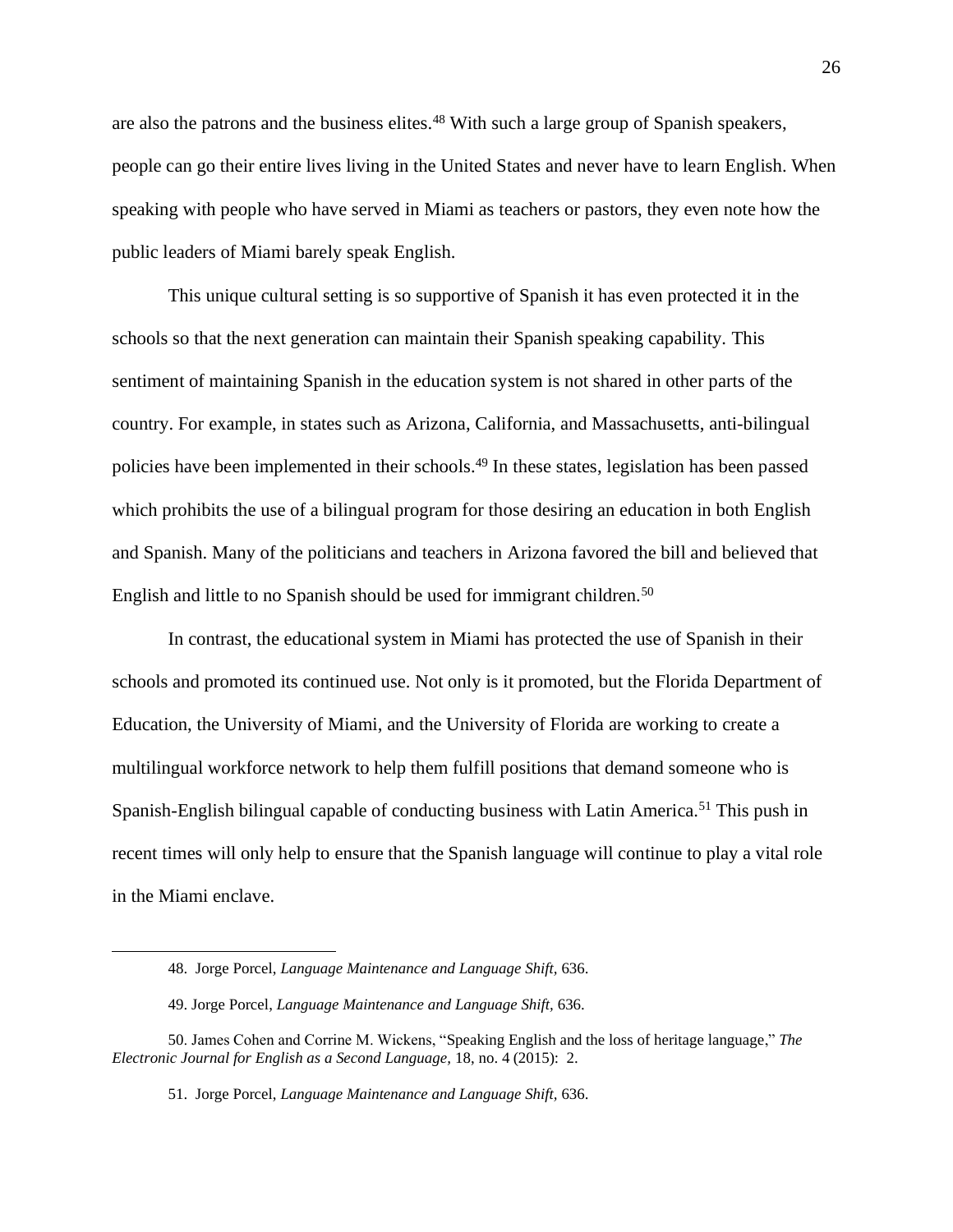Since Spanish is being protected and encouraged in this enclave it is no surprise to find such a large number of late generation immigrant children who have maintained their capability of speaking in Spanish. The institutional infrastructure in this area fosters bilingualism even more so than an ethnic neighborhood, which could be surrounded by the majority culture.<sup>52</sup> As is no surprise, when there is a safe haven, like an ethnic enclave which supports and fosters the use of their native tongue, language maintenance will be more prevalent than language loss. These ethnic enclaves are not widespread and Miami is a unique example. While there are indeed cities lying on the U.S.-Mexico border, they do not have the same institutional infrastructure as Miami does. The sheer size and strength of the Miami enclave seem to encourage a continued pattern of Spanish transfer to the next generation.

## **Parental Factor**

When it comes to passing on the Spanish language to the next generation, the parents serve as an influencing factor in either the maintenance or loss of the language. There are, however, outside factors that affect the parents in either their ability or desire to hand down their language to their children. In this section, the thesis will explore some of the considerations parents have to make when deciding how much, if any, of the Spanish language is handed down to their children.

### Attitudes

One of the important factors which influence the parents' ability to pass down their native tongue or support the shift to English is their attitude towards either language. A researcher, María Isabel Velázquez, found that even in areas where Spanish is abundant and bilingualism would be

<sup>52.</sup> Richard Alba, John Logan, Amy Lutz, and Brian Stults, *Only English by the Third Generation? Loss and Preservation of the Mother Tongue* (Chicago: Population Association of America, 2002), 472.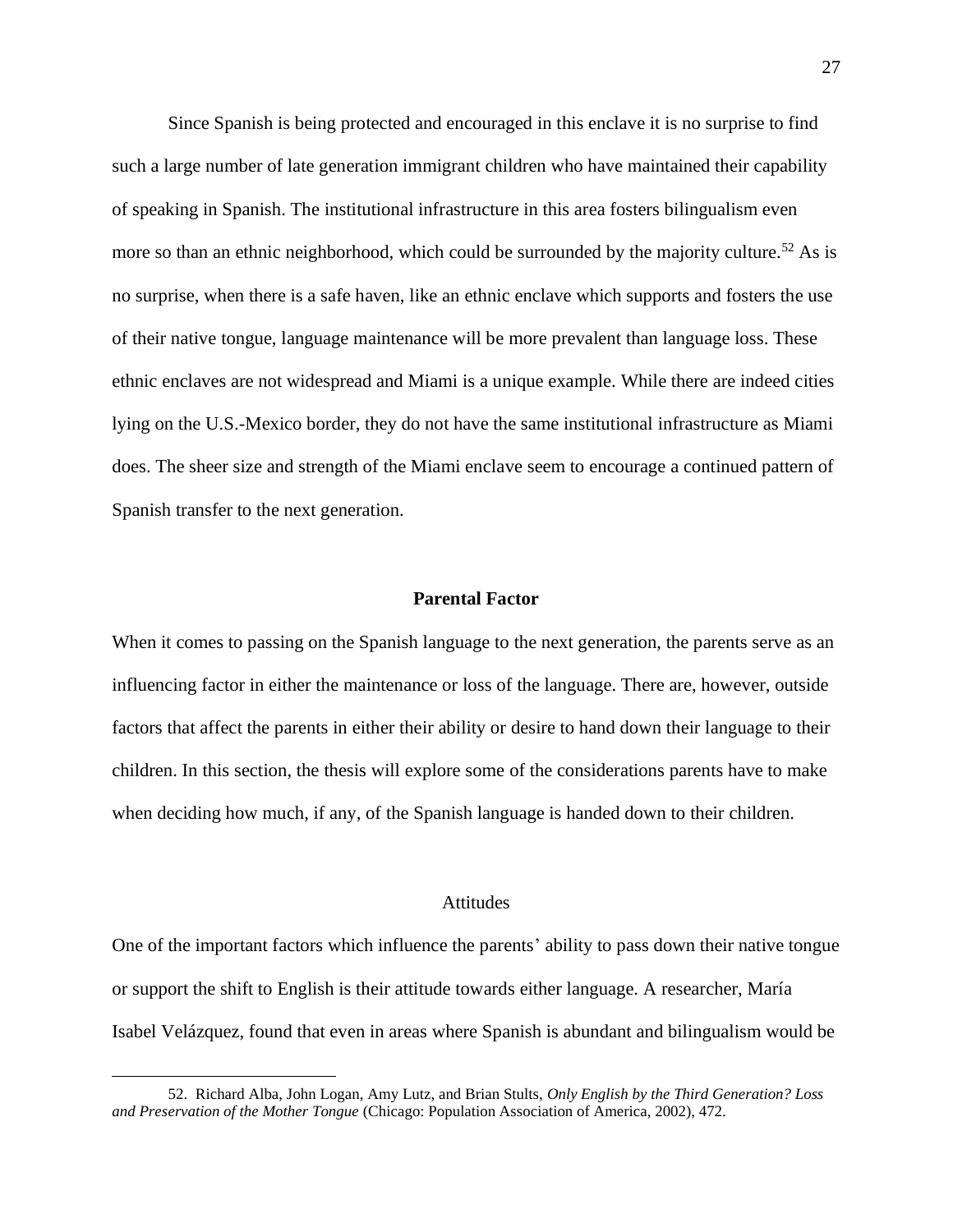supported, parents choose not to pass Spanish down to their children.<sup>53</sup> If there is not much enthusiasm for maintaining Spanish in the next generation, parents seem to be content letting their children excel in English while their Spanish skills remain undeveloped.

Another factor that influences the parents' attitudes towards teaching their children Spanish is their disadvantages in the social, education, and/or occupational realms.<sup>54</sup> In other words, if parents find themselves at a disadvantage partially due to their lack of English capability then those parents are less likely to want the same future for their children. This has been observed by researchers in the Miami area. They observed that middle-class, Cuban mothers were easily able to raise their children to be bilingual, whereas the working-class mothers blamed their language skills for the lack of their success.<sup>55</sup> These mothers were more likely to push English-monolingualism on their children so that they wouldn't suffer the same fate. The attitudes of the parents, either positive or negative, influence their decisions when it comes to raising the next generation.

As part of the research for this thesis, I sent out several questionaires to Latino members currently in WELS congregations. One of the questions dealt with their decision to raise the children speaking in Spanish, English, or both. One of those interviewed said that she raised her kids speaking Spanish and that is all that they speak with her.<sup>56</sup> She also noted how she has not been in the United States very long and so she is not able to speak English herself, which has led to her not teaching any to her children. Another member from the same church has been in the

<sup>53.</sup> Daniel J. Villa and Susana Riviera-Mills, *Spanish Maintenance and Loss in the U.S. Southwest*  (Amsterdam: John Benjamins Publishing Company, 2009), 3.

<sup>54.</sup> Jorge Porcel, *Language Maintenance and Language Shift,* 635.

<sup>55.</sup> Jorge Porcel, *Language Maintenance and Language Shift,* 635.

<sup>56.</sup> Interviewee #2.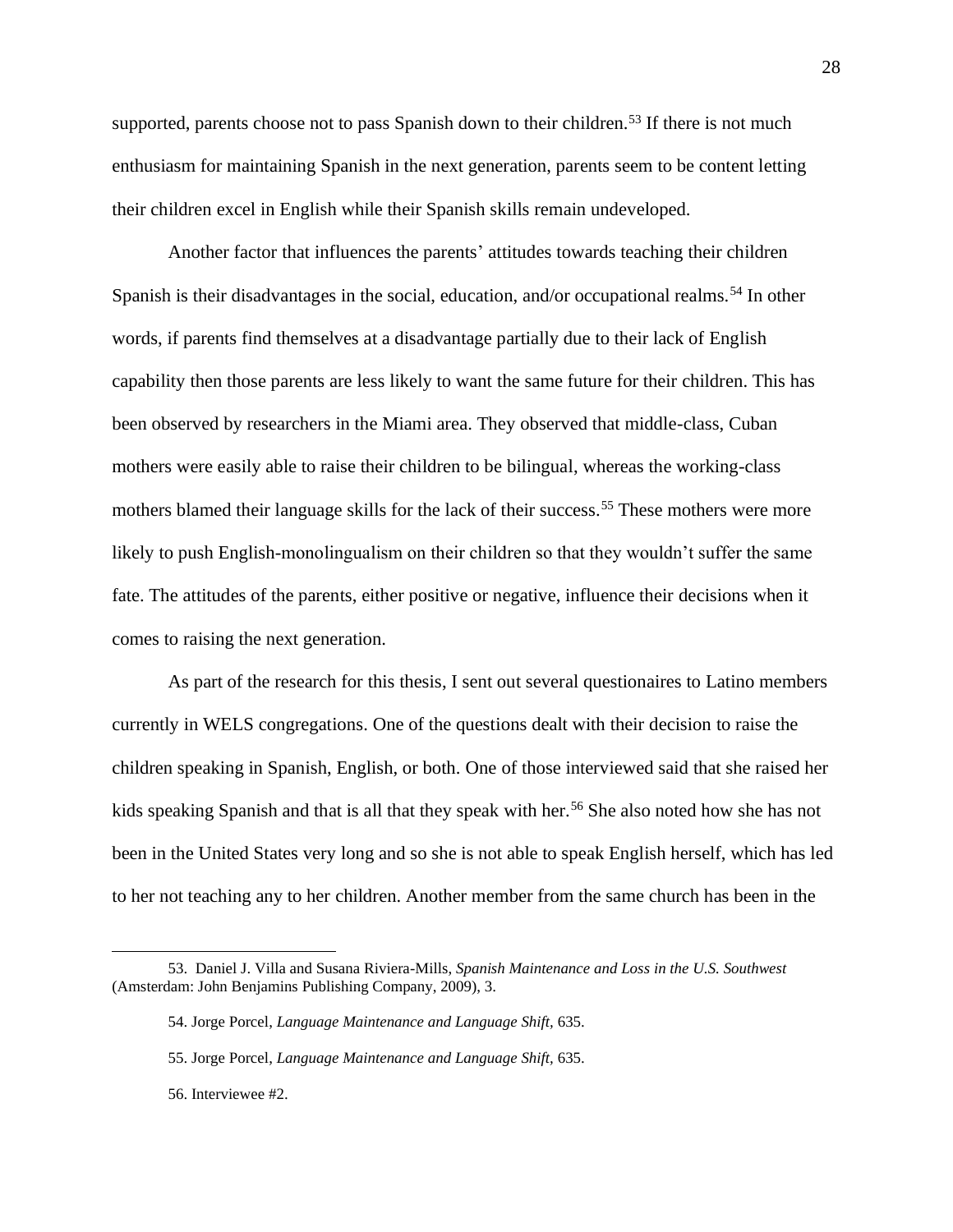United States for over twenty years. She said that she speaks Spanish in the home and her kids can as well. She made sure to include, however, that her children are indeed bilingual and are proficient in either language.<sup>57</sup> These two mothers both fall into the category of the first generation, so it is to be expected that their children would maintain much of the Spanish language due to the lack of speaking ability of their parents. The attitudes in these interviews reveal that there can also be a neutral feeling towards language use. These women clearly prefer Spanish and their children communicate with them in their native tongue. They also have welcomed the learning of English and have not hindered that in any way due to their own experiences.

## Marriage

Perhaps the most influential parental factor which helps researchers to determine the cause of language maintenance or loss is based on the marriages of their parents. As was previously mentioned, when a Latino marries another Latino this is referred to as endogamy. Exogamy is where a Latino marries someone who is not of their ethnic background. When researchers are looking at the linguistic preference of subsequent generations this factor has to be taken into account. When someone, no matter their minority language, marries a monolingual English speaker in the United States, the odds of them speaking in English rise significantly. "In such an instance, the subsequent biological generation will be farther removed from a Spanish-speaking environment in the home due to one parent's English monolingualism, regardless of ethnic origin."<sup>58</sup> This trend does not appear to be slowing down; in fact, it appears to be on the rise.

<sup>57.</sup> Interviewee #1.

<sup>58.</sup> Villa and Rivera-Mills, *An Integrated Multi-Generational Model,* 33.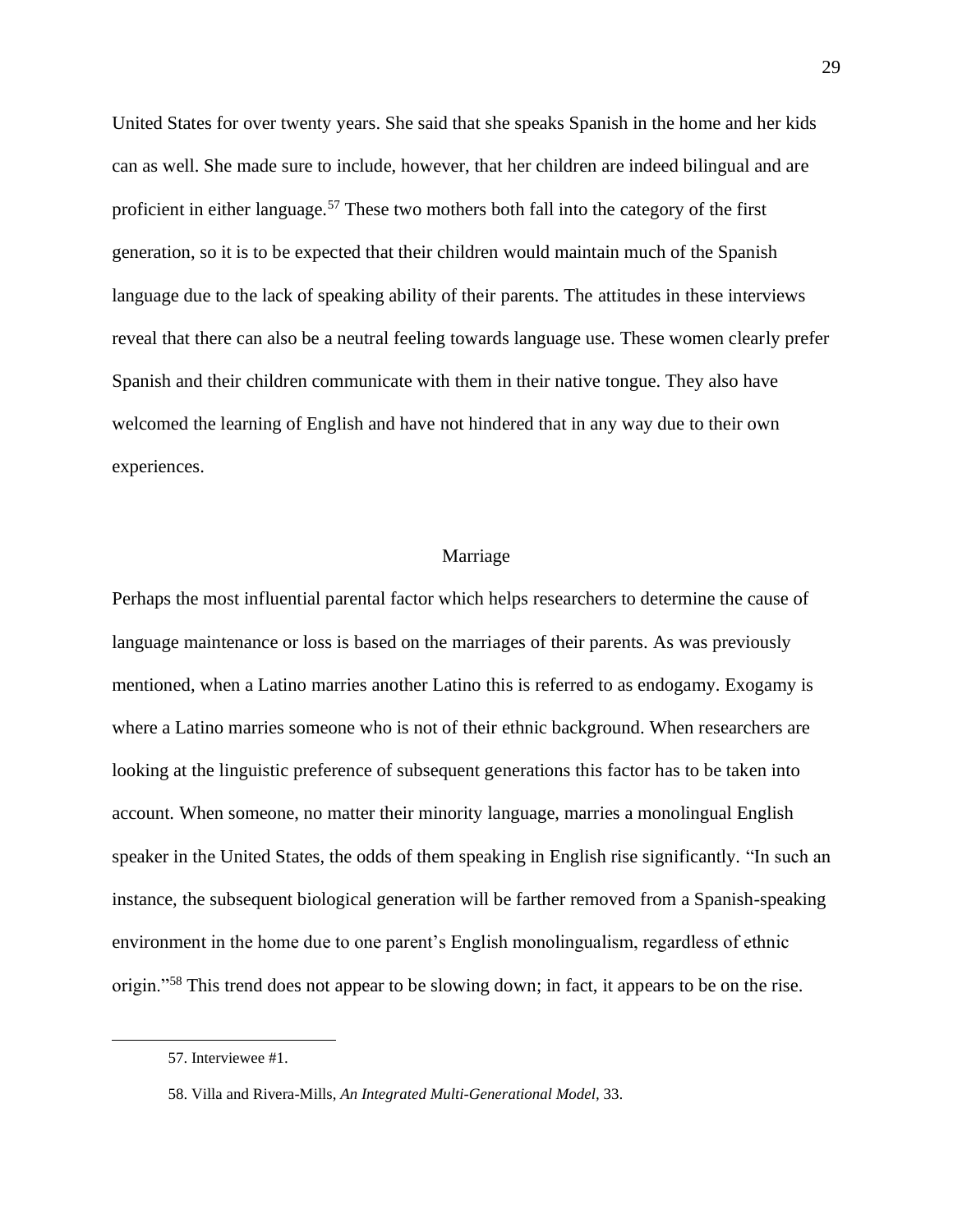According to Pew Research, "Among young adults, more than half (58%) of the third generation or higher Hispanics are married to someone who is not Hispanic, compared with 36% of the second generation and just 5% of immigrants."<sup>59</sup> As pastors and congregations plan to reach out to their community, the family dynamic will be an important factor in understanding their linguistic needs.

## **Socioeconomic and Educational Factors**

The final group of factors that researchers have perceived that influence the maintenance or loss of the Spanish language are the economic and educational factors. There is a strong correlation between the two and therefore they will be treated together in this section of the paper. It doesn't take a genius to understand the simple correlation between higher education and a better economic situation. Generally speaking, if one has completed more schooling or has a degree they will make more money than those who drop out of high school. This axiom appears to be the same when it comes to Latinos and whether their children maintain Spanish or not.

"Spanish language use was stronger in those counties with lower overall income and median years of education."<sup>60</sup> In those areas where the economy is weaker, the data shows that it is due in part to the educational level of the parents and their ability to help their kids learn English. Since they are not proficient in the language, they are not able to help their children assimilate to the majority culture. Pew Research finds this to be true as well: "English proficiency is greater among Hispanic immigrants with higher levels of education." Only fifteen percent of immigrants twenty-five years or older who have completed less than a high school

<sup>59.</sup> [Lopez,](https://www.pewresearch.org/fact-tank/2018/09/13/key-facts-about-young-latinos/) Krogstad, and Flores, *Key Facts about Young Latinos,* 2018.

<sup>60.</sup> Devin L. Jenkins, *The Costs of Language Loyalty,* 9.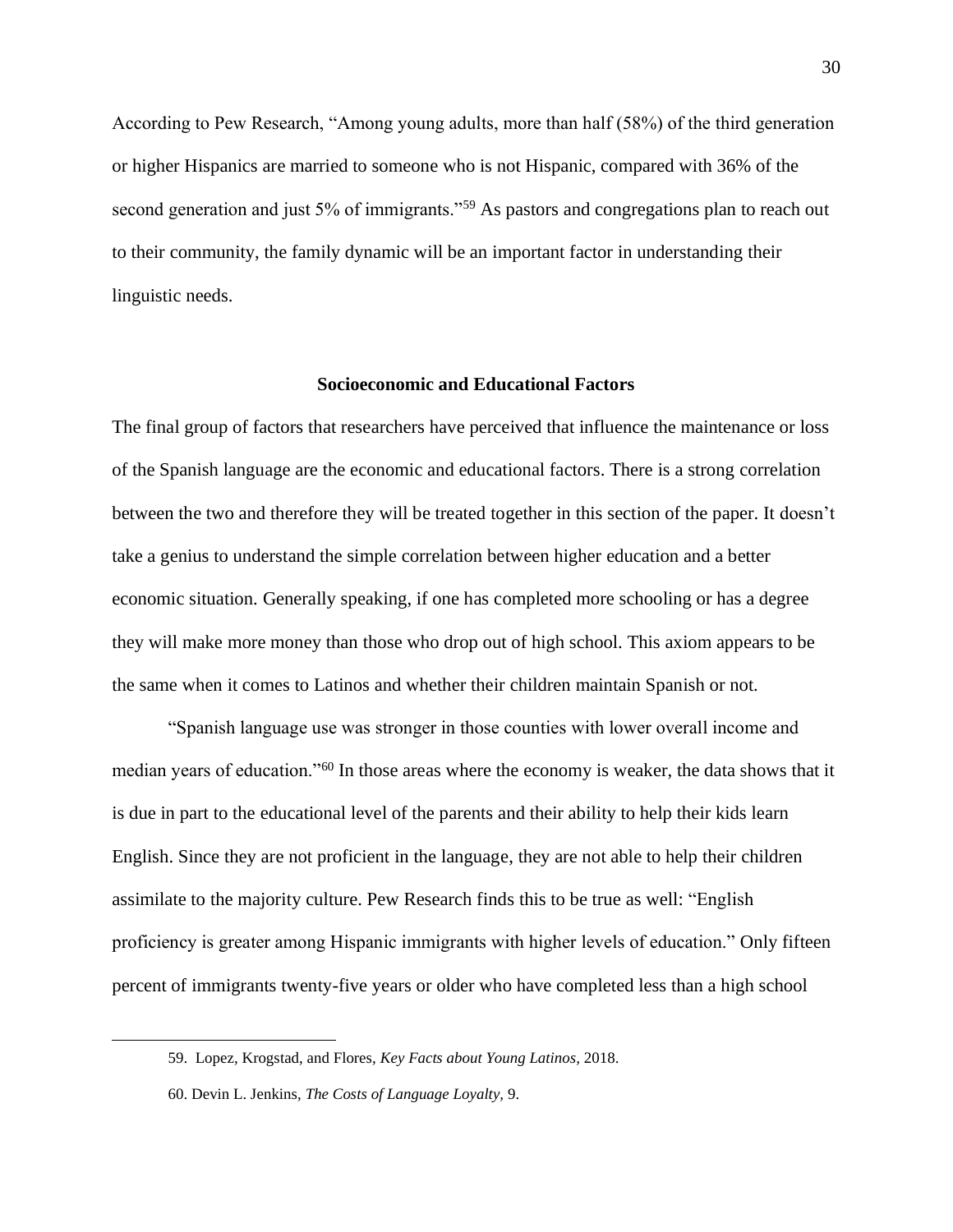degree are proficient in English.<sup>61</sup> Those who have less education tend to speak their native language.

While a lack of education may seem like a hindrance to achieving success in their new country, immigrants have used the desire for a better economic situation as motivation to learn the language of the majority culture. The notion that immigrants who come to America don't want to learn the language is generally a false statement. They would love to learn the language because there are many benefits to doing so, especially economically.

In a study conducted in rural Illinois, researchers found that one of the motivating factors behind immigrants learning English was the desired success economically. Interviewees said, "[learning the language] is very important for one's success in the United States."<sup>62</sup> Hispanics recognize the need for learning the language to find economic success and happiness in their lives.

Some researchers are opposed to the idea that economic success leads to language loss. For example, "Ofelia García studied the issue and concluded that although the rate of  $LS^{63}$ among Mexicans and Puerto Ricans was higher than among Cubans, the latter had higher incomes."<sup>64</sup> Also, researchers Fradd and Boswell conducted a study of ten cities in the United States highly impacted by immigration and they found that in seven of the cities Englishmonolingual Hispanics earned more, and in three of the cities Hispanic bilinguals had higher

<sup>61.</sup> Krogstad, Stepler, and Lopez, *English Proficiency on the Rise,* 2015.

<sup>62.</sup> Albarracin, Cabedo-Timmons, and Delany-Barmann, *Factors Shaping Second Language Acquisition among Adult Mexican Immigrants,* 94.

<sup>63.</sup> Language Shift.

<sup>64.</sup> Jorge Porcel, *Language Maintenance and Shift,* 634.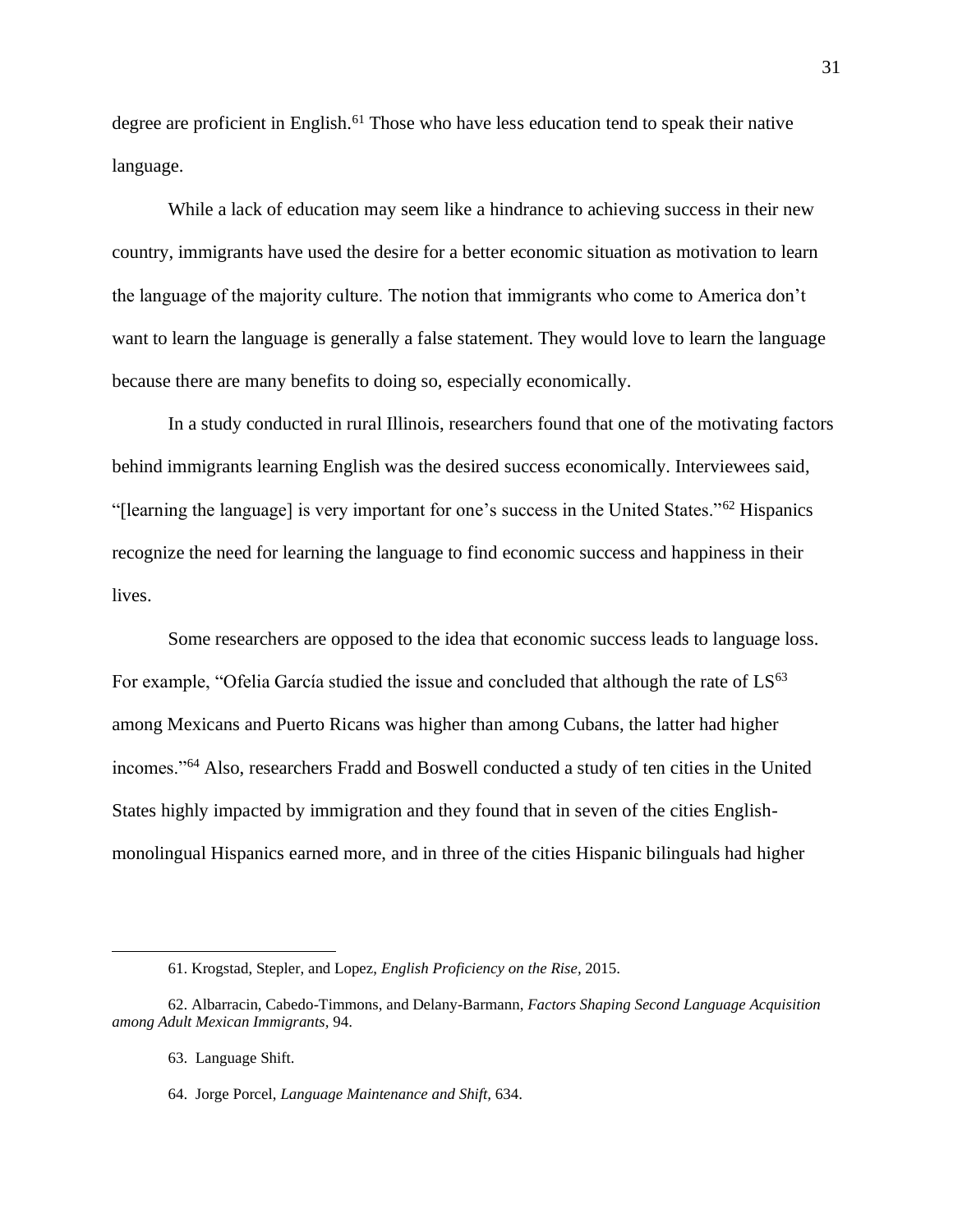incomes.<sup>65</sup> These researchers demonstrate that the shift from Spanish to English monolingual is not necessary to find success. A Hispanic who is proficient in both Spanish and English is more likely to find success in most communities.

When it came to the questionaires I conducted with some Hispanic WELS members I found that they had mixed responses. One lady whom I interviewed said that she used Spanish in her job and found that she didn't need to learn English to find success in that job. She even said it was a great way to meet other people in her community who had similar backgrounds because she used Spanish at her job.<sup>66</sup> Another member responded that she doesn't use English in her job but wishes she had time to learn it so that she would have more options when it came to employment.<sup>67</sup> Spanish use in the workplace is growing as is the need for bilingual individuals. In the case of these two women, one desired to learn English so that she might have more opportunities for advancement, while the other woman was content where she was. Each person is different and researchers are on both sides of the matter.

What can be said is data shows in some contexts that those who have less education and a lower income tend to speak their native tongue. At an evangelism day presentation about immigrants in college, I heard it explained to me that to expect someone who works sixty to seventy hours a week in order to put food on the table and then learn a difficult language like English is unfair. Many Latinos desire to learn the language most commonly used in America, but they simply don't have the time or the resources available to them. This is perhaps an area in which the church can provide something to help these immigrants settle into the United States.

<sup>65.</sup> Jorge Porcel, *Language Maintenance and Shift,* 634,635.

<sup>66.</sup> Interviewee #1.

<sup>67.</sup> Interviewee #2.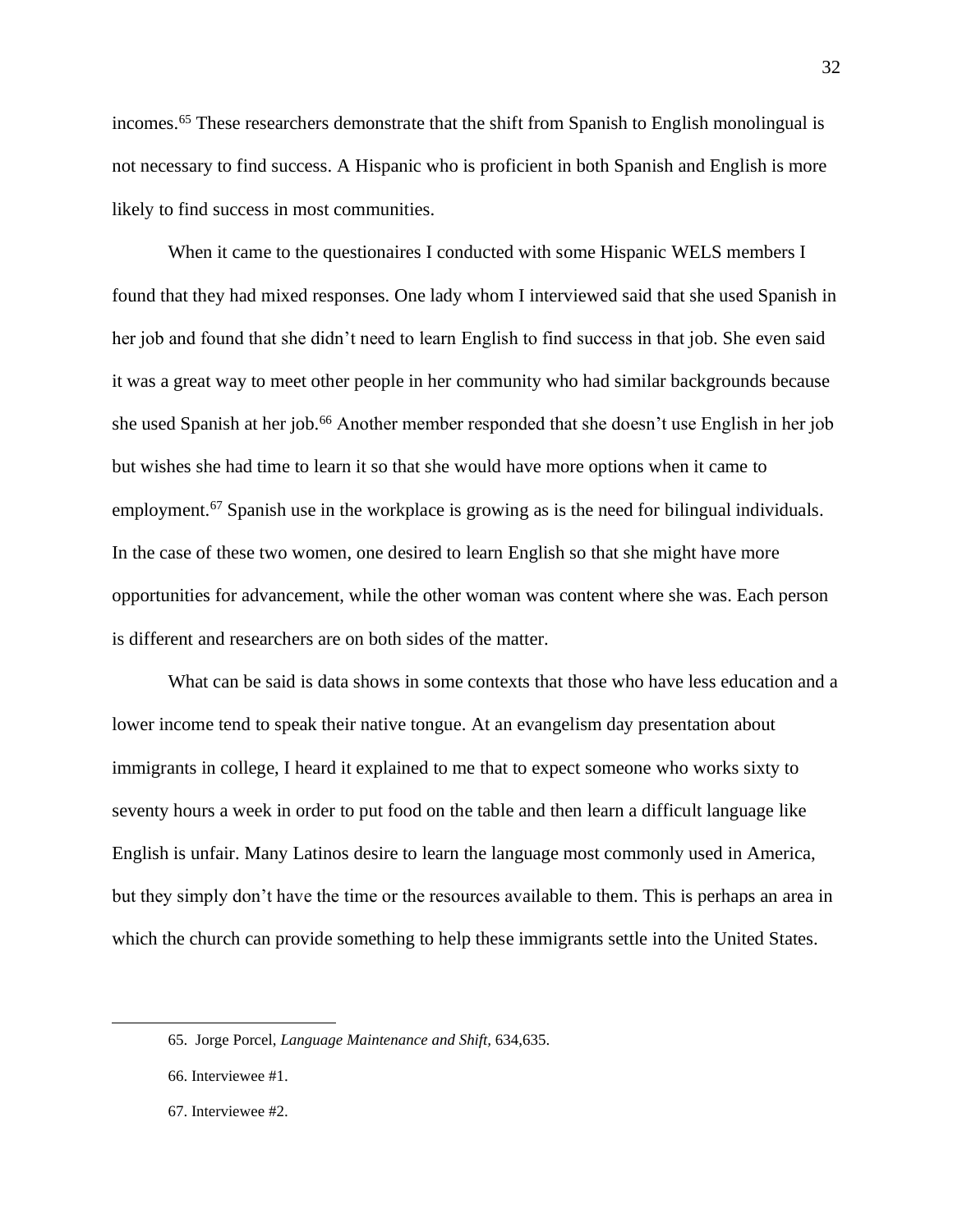As we help Hispanics learn English, it is also wise to encourage them to maintain their Spanishspeaking abilities. Bilingual speakers are a needed commodity in most cities, and their heritage is important to maintain.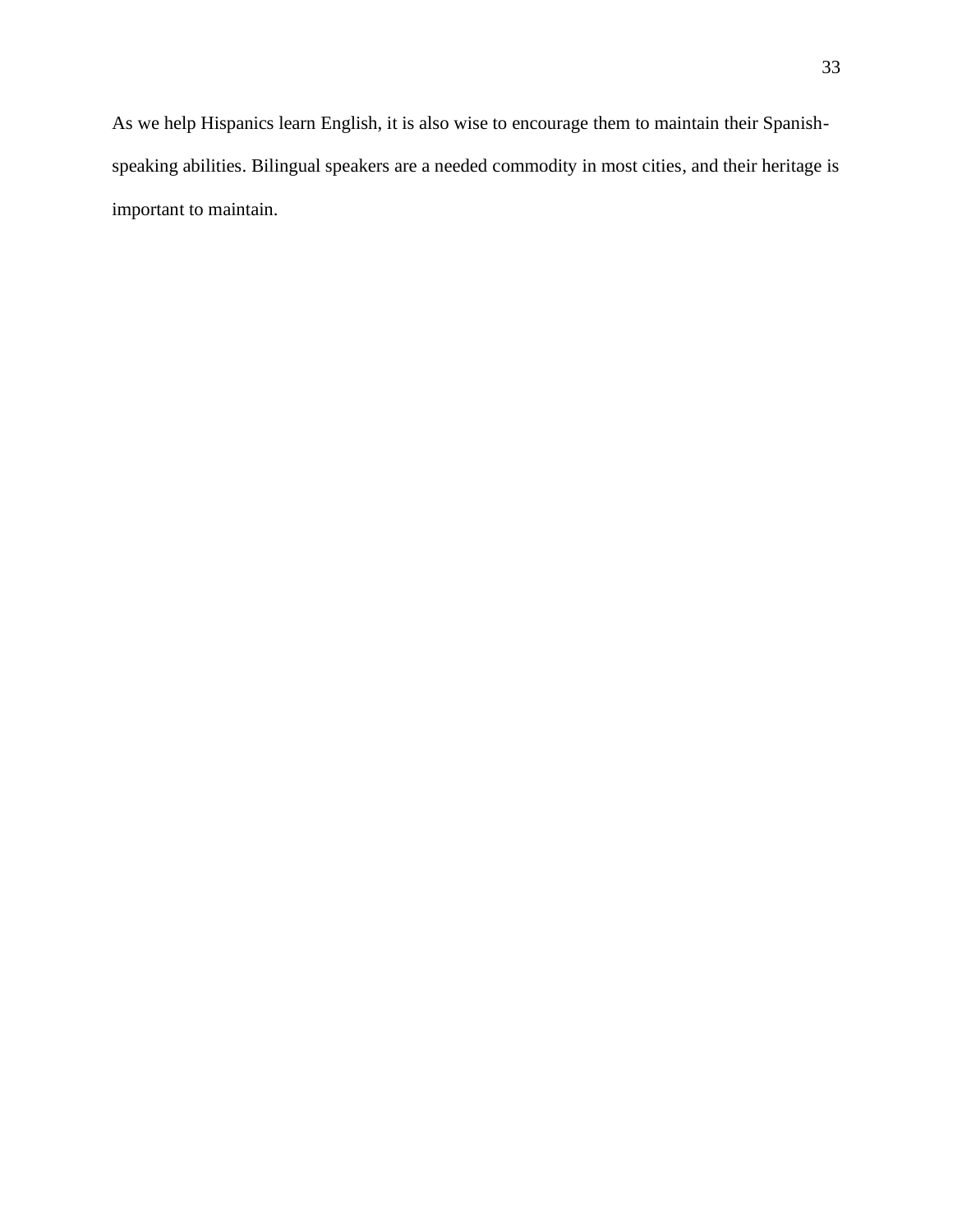## PART 4: PRACTICAL APPLICATION FOR TODAY

## **Noticing the Trends**

Part of the research for this thesis included several interviews conducted with pastors who are currently serving in a congregation which provides some sort of service in Spanish to its community. In these interviews, there are trends that pastors in WELS are noticing in their own congregations which line up with the data presented in this paper. Some of these trends are positive and a change in ministry philosophy is not a major concern. However, some trends will undoubtedly complicate the way the church reaches out into its communities to share the gospel of Jesus Christ with them.

In this section, I would like to layout just some of the different ways in which men in our circles and those outside of our circles are handling the linguistic trends which are occurring in America. The goal of this section is to provide a variety of examples to help someone formulate their own conclusions about what will work best in the context in which they are serving it. This section will not promote a specific ministry plan that will solve the problem of how to reach out to a complex and changing group of people.

## **Case Studies**

When it comes to serving the Hispanic community there are many factors that a congregation has to take into account. This is seen in just how complex linguistic preferences are among Latinos and how it affects their identity as a whole. Due to the complexities of Hispanic ministry, everyone is looking for what will work best, and some claim to have the solution to the dilemma.

34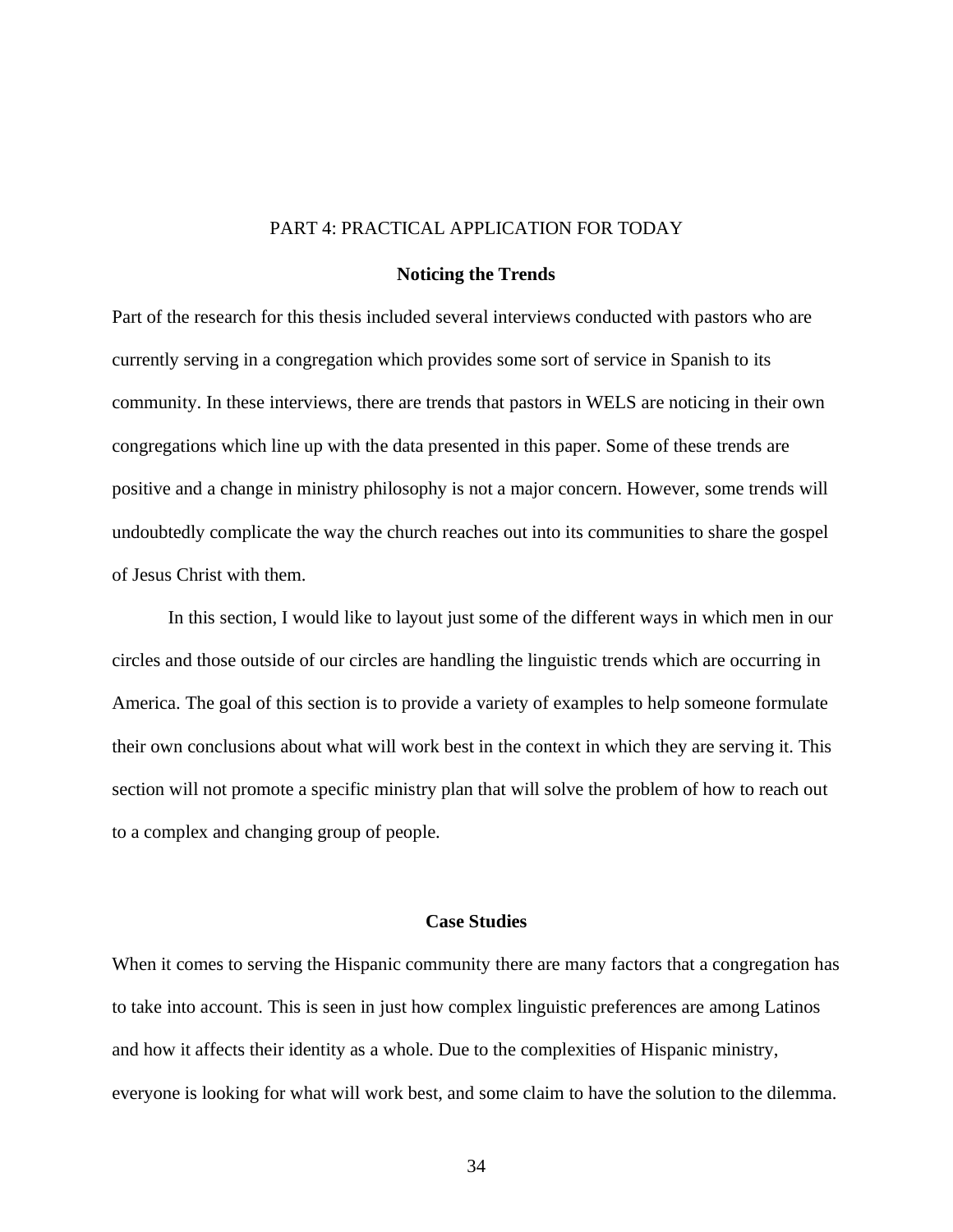No matter the scale of the ministry, the concern of how to reach the younger Hispanic population who do not speak Spanish like their ancestors are on the minds of leadership.

For example, Iglesia Alpha & Omega, a mega non-denominational church in Miami, had to shift their ministries to fit the growing need of reaching the younger population. The founding pastor, Alberto Delgado, started the Spanish-only congregation in 1984 with just twenty people. Today membership is roughly 6000 people and they claim the reason for that growth is due to their ability to pivot their ministry mindset and fulfill the needs of the people around them. Pastor Delgado recognized the need to offer something in English because his grandchildren had lost their ability to communicate proficiently in Spanish. He frankly told church leadership, "If we do not adjust [our approach] we run the risk of losing our children and grandchildren to the world."<sup>68</sup> He also goes on to say that the message is more important than the language or music and communicating that message in the heart language of those sitting in the congregation should be the main focus of their ministry plan.

What can be learned from this megachurch is the correct attitude which a congregation needs to have in order to succeed in any kind of ministry, especially ministry among Hispanics. The ability to see a need for change and then make the necessary steps to change can be hard for some pastors, especially if what isn't working was their idea. What should be the driving force behind the ministry decisions is the gospel and not pride in one's ideas. As is usually the case, change can be met with fierce opposition. It is therefore the pastor's job to teach his people the reasons for the change, to help show them the need to change, and to be patient while change is being implemented.

<sup>68.</sup> Daniel Rodriguez, *A Future for the Latino Church,* Kindle location 629.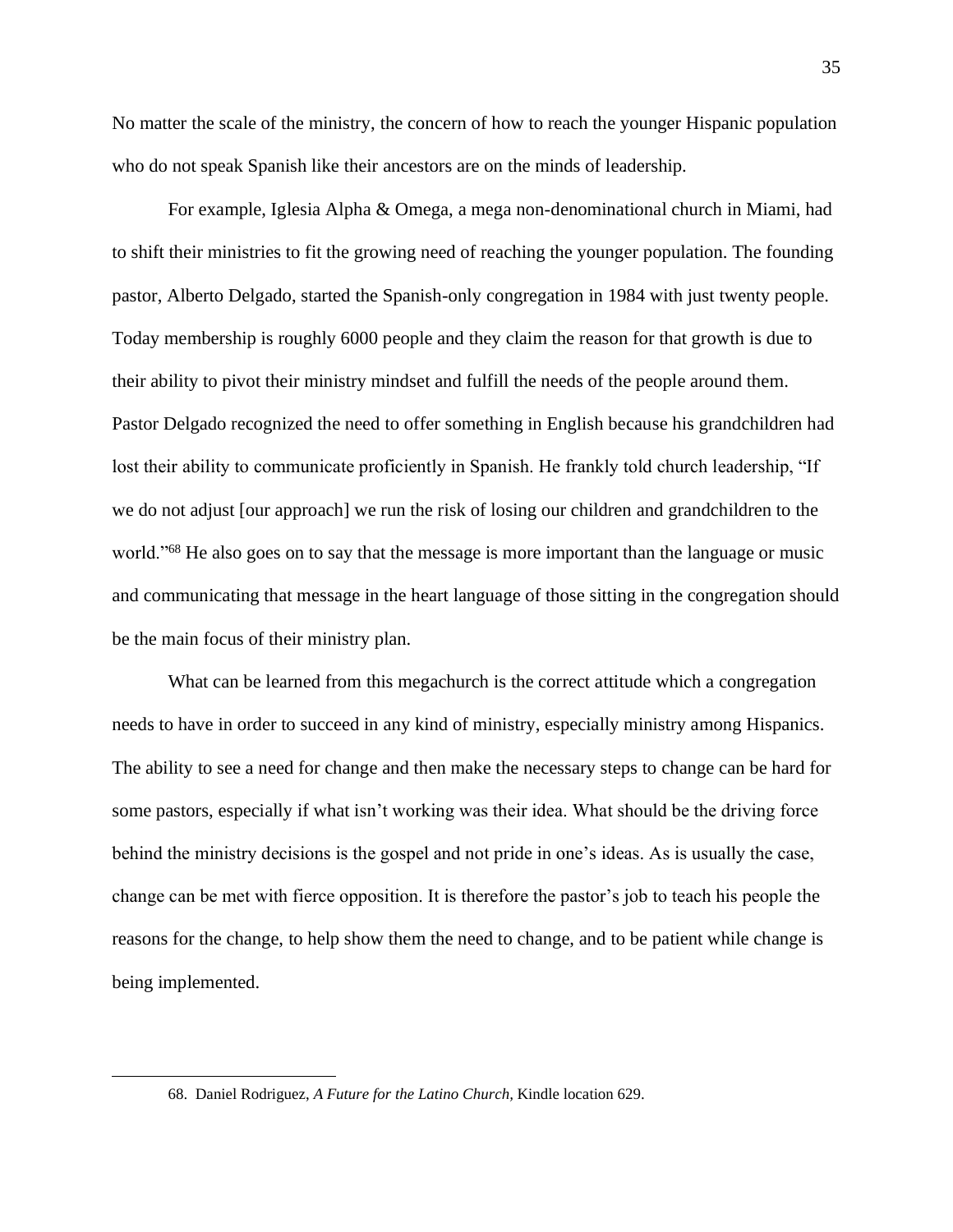Besides attitudes, are there certain programs or events which churches could be doing to reach more people in the Hispanic community, keeping in mind the complexities surrounding the language preferences of their community? Pastor Ryan Kolander, who is currently serving at Palabra de Vida in Detroit, says not to be too specific in making evangelism plans. The way he approaches ministry is to meet people on an individual level and where they are.<sup>69</sup> Therefore, the events that his church plans are ones that do not put up a linguistic barrier, but provide an opportunity to bring the community together and serve them. For Pastor Kolander, those outreach events are things such as food or clothing drives. Low-income families are not just of one ethnic background but make up a vast amount of the population in his community. These events are tailored for people to get acquainted with his church, and to avoid excluding someone based on the language they speak. If a need to serve an individual in Spanish arises, the church can funnel that person to the Spanish resources which they offer. The important thing he insisted on remembering was, "Meet people where they are at!"<sup>70</sup>

As was previously stated in this paper, a vast majority of the Latino community believes that passing the Spanish language down to the next generation is important. Knowing this fact helps enable churches to reach out into their communities with something that is perceived to be a need. One possible program a church could implement in their outreach efforts might be to offer classes that teach Spanish to the Hispanic youth in their community. Being able to operate in a language efficiently is more than an oral familiarity with that language; therefore, churches may be able to help teach Spanish grammar and syntax to aid in their ability to learn and utilize the language of their ancestors.

<sup>69.</sup> Interview with Pastor Ryan Kolander, October 6th, 2020.

<sup>70.</sup> Interview with Pastor Ryan Kolander, October 6th, 2020.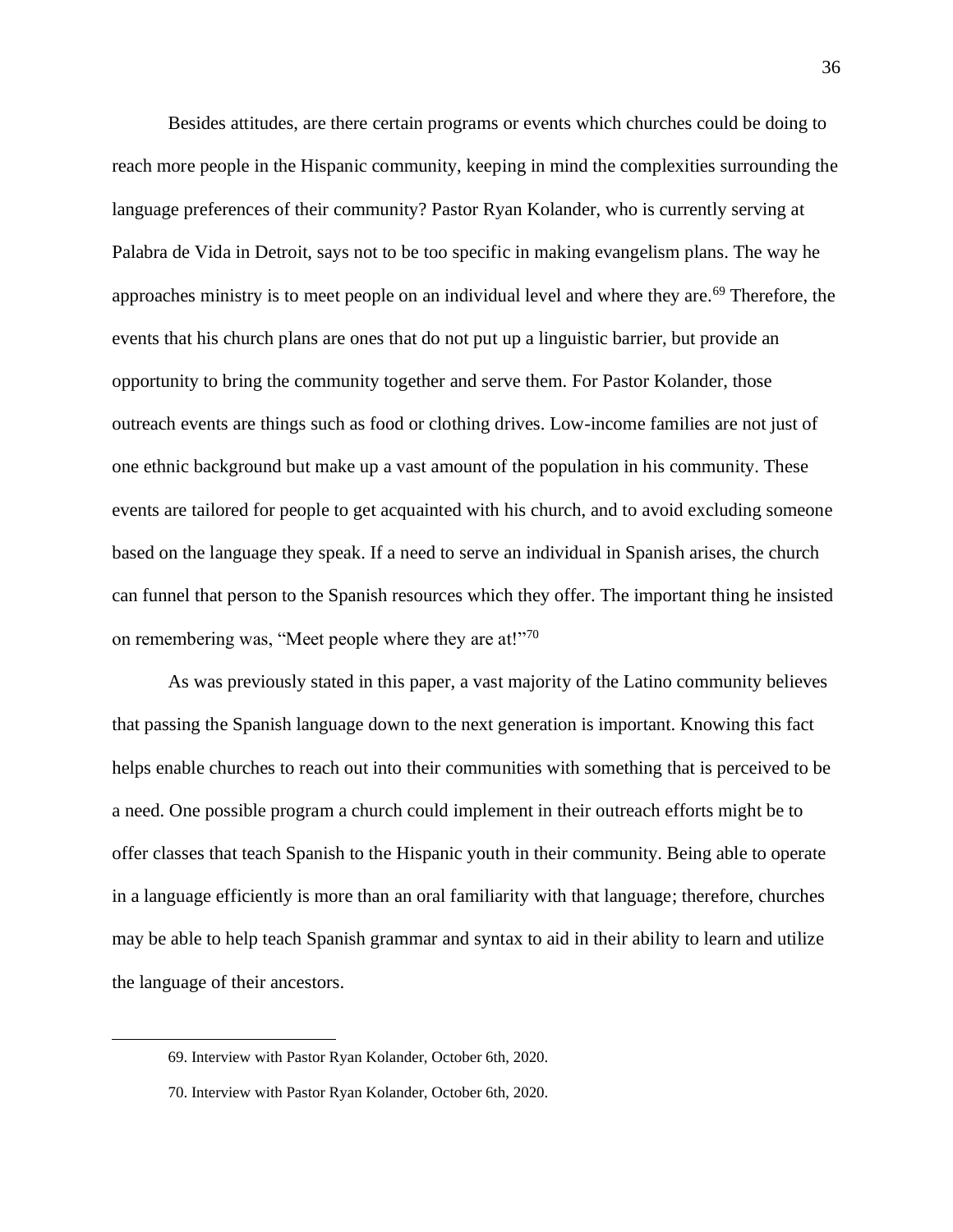In a completely different setting Pastor Chris Ewings, serving in Anchorage, found that people often come to Alaska to run from their problems. What they fail to realize is those problems continue to follow them, or they develop new ones. Pastor Ewings said one of the outreach strategies he has found success with is small group Bible studies. In these smaller and more intimate settings, people seem to be more comfortable. This is especially the case for the Latinos in his community. By creating a connection with a family in their home, the pastor can take away some of the intimidation of communicating with someone not of the same linguistic background. He said these smaller settings help them to feel more comfortable and open up to hearing what he has to say concerning what the congregation can offer them.<sup>71</sup>

An important thing to remember which Pastor Ewings brought up in his interview is that the Hispanic culture is looking for intimacy; in other words, they are looking for people whom they can trust. One of the ways the church can build that trust is to show genuine concern for their struggles they are currently in. For many immigrant children, the crisis of identity weighs heavily on their hearts. Being able to talk to them in whatever language they prefer, or helping them get in touch with their ancestral roots, are simple ways of showing the church cares about them. Building up this trust takes time and especially patience when it comes to overcoming linguistic barriers.

Once a Hispanic person feels comfortable with a pastor or congregation, they begin to embrace church life and look for the church to "provide such comfortable safe havens and serve as cultural 'cocoons' for wearied people trying to make a living and raise families in the midst of a caustic environmemt."<sup>72</sup> According to this church leader, he feels the church should be the

<sup>71.</sup> Interview with Pastor Chris Ewings, October 13th, 2020.

<sup>72.</sup> Albert R. Rodríguez, *Transcultural Latino Evangelism: An Emerging New Paradigm*, (American Theological Library Association, 2016), 675.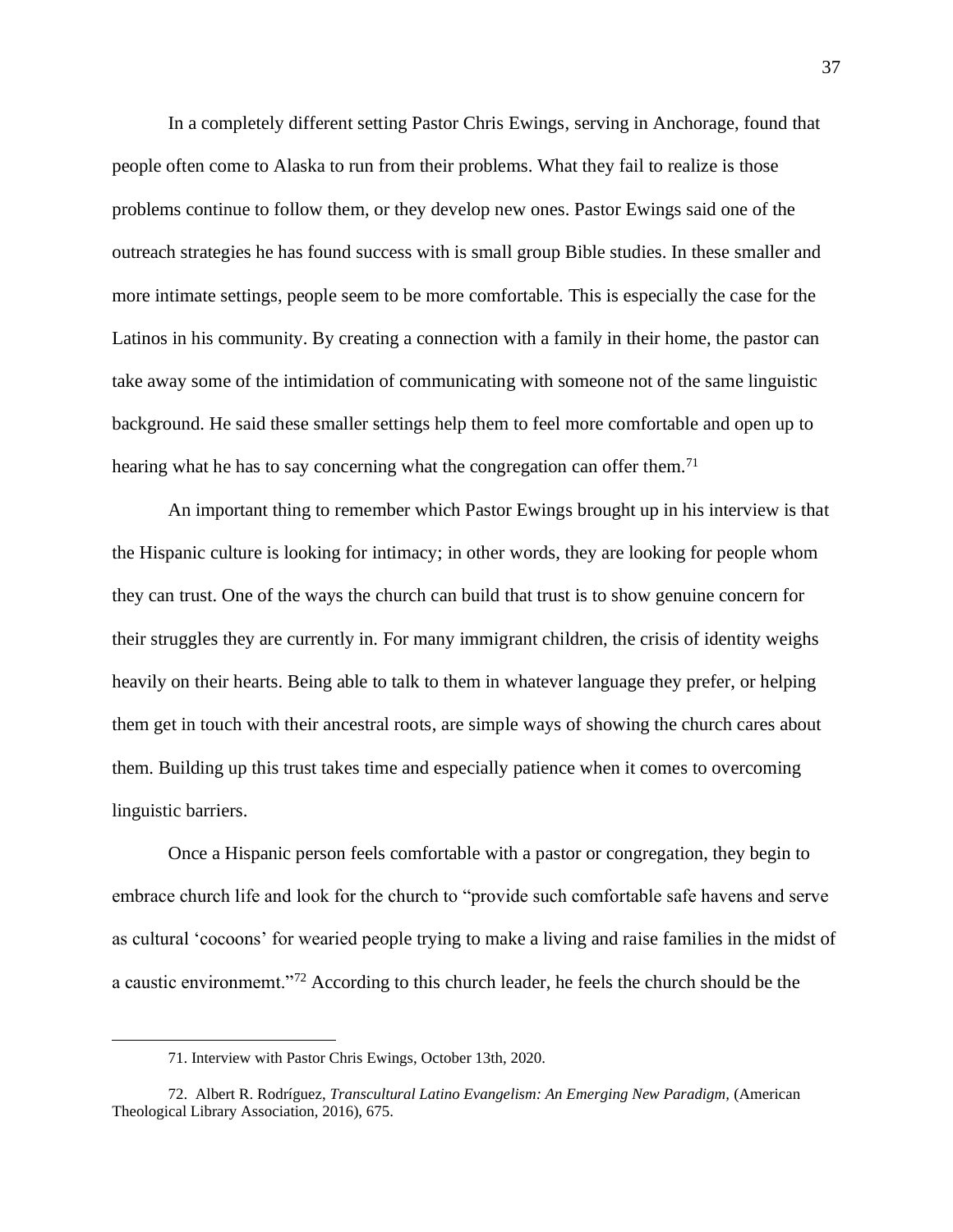place to preserve cultural events and to provide help with the transition to America. This is fairly exclusive to immigrants, but those who make up the second and third generations also want to rediscover their ancestral heritage and see this as a deciding factor when looking for a church.

In an interview with Pastor Paul Bidenbender, currently serving in Denver, CO, he expressed the importance of cultural events and traditional Spanish services for his community, including the maintenance of the Spanish language in their services. He noted that one of the trends he has witnessed in his area is the desire to continue to have cultural events for the people. He noted there always seems to be a party to go to on Saturday night.<sup>73</sup> The Latino culture is full of *fiestas* and is a way for them to maintain their heritage. Being invited to a family gathering is a big sign that one is in the process of being accepted by this family or the community as someone who can be trusted. Again, this is a process that takes time and is crucial to opening the door to sharing the gospel. Knowing this, churches can serve as places for this community to gather, to foster a safe environment where people can speak their native or ancestorial language and celebrate the way their heart desires.

By serving as a place that can help the transition into American culture while maintaining Latino traditions, many churches offer ESL classes for those living in their communities. This might seem like a logical place to begin, especially keeping in mind that Latinos value the ability to speak the language of the culture they are living in. It is a service that can be provided for the community and shows the church cares about more than just spiritual matters. However, it is important to keep in mind the specific setting of the congregation's ministry. Understanding

<sup>73.</sup> Interview with Pastor Bidenbender, October 27th, 2020.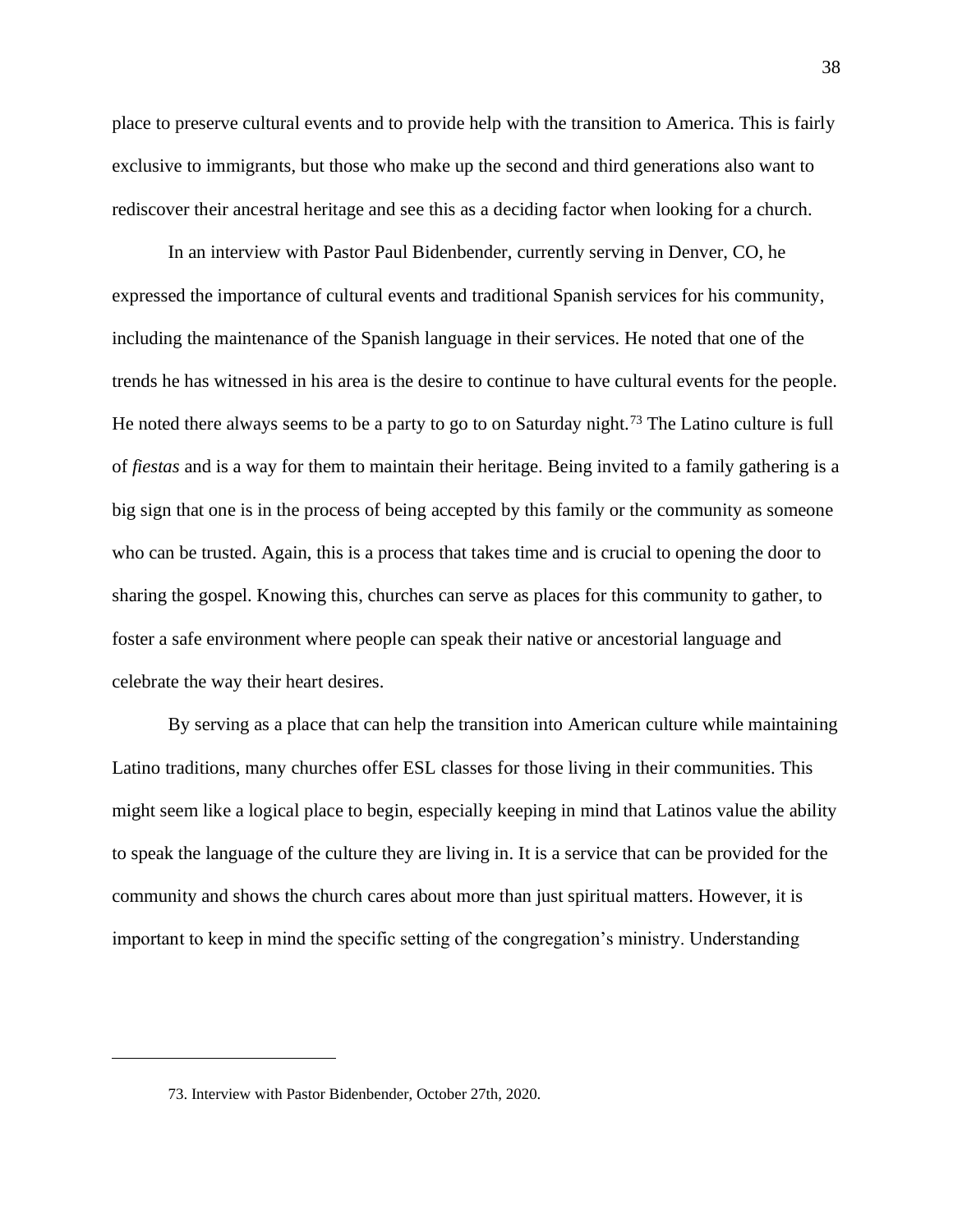which generations the Latinos in a particular community fall into and understanding the geographical setting will help a pastor determine if an ESL program is a viable outreach option.

For example, Pastor Nathan Zastrow, currently serving in Yakima, WA, said in an interview that they tried to start an ESL program but no one showed up. Part of his suspicion for that is because of the linguistic makeup of Yakima. He noted how the city is truly a bilingual city which reminds him of the cultural dynamics of Miami. So many can operate in either language and therefore, English classes do not appear to be a need in his community.

Another determining factor to consider when planning to offer an ESL program or not is the setting one finds themselves in. As was noted earlier, people living in a rural setting are more apt to retain their capability of using Spanish and are slower to learn English. This fact has a profound effect on the planning process. A church located in a rural setting may have more of a need to offer English classes because the people living there are more comfortable in using Spanish and have fewer opportunities to interact in English. The opposite may be true for a congregation in a city setting. Since the odds of needing English are greater in a city the need for an ESL program may be less, or there are already several organizations that are offering ESL classes and the church will not stand out with their program. Understanding these factors will help spare a pastor and his congregation from potentially putting effort into a program that may not be as fruitful as they desire it to be.

One of the constant struggles a pastor will face when determining the language to use in the worship life of his congregation is what language to use with the youth. This thesis has been focused on those generations of children who have been born in the United States and are more proficient in English than they are in Spanish. There are many different ideas as to how to conduct youth ministry because many of them will not have as strong of a grasp of Spanish as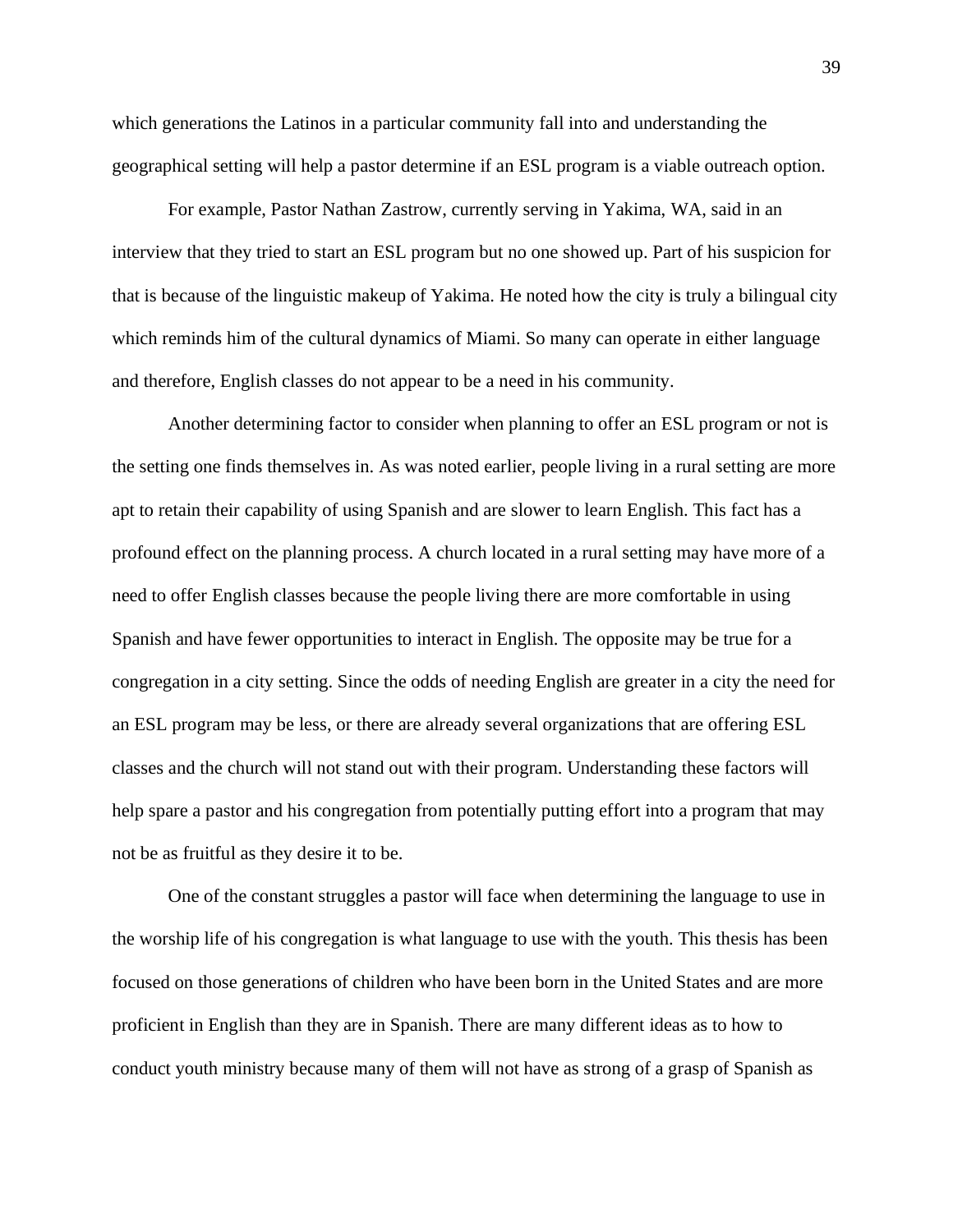they do of English. Some pastors have the children leave during the service to have a lesson taught to them in English. Others do not want to divide families and so they opt for a children's message in the service taught in English. Whatever a pastor decides to do, it is crucial for them to work through the various challenges of each approach and to find a way to give the children in his congregation God's Word in the language that best suits them.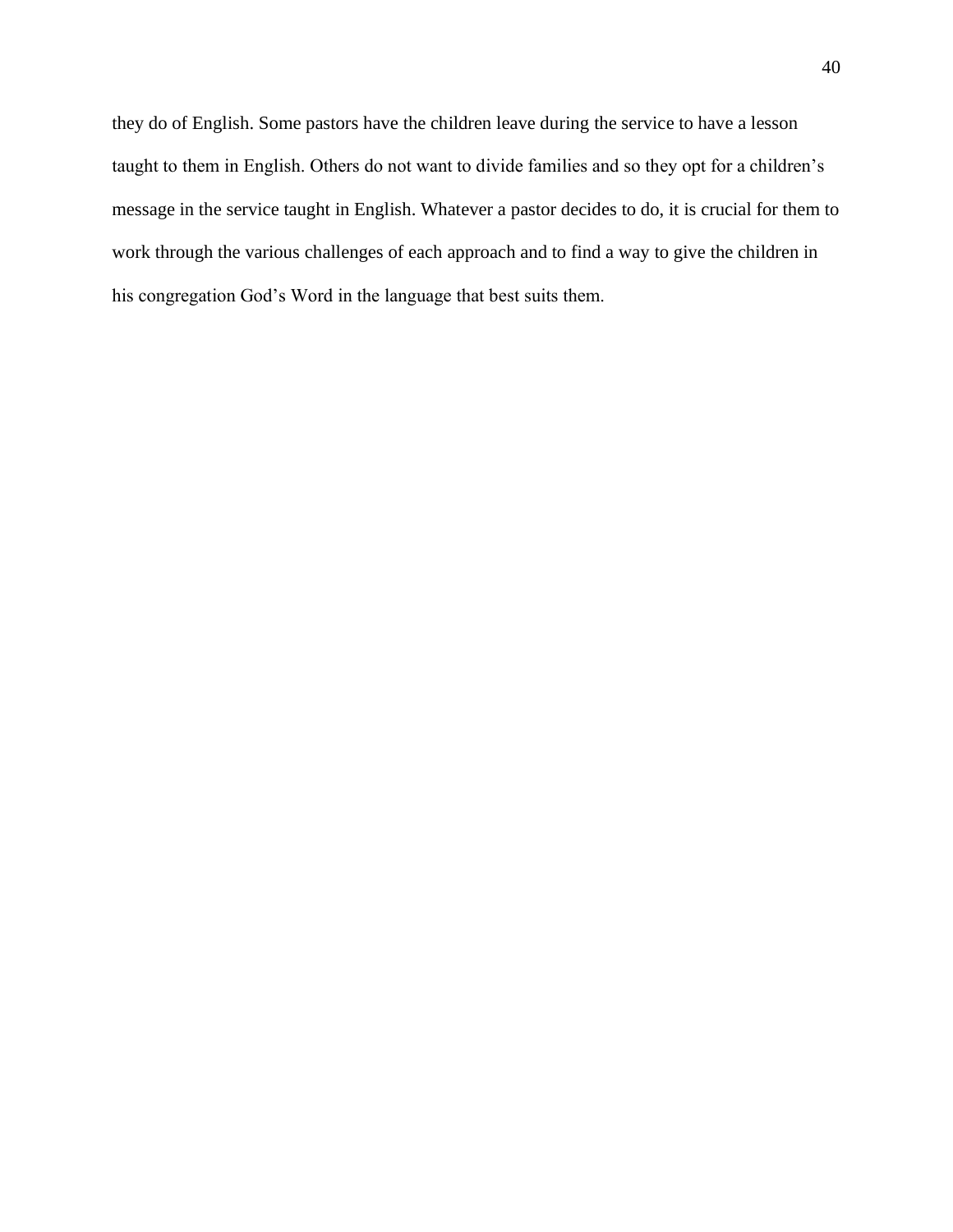## **CONCLUSION**

At the onset of this paper, the image of a pastor who was eagerly planning different ways in which he could reach out to his Latino community with the gospel was described. Some of those plans failed because of a lack of understanding of the community he was serving. For plans to be successful, many factors have to be taken into consideration. Besides the assumed help of the Holy Spirit, data needs to be gathered and analyzed before a pastor can determine a plan for reaching out to the community.

One of the factors which need to be considered is the linguistic background of the people for whom the plans are being developed. This may sound like an obvious step. However, as has been presented in this paper, the choices immigrant children have to make in determining which language they will use are complex. And the decisions they make affect the way others perceive them and how they even perceive themselves. Planning for these complex identity issues will take in-depth research and time to fully understand their community.

When something as important as language is a battle for an individual living in the hyphen, they struggle to find their true identity. We have a message which can bring people peace, especially those who are in the midst of an identity crisis–those who are struggling to find their place in society. What a great motivation this is for pastors and congregations who are seeking to reach out to their communities with the gospel. With such an important task at hand, it is imperative to do our due diligence in understanding the community we are called to serve. That means knowing their linguistic preferences and the baggage that comes with them. It means getting to know the people and their customs and how they fit into the community. It means

41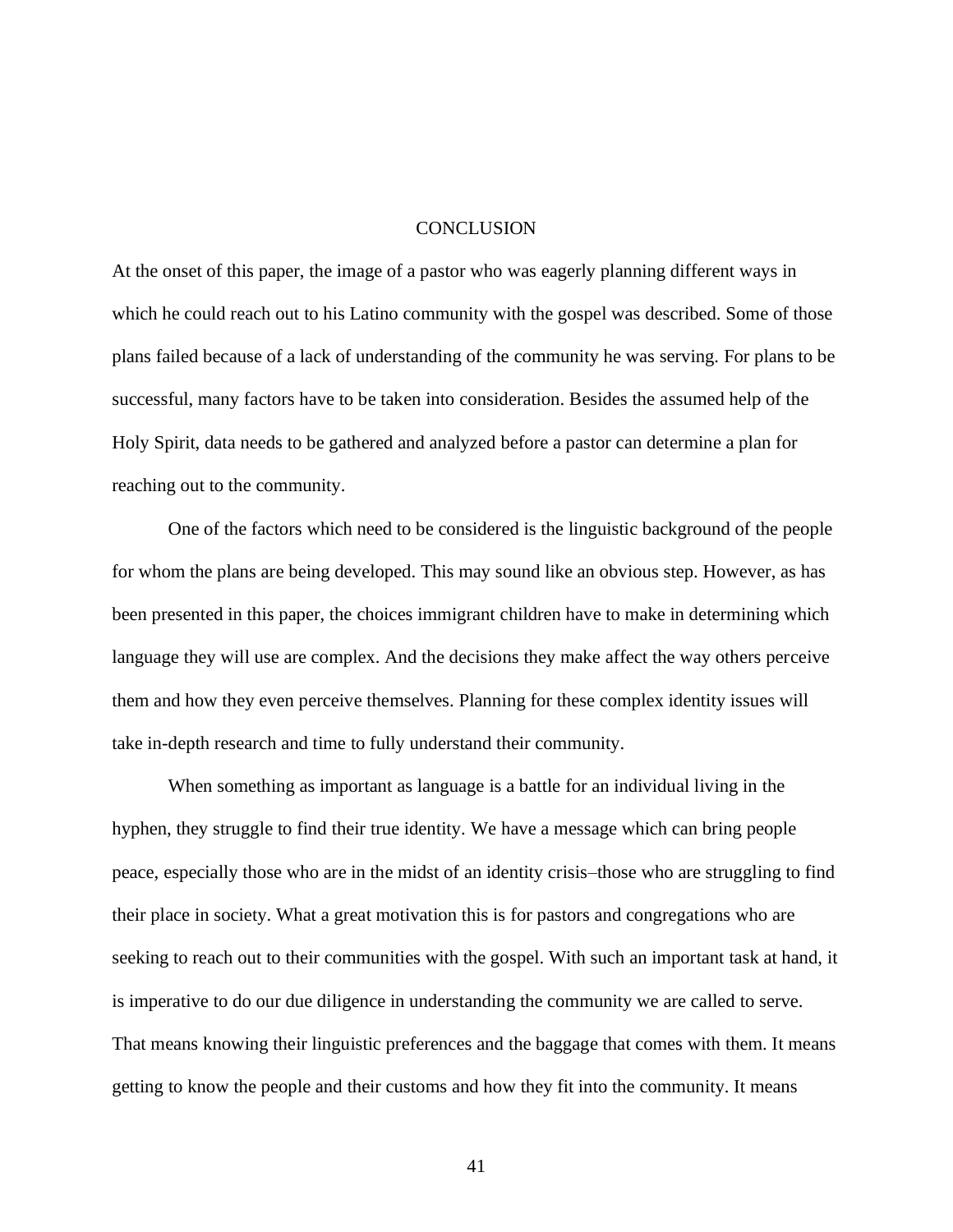being able to recognize past failures and strive to adapt to the needs of the community. The message we have to share is important; do not let a poor understanding of language be a barrier to the spread of the gospel. Instead, research, analyze, and synthesize the data which has been collected, and with the help of the Holy Spirit, churches can go out and make disciples of all nations.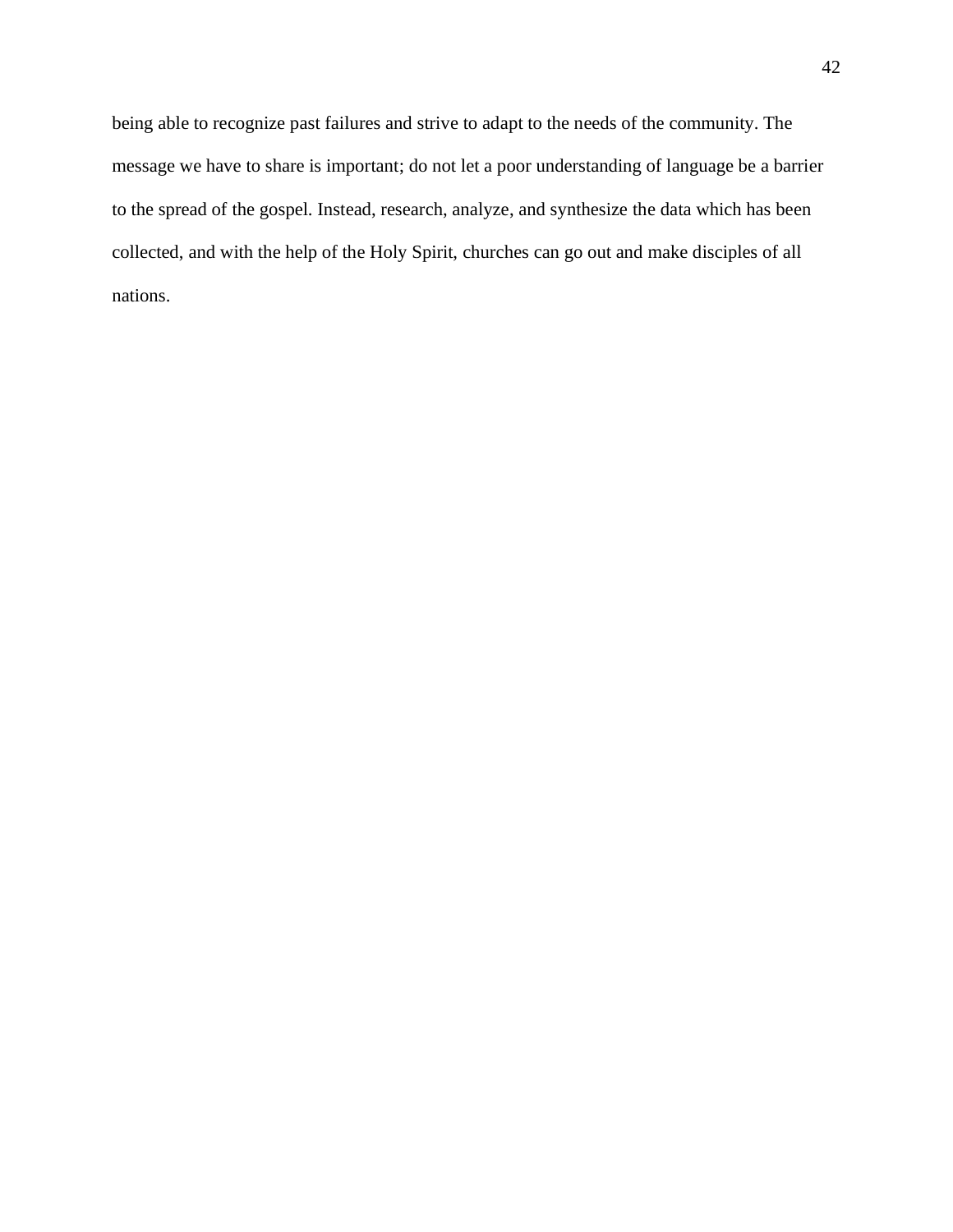|                       | Table 1. Integrated Multi-Generational Model for Language Maintenance and Shift, Linguistic Endogamous and Exogamous Patterns                                        |                                                                                                |                                                                               |                                                                                                |                                         |
|-----------------------|----------------------------------------------------------------------------------------------------------------------------------------------------------------------|------------------------------------------------------------------------------------------------|-------------------------------------------------------------------------------|------------------------------------------------------------------------------------------------|-----------------------------------------|
|                       | Endogamous Pattern<br>$~\sim$ Maintenance $~\sim$                                                                                                                    | <b>Endogamous Pattern</b><br>$\sim$ Loss $\sim$                                                | Exogamous Pattern<br>$~\sim$ Maintenance $~\sim$                              | Exogamous Pattern<br>$\sim$ Loss $\sim$                                                        | Language Shift/<br><b>Loss Reversed</b> |
| Generation<br>Contact | Spanish monolingual, contact with English after age 15 OR English monolingual, contact with Spanish after age15                                                      |                                                                                                |                                                                               |                                                                                                |                                         |
|                       | ish or English, speaker learned<br>Span-<br>2nd generation Both parents contact genera-<br>age 15<br>Parents monolingual in<br>both languages before a<br>tion<br>OR | Both parents contact gen-<br>eration (accelerated loss)                                        | generation and the other<br>monolingual in English<br>One parent contact      | generation and the other<br>monolingual in English<br>One parent contact<br>(accelerated loss) | Reacquisition<br>Generation             |
| 3rd generation        | Maintenance; all grandparents<br>contact generation                                                                                                                  | Shift/Loss; all grandparents Maintenance; three<br>contact generation (tradi-<br>tional model) | grandparents contact<br>generation                                            | Shift/Loss; three grand-<br>parents contact genera-<br>tion                                    | Reacquisition<br>Generation             |
| 4th generation        | Maintenance; all great-grand-<br>parents contact generation                                                                                                          | Shift/Loss; all great-grand-<br>parents contact generation                                     | Maintenance; one or two<br>grandparents contact<br>generation                 | Shift/Loss; one or two<br>grandparents contact<br>generation                                   | Reacquisition<br>Generation             |
| 5th generation        | grandparents contact genera-<br>Maintenance; all great-great-<br>tion                                                                                                | Shift/Loss; all great-great-<br>grandparents contact<br>generation                             | more great-grandparents<br>Maintenance; five or<br>contact generation         | great-grandparents con-<br>Shift/Loss; five or more<br>tact generation                         | Reacquisition<br>Generation             |
| 6th generation        | Maintenance; all great-great-<br>great-grandparents contact<br>generation                                                                                            | great-grandparents contact<br>Shift/Loss; all great-great-<br>generation                       | less great-grandparents<br>Maintenance; four or<br>contact generation         | great-grandparents con-<br>Shift/Loss; four or less<br>tact generation                         | Reacquisition<br>Generation             |
| generation<br>$7th +$ | gualism, distant relationship w/<br>Maintenance; ancestral bilin-<br>contact generation                                                                              | ship w/ contact generation<br>Shift/Loss; ancestral bilin-<br>gualism, distant relation-       | cestor contact generation<br>Maintenance; ancestral<br>bilingualism, some an- | lingualism, some ances-<br>Shift/Loss; ancestral bi-<br>tor contact generation                 | Reacquisition<br>Generation             |

APENDIX 1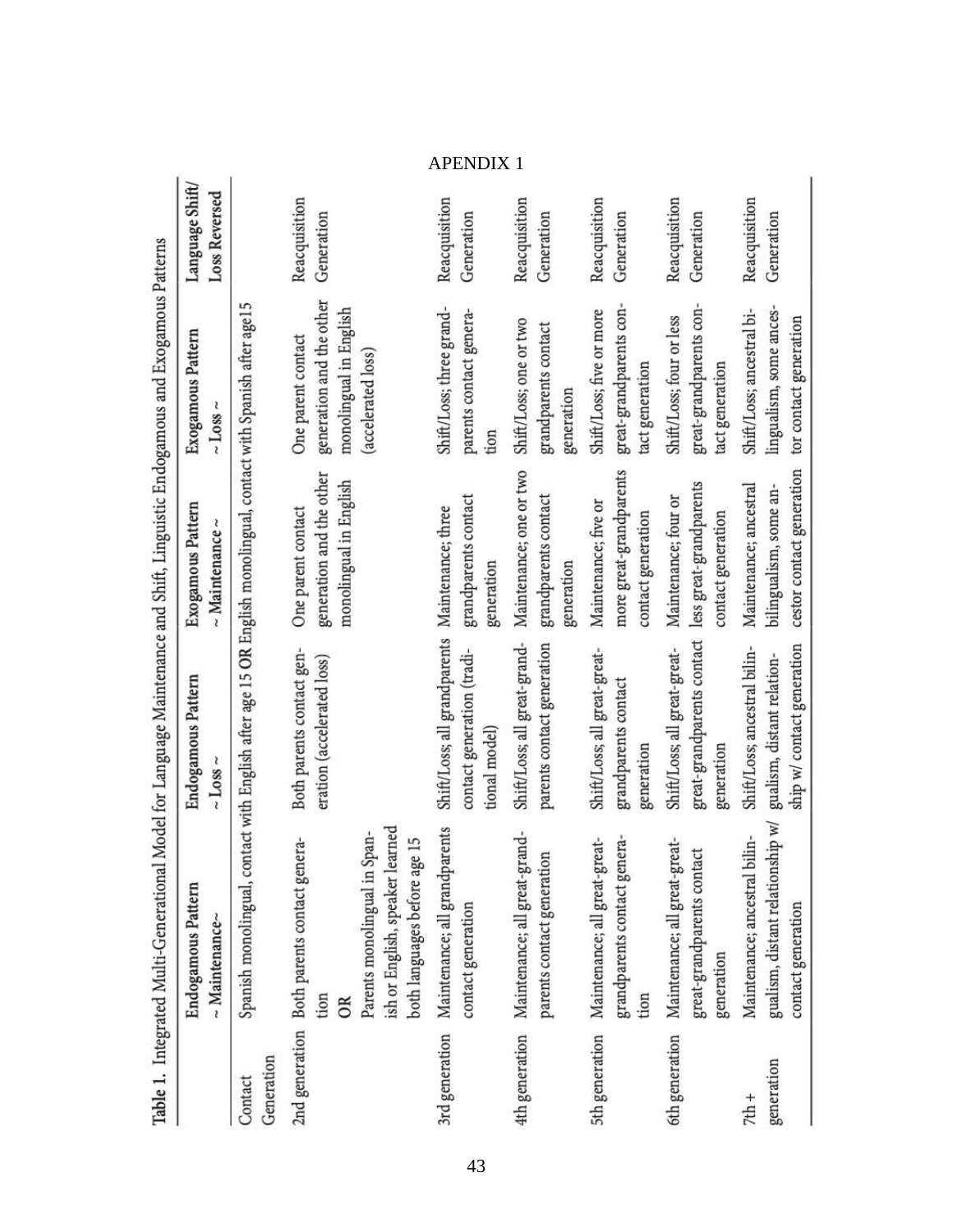## BIBLIOGRAPHY

- Alba, Richard, John Logan, Amy Lutz, and Brian Stults, *Only English by the Third Generation? Loss and Preservation of the Mother Tongue.* Chicago: Population Association of America, 2002.
- Albarracin, Julia, Guadalupe Cabedo-Timmons, and Gloria Delany-Barmann. *Factors Shaping Second Language Acquisition Among Adult Mexican Immigrants in Rural Immigrant Destinations.* Thousand Oaks, CA: Sage Publications, 2019.
- Bills, Garland, Alan Hudson, and Eduardo Hernández Chávez. "Spanish Home Language Use and English Proficiency as Differential Measures of Language Maintenance and Shift." *Southwest Journal of Linguistics* 19 (2000): 11-27.
- Bills, Garland, Eduardo Hernández Chávez and Alan Hudson. "The Geography of Language Shift: Distance from the Mexican Border and Spanish Language Claiming in the Southwestern United States." *International Journal of the Sociology of Language* 114 (1995): 9-27.
- Carreira, María. "The Media, Marketing and Critical Mass: Portents of Linguistic Maintenance." *Southwest Journal of Linguistics* 21 (2000): 37-54.
- Cohen, James and Corrine M. Wickens. "Speaking English and the Loss of Heritage Language*.*" *The Electronic Journal for English as a Second Language* 18, no. 4 (2015): 1-18.
- Crawford, James. *Language Loyalties. A Source book on the Official English Controversy.*  University of Chicago Press, 1992.
- Flores, Antonio. *Statistical Information on Hispanics in United States.* Pew Research Center, 2017. https://www.pewresearch.org/hispanic/2017/09/18/2015-statistical-information-onhispanics-in-united-states/
- https://www.census.gov/quickfacts/fact/dashboard/US/RHI725219
- Jenkins, Devin L. *The Costs of Language Loyalty: Socioeconomic Factors in the Face of Shifting Demographic Trends Among Spanish Speakers in the Southwest.* Amsterdam: John Benjamins, 2004.
- Krogstad, Jens Manuel. *Hispanics have Accounted for more than Half of Total US Population Growth Since 2010.* Pew Research Center, 2020. https://www.pewresearch.org/facttank/2020/07/10/hispanics-have-accounted-for-more-than-half-of-total-u-s-populationgrowth-since-2010/